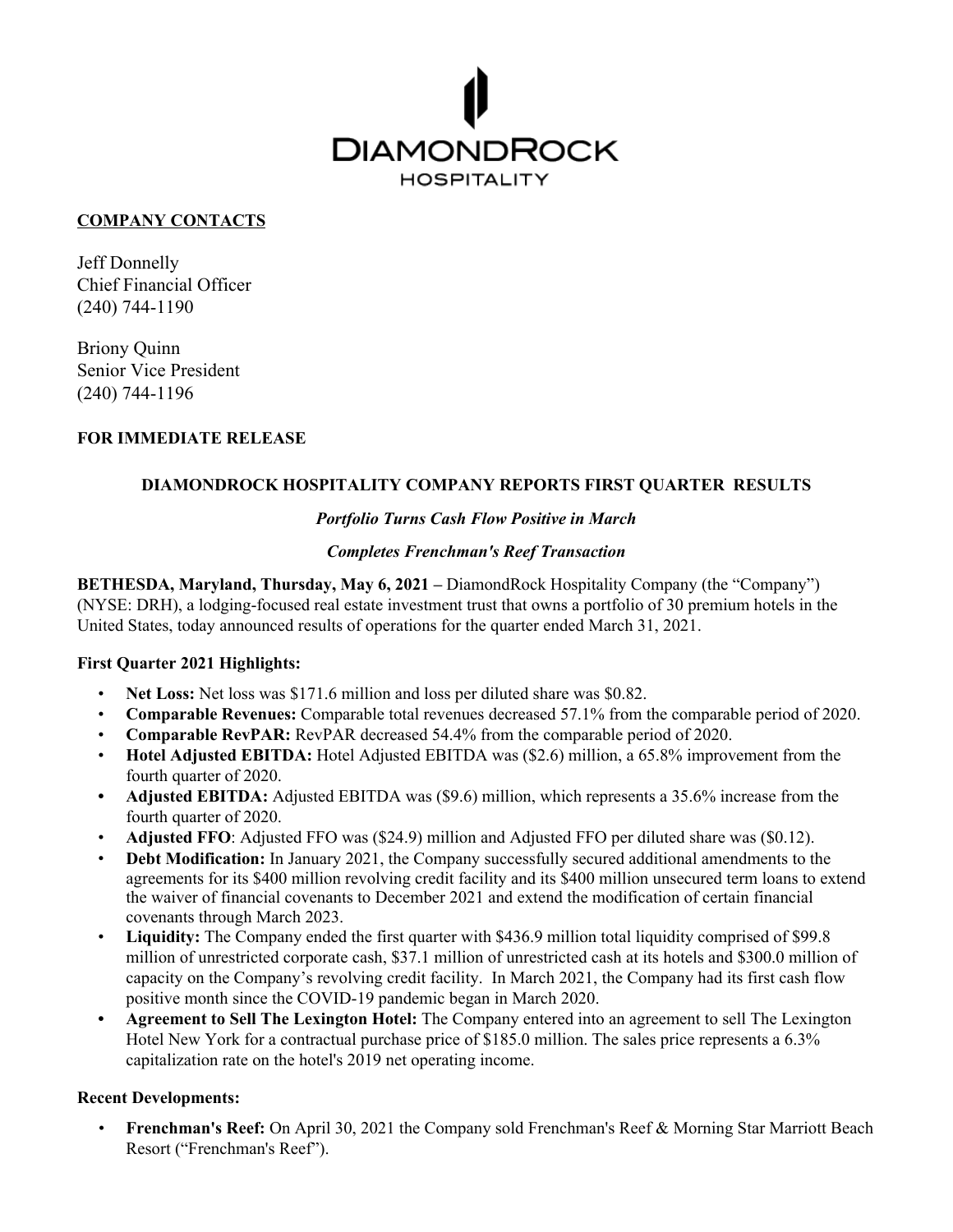• **Salt Lake City Marriott Downtown Ground Lease Extension:** On April 1, 2021, the Company completed a transaction to extend the ground lease under the hotel to an 85-year term, which expires in 2106.

"The performance in the first quarter exceeded internal expectations as lodging demand began returning to many of our hotels, particularly in the resort segment," said Mark W. Brugger, President and Chief Executive Officer of DiamondRock Hospitality Company. "As spring unfolds we continue to see lodging demand rebound as vaccinations become widely available in the United States. In addition to our solid operational performance in the first quarter, we are pleased to announce both the transaction for the Frenchman's Reef Resort development in the U.S. Virgin Islands and the pending sale of The Lexington Hotel in New York City. These two transactions will allow DiamondRock to accelerate our strategic goal of increasing the portfolio allocation to experiential, drive-to resorts and lifestyle hotels."

## **Operating Results**

*Please see "Non-GAAP Financial Measures" attached to this press release for an explanation of the terms "EBITDAre," "Adjusted EBITDA," "Hotel Adjusted EBITDA," "Hotel Adjusted EBITDA Margin," "FFO" and "Adjusted FFO" and a reconciliation of these measures to net income. Comparable operating results exclude Frenchman's Reef for all periods presented. See "Reconciliation of Comparable Operating Results" attached to this press release for a reconciliation to historical amounts.*

|                                                    |                                                                         |             | Quarter Ended March 31, |               |         | <b>Change From</b> |               |  |  |
|----------------------------------------------------|-------------------------------------------------------------------------|-------------|-------------------------|---------------|---------|--------------------|---------------|--|--|
|                                                    | 2021                                                                    |             | 2020                    |               | 2019    | 2020               | 2019          |  |  |
|                                                    | (\$ amounts in millions, except hotel statistics and per share amounts) |             |                         |               |         |                    |               |  |  |
| <b>Comparable Operating Results</b> <sup>(1)</sup> |                                                                         |             |                         |               |         |                    |               |  |  |
| ADR                                                | \$<br>216.85                                                            | \$          | 216.46                  | \$            | 216.38  | $0.2 \%$           | $0.2 \%$      |  |  |
| Occupancy                                          | 26.9 %                                                                  |             | 59.1 %                  |               | 73.2 %  | $(32.2)\%$         | $(46.3)\%$    |  |  |
| RevPAR                                             | \$<br>58.34                                                             | \$          | 127.98                  | \$            | 158.30  | $(54.4)\%$         | $(63.1)\%$    |  |  |
| <b>Total RevPAR</b>                                | \$<br>84.41                                                             | \$          | 194.59                  | \$            | 234.43  | $(56.6)\%$         | $(64.0)\%$    |  |  |
| Revenues                                           | \$<br>72.9                                                              | $\mathbf S$ | 170.0                   | <sup>\$</sup> | 202.4   | $(57.1)\%$         | $(64.0)\%$    |  |  |
| Hotel Adjusted EBITDA                              | \$<br>(2.6)                                                             | \$          | 17.8                    | \$            | 47.1    | $(114.6)\%$        | $(105.5)\%$   |  |  |
| Hotel Adjusted EBITDA Margin                       | $(3.52)\%$                                                              |             | 10.48 %                 |               | 23.28 % | $(1,400)$ bps      | $(2,680)$ bps |  |  |
| Available Rooms                                    | 864,090                                                                 |             | 873,600                 |               | 863,264 | (9,510)            | 826           |  |  |
| <b>Actual Operating Results</b>                    |                                                                         |             |                         |               |         |                    |               |  |  |
| Revenues                                           | \$<br>72.9                                                              | \$          | 170.0                   | <sup>\$</sup> | 202.4   | $(57.1)\%$         | $(64.0)\%$    |  |  |
| Net (loss) income                                  | \$<br>(171.6)                                                           | \$          | (34.7)                  | \$            | 9.0     | $(394.5)\%$        | $(2006.7)\%$  |  |  |
| (Loss) income per diluted share                    | \$<br>(0.82)                                                            | \$          | (0.17)                  | \$            | 0.04    | $(382.4)\%$        | $(2150.0)\%$  |  |  |
| Adjusted EBITDA                                    | \$<br>(9.6)                                                             | \$          | 11.9                    | \$            | 49.2    | $(180.7)\%$        | $(119.5)\%$   |  |  |
| <b>Adjusted FFO</b>                                | \$<br>(24.9)                                                            | \$          | 8.4                     | \$            | 41.9    | $(396.4)\%$        | $(159.4)\%$   |  |  |
| Adjusted FFO per diluted share                     | \$<br>(0.12)                                                            | \$          | 0.04                    | \$            | 0.21    | $(400.0)\%$        | $(157.1)\%$   |  |  |

 $<sup>(1)</sup>$  Comparable operating results does not adjust for hotels that have suspended operations.</sup>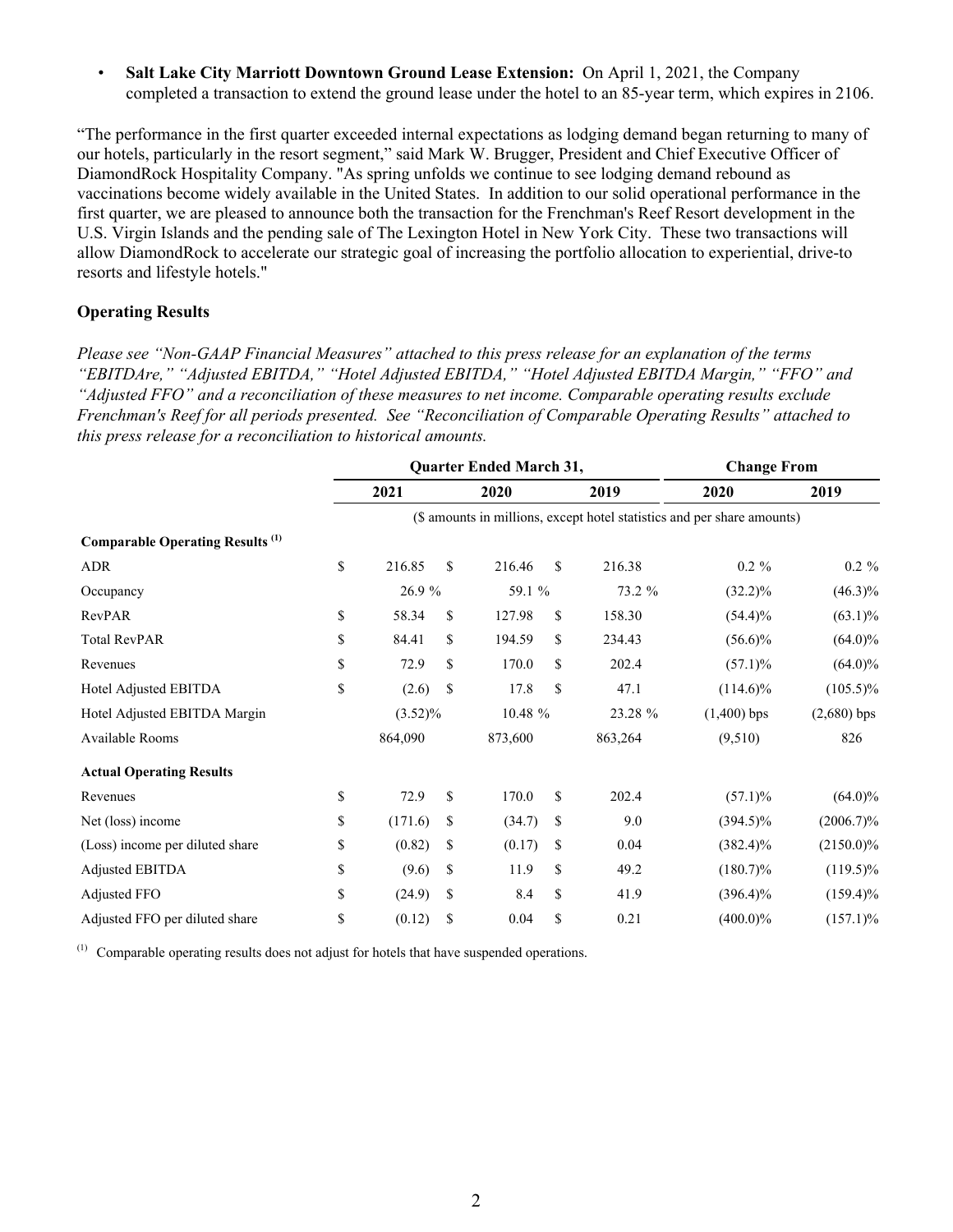|                                                     | <b>January 2021</b><br>February 2021 |          | March 2021 | <b>First Quarter</b><br>2021 |
|-----------------------------------------------------|--------------------------------------|----------|------------|------------------------------|
| <b>Hotels Open and Operating the Entire Period</b>  |                                      |          |            |                              |
| Number of Hotels                                    | 26                                   | 26       | 26         | 26                           |
| Occupancy                                           | 26.6%                                | 36.5%    | 44.5%      | 35.8%                        |
| <b>ADR</b>                                          | \$192.17                             | \$215.29 | \$232.94   | \$216.93                     |
| RevPAR                                              | \$51.09                              | \$78.50  | \$103.54   | \$77.68                      |
| <b>Total RevPAR</b>                                 | \$76.59                              | \$115.31 | \$144.89   | \$112.16                     |
| <b>Resorts Open and Operating the Entire Period</b> |                                      |          |            |                              |
| Number of Hotels                                    | 12                                   | 12       | 12         | 12                           |
| Occupancy                                           | 42.9%                                | 57.8%    | 65.7%      | 55.4%                        |
| <b>ADR</b>                                          | \$259.26                             | \$306.12 | \$350.43   | \$311.73                     |
| RevPAR                                              | \$111.19                             | \$176.80 | \$230.27   | \$172.62                     |
| <b>Total RevPAR</b>                                 | \$169.63                             | \$264.48 | \$334.80   | \$256.03                     |

The following tables provide operating information for the Company's portfolio throughout the first quarter:

## **Hotel Operations Update**

On January 3, 2021, the Company suspended operations at the Chicago Marriott Downtown Magnificent Mile due to lack of travel demand and new governmental restrictions put in place. The hotel was reopened on April 15, 2021. Following the reopening of the Hilton Garden Inn New York/Times Square Central on May 3, 2021, the Company currently has 28 of its 30 hotels open, representing 90% of its total rooms. The Company currently expects to reopen the Courtyard New York Manhattan/Fifth Avenue in June 2021, but expects the Lexington Hotel New York to remain closed until it is sold. The Company will continue to aggressively manage costs at all of its hotels and ensure appropriate cleanliness and safety protocols. The Company is carefully monitoring demand trends and adjusted sales strategies and staffing to respond rapidly in a changing environment.

## **Frenchman's Reef Transaction**

Frenchman's Reef sustained significant damage in 2017 from two hurricanes and the Company received approximately \$240 million in proceeds under its insurance claim. The rebuild of the resort, which was less than 50% completed, was suspended in mid-March 2020 in response to the COVID-19 pandemic. In late 2020, the Company initiated a process to explore alternatives for completing the rebuild. On April 30, 2021, the Company sold the wholly owned subsidiary that owns Frenchman's Reef to an affiliate of Fortress Investment Group. The Company received \$35.0 million in cash consideration, as well as a participation right in the future profits of the hotel once certain return metrics are achieved.

## **Pending Sale of The Lexington Hotel**

In March 2021, the Company entered into an agreement to sell The Lexington Hotel New York for a contractual purchase price of \$185.0 million. The sale represents a 6.3% capitalization rate on the Hotel's 2019 net operating income. The sale is expected to close before the end of the third quarter and the buyer has posted a \$5.0 million non-refundable deposit.

## **Capital Expenditures**

The Company expects to spend approximately \$55 million on necessary capital improvements and a select few transformational projects with attractive returns on investment in 2021. Significant projects include the following: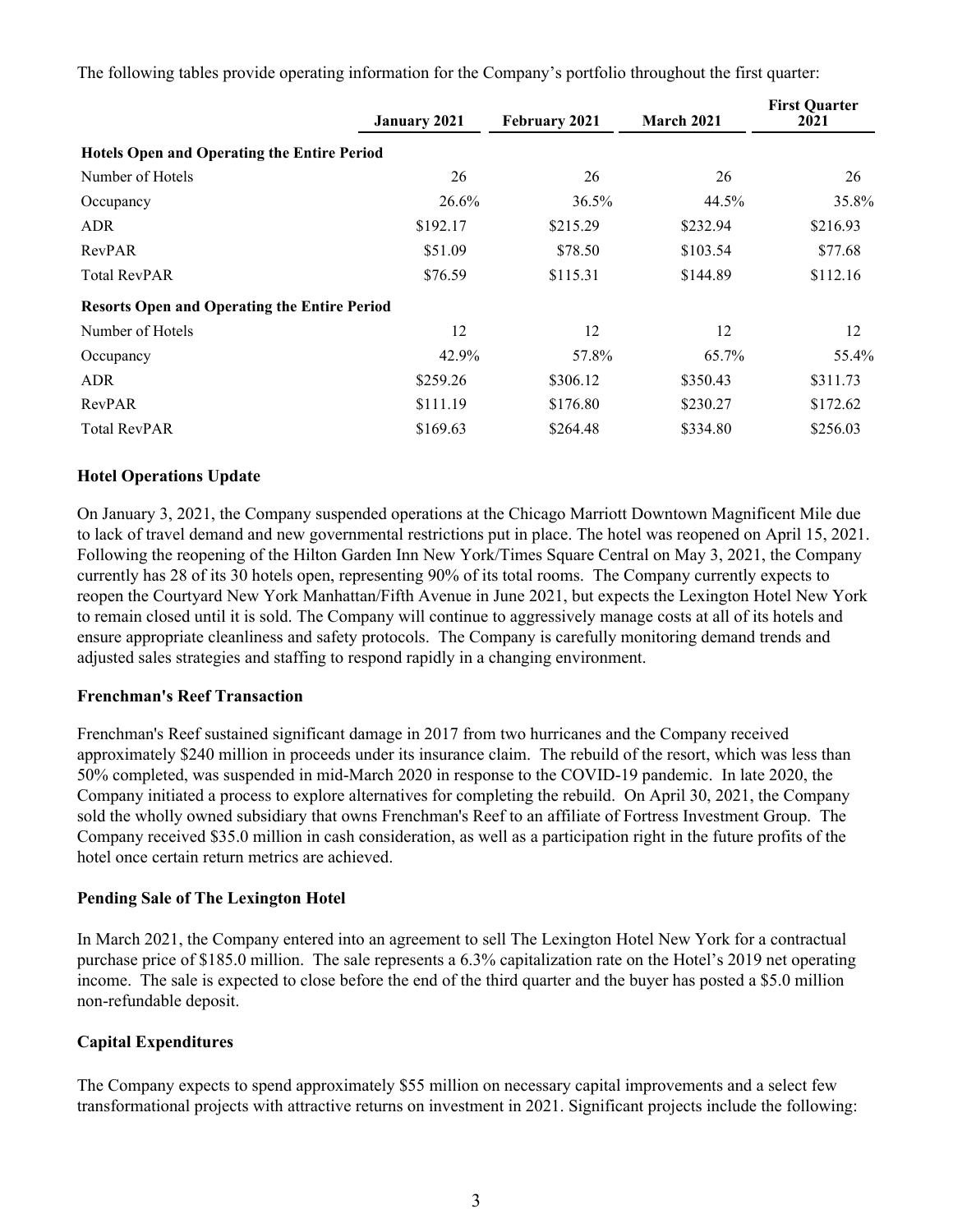- *The Lodge at Sonoma:* The Company is completing an upgrade renovation to reposition and rebrand the hotel to an Autograph Collection Hotel in the third quarter of 2021. The renovation includes a new restaurant by celebrity chef Michael Mina.
- *Vail Marriott Mountain Resort:* The Company plans to complete the final phase of a multi-year renovation to rebrand the resort as a Luxury Collection Hotel in the fourth quarter of 2021.
- *JW Marriott Denver Cherry Creek:* The Company plans to complete renovations in the second half of 2021 to rebrand the hotel as a Luxury Collection Hotel at the start of 2022.

The Company invested approximately \$9.5 million in capital improvements at its operating hotels during the three months ended March 31, 2021. The Company spent approximately \$2.5 million on the rebuild of Frenchman's Reef & Morning Star Marriott Beach Resort during the three months ended March 31, 2021 and has no further obligations to fund any additional amounts related to the rebuild following the transaction on April 30, 2021.

# **Balance Sheet and Liquidity**

As of March 31, 2021, the Company's liquidity was \$436.9 million and is comprised of \$99.8 million of unrestricted corporate cash, \$37.1 million of unrestricted cash at its hotels and \$300.0 million of capacity on its senior unsecured credit facility. As of March 31, 2021, the Company had \$1.1 billion of total debt outstanding, which consisted of \$593.9 million of property-specific, non-recourse mortgage debt, \$400.0 million of unsecured term loans and \$100.0 million outstanding on its \$400.0 million senior unsecured credit facility. The Company has no debt maturities until 2022.

## **Dividends**

The Company declared a quarterly dividend of \$0.515625 per share on its 8.250% Series A Cumulative Redeemable Preferred Stock to shareholders of record as of March 18, 2021. This dividend was paid on March 31, 2021. The Company has suspended its quarterly common stock cash dividends. The resumption in quarterly common dividends will be determined by the Company's Board of Directors.

# **Earnings Call**

The Company will host a conference call to discuss its first quarter results on Friday, May 7, 2021, at 9:00 a.m. Eastern Time (ET). To participate in the live call, investors are invited to dial 844-287-6622 (for domestic callers) or 530-379-4559 (for international callers). The participant passcode is 3978794. A live webcast of the call will be available via the investor relations section of DiamondRock Hospitality Company's website at www.drhc.com or www.earnings.com. A replay of the webcast will also be archived on the website for one week.

## **About the Company**

DiamondRock Hospitality Company is a self-advised real estate investment trust (REIT) that is an owner of a leading portfolio of geographically diversified hotels concentrated in top gateway markets and destination resort locations. The Company currently owns 30 premium quality hotels with over 9,600 rooms. The Company has strategically positioned its hotels to be operated both under leading global brand families as well as unique boutique hotels in the lifestyle segment. For further information on the Company and its portfolio, please visit DiamondRock Hospitality Company's website at www.drhc.com.

*This press release contains forward-looking statements within the meaning of federal securities laws and regulations. These forward-looking statements are identified by their use of terms and phrases such as "believe," "expect," "intend," "project," "forecast," "plan" and other similar terms and phrases, including references to assumptions and forecasts of future results. Forward-looking statements are not guarantees of future performance and involve known and unknown risks, uncertainties and other factors which may cause the actual results to differ materially from those anticipated at the time the forward-looking statements are made. These risks include, but are not limited to: the adverse impact of the novel coronavirus (COVID-19) on the U.S., regional and global economies,*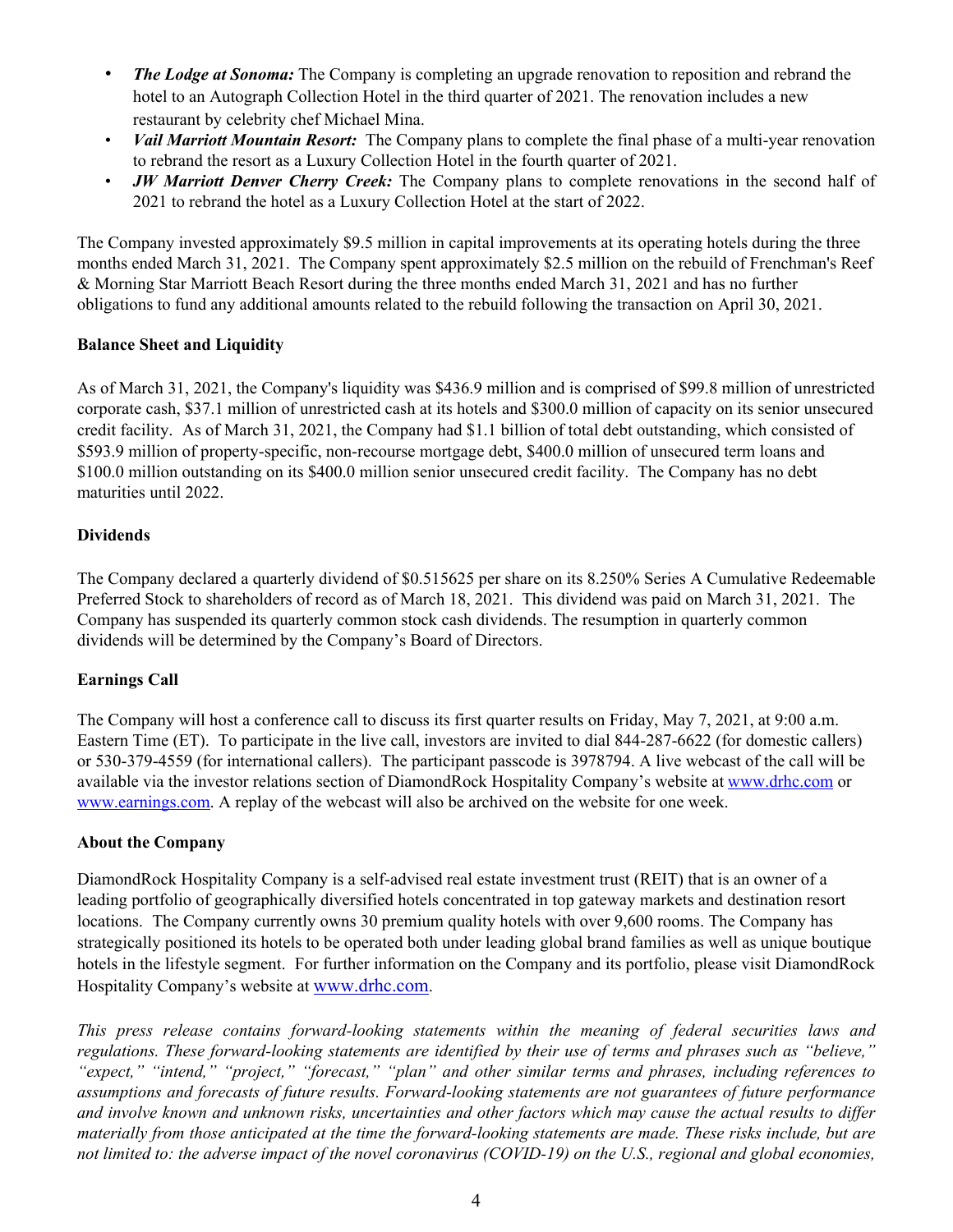*travel, the hospitality industry, and the financial condition and results of operations of the Company and its hotels; national and local economic and business conditions, including the potential for additional terrorist attacks, that will affect occupancy rates at the Company's hotels and the demand for hotel products and services; operating risks associated with the hotel business; risks associated with the level of the Company's indebtedness and its ability to obtain covenant waivers on its credit agreements for its senior unsecured credit facility and unsecured term loans; relationships with property managers; the ability to compete effectively in areas such as access, location, quality of accommodations and room rate structures; changes in travel patterns, taxes and government regulations which influence or determine wages, prices, construction procedures and costs; and other risk factors contained in the Company's filings with the Securities and Exchange Commission. Although the Company believes the expectations reflected in such forward-looking statements are based upon reasonable assumptions, it can give no assurance that the expectations will be attained or that any deviation will not be material. All information in this release is as of the date of this release, and the Company undertakes no obligation to update any forward-looking statement to conform the statement to actual results or changes in the Company's expectations.*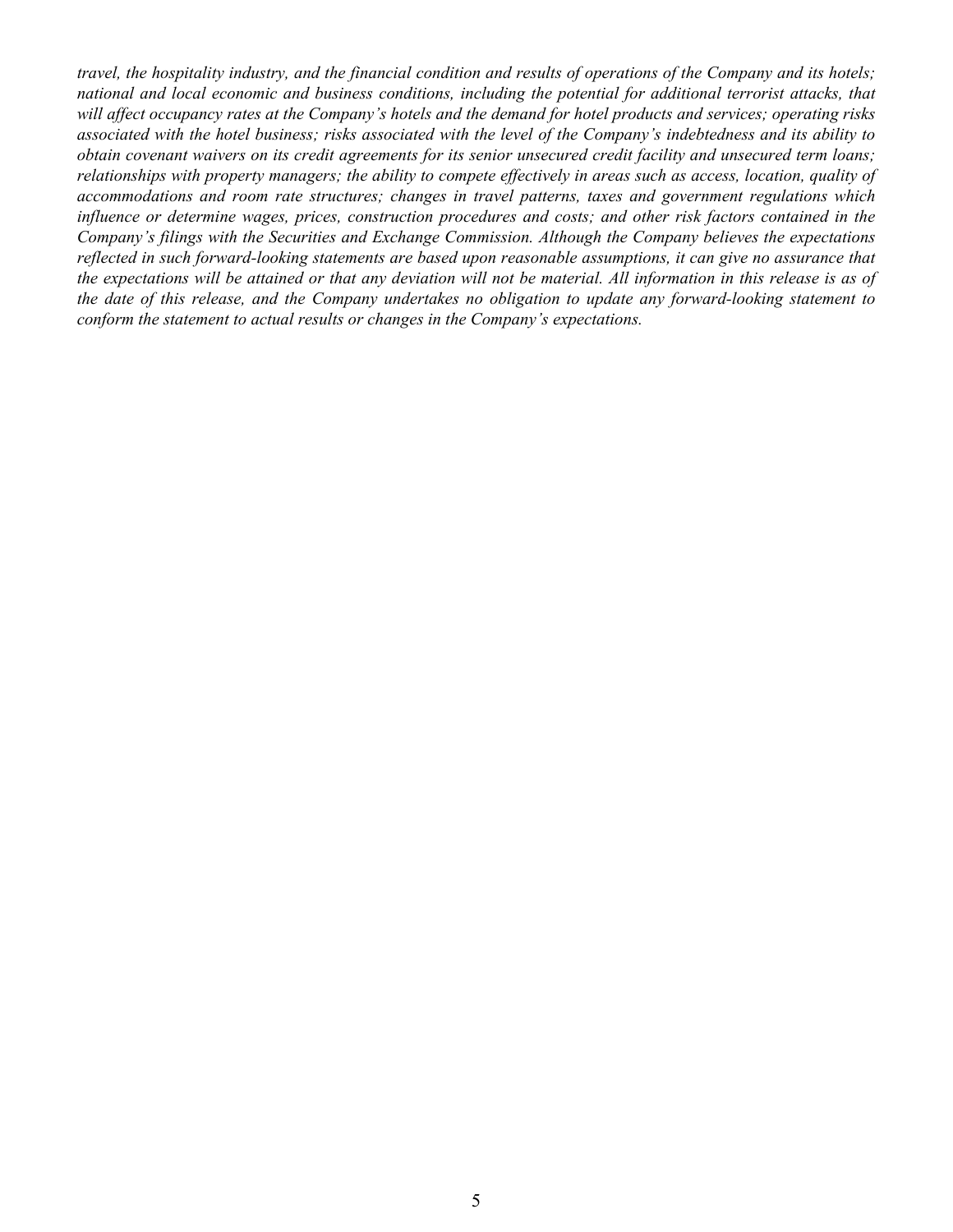### **DIAMONDROCK HOSPITALITY COMPANY CONSOLIDATED BALANCE SHEETS (in thousands, except share and per share amounts)**

|                                                                                                                                                                                                              |                           | March 31, 2021 | December 31, 2020         |            |  |
|--------------------------------------------------------------------------------------------------------------------------------------------------------------------------------------------------------------|---------------------------|----------------|---------------------------|------------|--|
| <b>ASSETS</b>                                                                                                                                                                                                |                           | (unaudited)    |                           |            |  |
| Property and equipment, net                                                                                                                                                                                  | \$                        | 2,677,156      | \$                        | 2,817,356  |  |
| Right-of-use assets                                                                                                                                                                                          |                           | 96,376         |                           | 96,673     |  |
| Restricted cash                                                                                                                                                                                              |                           | 24,120         |                           | 23,050     |  |
| Due from hotel managers                                                                                                                                                                                      |                           | 72,172         |                           | 69,495     |  |
| Prepaid and other assets <sup>(1)</sup>                                                                                                                                                                      |                           | 24,400         |                           | 28,403     |  |
| Cash and cash equivalents                                                                                                                                                                                    |                           | 99,827         |                           | 111,796    |  |
| Total assets                                                                                                                                                                                                 | $\mathbb{S}$              | 2,994,051      | $\boldsymbol{\mathsf{S}}$ | 3,146,773  |  |
| <b>LIABILITIES AND EQUITY</b>                                                                                                                                                                                |                           |                |                           |            |  |
| <b>Liabilities:</b>                                                                                                                                                                                          |                           |                |                           |            |  |
| Mortgage and other debt, net of unamortized debt issuance costs                                                                                                                                              | \$                        | 591,544        | \$                        | 595,149    |  |
| Unsecured term loans, net of unamortized debt issuance costs                                                                                                                                                 |                           | 398,126        |                           | 398,550    |  |
| Senior unsecured credit facility                                                                                                                                                                             |                           | 100,000        |                           | 55,000     |  |
| Total debt                                                                                                                                                                                                   |                           | 1,089,670      |                           | 1,048,699  |  |
|                                                                                                                                                                                                              |                           |                |                           |            |  |
| Lease liabilities                                                                                                                                                                                            |                           | 105,583        |                           | 104,973    |  |
| Deferred rent                                                                                                                                                                                                |                           | 57,492         |                           | 56,344     |  |
| Due to hotel managers                                                                                                                                                                                        |                           | 81,821         |                           | 95,548     |  |
| Unfavorable contract liabilities, net                                                                                                                                                                        |                           | 64,381         |                           | 64,796     |  |
| Accounts payable and accrued expenses <sup>(2)</sup>                                                                                                                                                         |                           | 39,052         |                           | 46,542     |  |
| Deferred income related to key money, net                                                                                                                                                                    |                           | 10,847         |                           | 10,946     |  |
| <b>Total liabilities</b>                                                                                                                                                                                     |                           | 1,448,846      |                           | 1,427,848  |  |
| <b>Equity:</b>                                                                                                                                                                                               |                           |                |                           |            |  |
| Preferred stock, \$0.01 par value; 10,000,000 shares authorized;                                                                                                                                             |                           |                |                           |            |  |
| 8.250% Series A Cumulative Redeemable Preferred Stock (liquidation<br>preference \$25.00 per share), 4,760,000 and no shares issues and outstanding<br>at March 31, 2021 and December 31, 2020, respectively |                           | 48             |                           | 48         |  |
| Common stock, \$0.01 par value; 400,000,000 shares authorized; 210,243,765<br>and 210,073,514 shares issued and outstanding at March 31, 2021 and<br>December 31, 2020, respectively                         |                           | 2,103          |                           | 2,101      |  |
| Additional paid-in capital                                                                                                                                                                                   |                           | 2,285,509      |                           | 2,285,491  |  |
| Accumulated deficit                                                                                                                                                                                          |                           | (749, 832)     |                           | (576, 531) |  |
| Total stockholders' equity                                                                                                                                                                                   |                           | 1,537,828      |                           | 1,711,109  |  |
| Noncontrolling interests                                                                                                                                                                                     |                           | 7,377          |                           | 7,816      |  |
| Total equity                                                                                                                                                                                                 |                           | 1,545,205      |                           | 1,718,925  |  |
| Total liabilities and equity                                                                                                                                                                                 | $\boldsymbol{\mathsf{S}}$ | 2,994,051      | $\boldsymbol{\mathsf{S}}$ | 3,146,773  |  |

 $^{(1)}$  Includes \$2.4 million of insurance receivables as of December 31, 2020, \$10.3 million and \$10.7 million of prepaid expenses and \$14.1 million and \$15.3 million of other assets as of March 31, 2021 and December 31, 2020, respectively.

(2) Includes \$2.6 million of deferred tax liabilities, \$10.6 million and \$15.2 million of accrued property taxes, \$2.5 million and \$3.9 million of accrued capital expenditures and \$23.4 million and \$24.8 million of other accrued liabilities as of March 31, 2021 and December 31, 2020, respectively.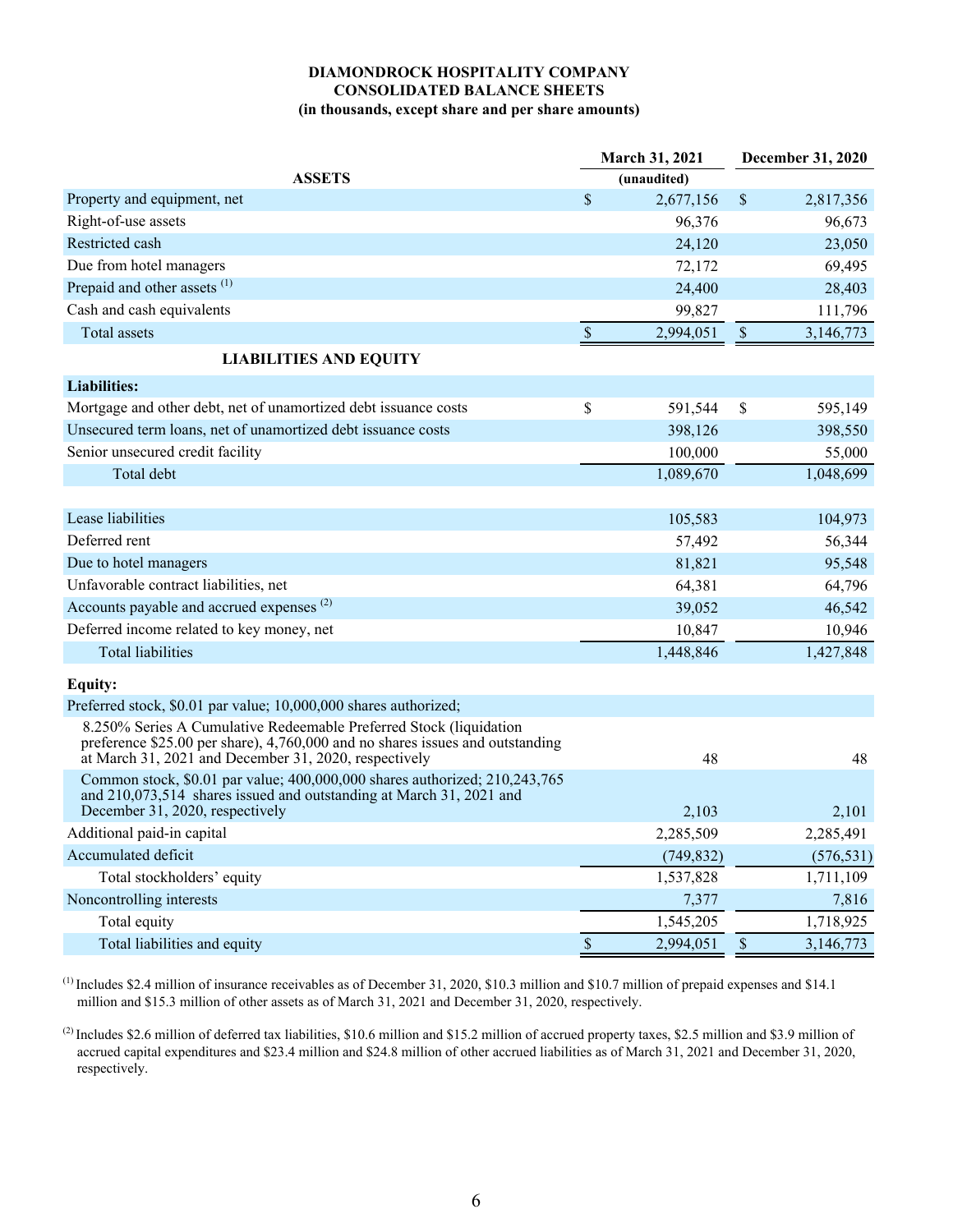## **DIAMONDROCK HOSPITALITY COMPANY CONSOLIDATED STATEMENTS OF OPERATIONS (in thousands, except share and per share amounts) (unaudited)**

|                                                               | <b>Three Months Ended March 31,</b> |            |                          |           |  |
|---------------------------------------------------------------|-------------------------------------|------------|--------------------------|-----------|--|
|                                                               | 2021                                |            |                          | 2020      |  |
| <b>Revenues:</b>                                              |                                     |            |                          |           |  |
| Rooms                                                         | $\mathbf S$                         | 50,412     | $\$$                     | 111,801   |  |
| Food and beverage                                             |                                     | 13,925     |                          | 43,905    |  |
| Other                                                         |                                     | 8,600      |                          | 14,289    |  |
| Total revenues                                                |                                     | 72,937     |                          | 169,995   |  |
| <b>Operating Expenses:</b>                                    |                                     |            |                          |           |  |
| Rooms                                                         |                                     | 13,828     |                          | 35,653    |  |
| Food and beverage                                             |                                     | 11,561     |                          | 31,087    |  |
| Management fees                                               |                                     | 1,119      |                          | 3,477     |  |
| Franchise fees                                                |                                     | 2,447      |                          | 5,796     |  |
| Other hotel expenses                                          |                                     | 48,935     |                          | 77,843    |  |
| Depreciation and amortization                                 |                                     | 26,962     |                          | 30,100    |  |
| Impairment losses                                             |                                     | 122,552    |                          |           |  |
| Corporate expenses                                            |                                     | 7,159      |                          | 5,557     |  |
| Total operating expenses, net                                 |                                     | 234,563    |                          | 189,513   |  |
|                                                               |                                     |            |                          |           |  |
| Interest and other (income) expense, net                      |                                     | (156)      |                          | 399       |  |
| Interest expense                                              |                                     | 8,484      |                          | 21,218    |  |
| Total other expenses, net                                     |                                     | 8,328      |                          | 21,617    |  |
| Loss before income taxes                                      |                                     | (169, 954) |                          | (41, 135) |  |
| Income tax (expense) benefit                                  |                                     | (1,613)    |                          | 6,443     |  |
| <b>Net loss</b>                                               |                                     | (171, 567) |                          | (34, 692) |  |
| Less: Net loss attributable to noncontrolling interests       |                                     | 720        |                          | 133       |  |
| Net loss attributable to the Company                          |                                     | (170, 847) |                          | (34, 559) |  |
| Distributions to preferred stockholders                       |                                     | (2, 454)   |                          |           |  |
| Net loss attributable to common stockholders                  | $\mathcal{S}$                       | (173, 301) | $\mathbb{S}$             | (34, 559) |  |
| Loss per share:                                               |                                     |            |                          |           |  |
| Net loss per share available to common stockholders - basic   | $\sqrt{\frac{2}{5}}$                | (0.82)     | $\mathcal{S}$            | (0.17)    |  |
| Net loss per share available to common stockholders - diluted | $\mathbb{S}$                        | (0.82)     | $\overline{\mathcal{L}}$ | (0.17)    |  |
|                                                               |                                     |            |                          |           |  |
| Weighted-average number of common shares outstanding:         |                                     |            |                          |           |  |

| <b>Basic</b> | 211,671<br>1.581 | 201.207.835   |
|--------------|------------------|---------------|
| Diluted      | .67'<br>'1.581   | 201, 207, 835 |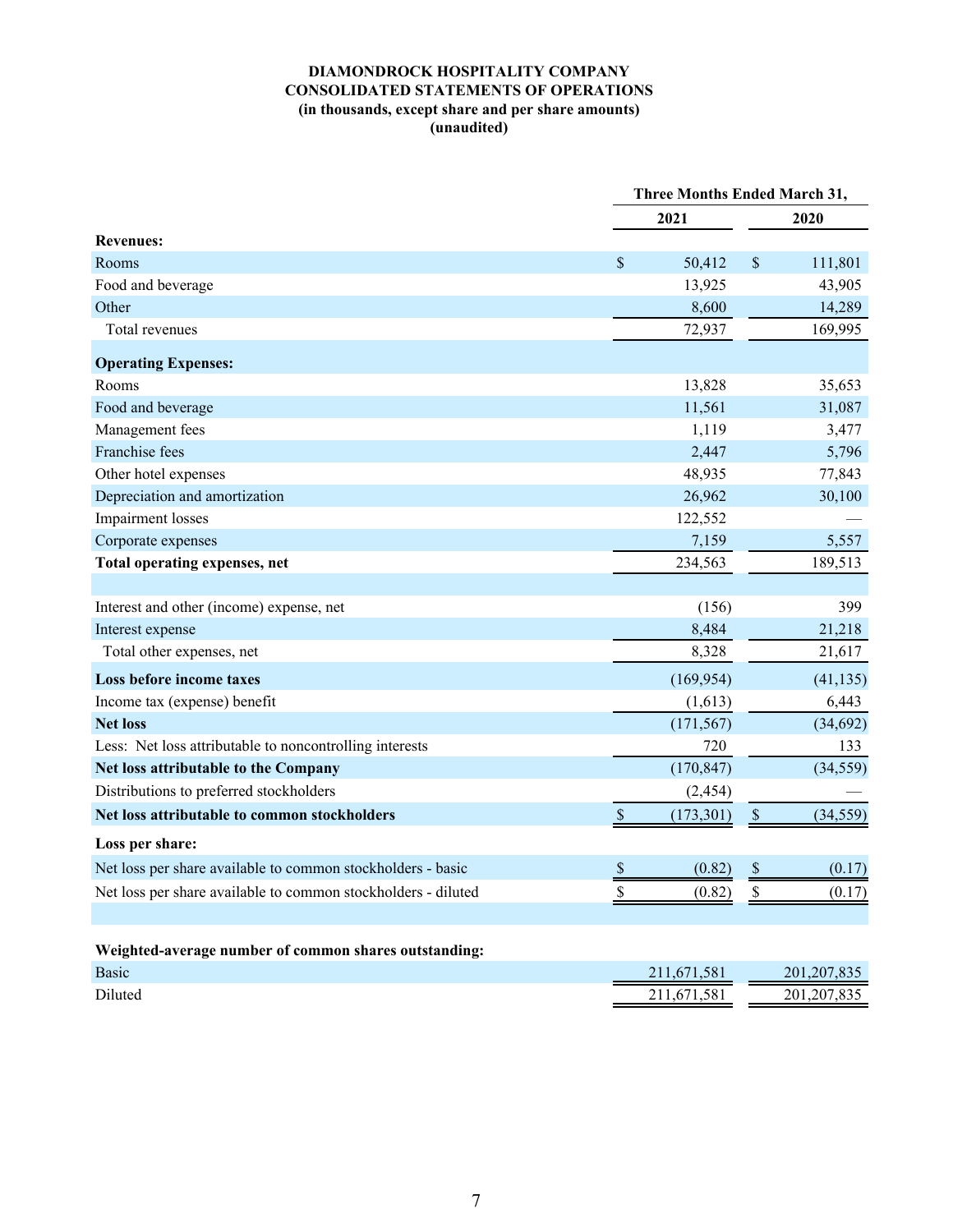#### **Non-GAAP Financial Measures**

We use the following non-GAAP financial measures that we believe are useful to investors as key measures of our operating performance: EBITDA, EBITDA*re*, Adjusted EBITDA, Hotel EBITDA, Hotel Adjusted EBITDA, FFO and Adjusted FFO. These measures should not be considered in isolation or as a substitute for measures of performance in accordance with U.S. GAAP. EBITDA, EBITDA*re*, Adjusted EBITDA, Hotel EBITDA, Hotel Adjusted EBITDA, FFO and Adjusted FFO, as calculated by us, may not be comparable to other companies that do not define such terms exactly as the Company.

#### *Use and Limitations of Non-GAAP Financial Measures*

Our management and Board of Directors use EBITDA, EBITDA*re*, Adjusted EBITDA, Hotel EBITDA, Hotel Adjusted EBITDA, FFO and Adjusted FFO to evaluate the performance of our hotels and to facilitate comparisons between us and other lodging REITs, hotel owners who are not REITs and other capital intensive companies. The use of these non-GAAP financial measures has certain limitations. These non-GAAP financial measures as presented by us, may not be comparable to non-GAAP financial measures as calculated by other real estate companies. These measures do not reflect certain expenses or expenditures that we incurred and will incur, such as depreciation, interest and capital expenditures. We compensate for these limitations by separately considering the impact of these excluded items to the extent they are material to operating decisions or assessments of our operating performance. Our reconciliations to the most comparable U.S. GAAP financial measures, and our consolidated statements of operations and cash flows, include interest expense, capital expenditures, and other excluded items, all of which should be considered when evaluating our performance, as well as the usefulness of our non-GAAP financial measures.

These non-GAAP financial measures are used in addition to and in conjunction with results presented in accordance with U.S. GAAP. They should not be considered as alternatives to operating profit, cash flow from operations, or any other operating performance measure prescribed by U.S. GAAP. These non-GAAP financial measures reflect additional ways of viewing our operations that we believe, when viewed with our U.S. GAAP results and the reconciliations to the corresponding U.S. GAAP financial measures, provide a more complete understanding of factors and trends affecting our business than could be obtained absent this disclosure. We strongly encourage investors to review our financial information in its entirety and not to rely on a single financial measure.

#### *EBITDA, EBITDAre and FFO*

EBITDA represents net income (calculated in accordance with U.S. GAAP) excluding: (1) interest expense; (2) provision for income taxes, including income taxes applicable to sale of assets; and (3) depreciation and amortization. The Company computes EBITDA*re* in accordance with the National Association of Real Estate Investment Trusts ("Nareit") guidelines, as defined in its September 2017 white paper "Earnings Before Interest, Taxes, Depreciation and Amortization for Real Estate." EBITDA*re* represents net income (calculated in accordance with U.S. GAAP) adjusted for: (1) interest expense; (2) provision for income taxes, including income taxes applicable to sale of assets; (3) depreciation and amortization; (4) gains or losses on the disposition of depreciated property including gains or losses on change of control; (5) impairment write-downs of depreciated property and of investments in unconsolidated affiliates caused by a decrease in value of depreciated property in the affiliate; and (6) adjustments to reflect the entity's share of EBITDA*re* of unconsolidated affiliates.

We believe EBITDA and EBITDA*re* are useful to an investor in evaluating our operating performance because they help investors evaluate and compare the results of our operations from period to period by removing the impact of our capital structure (primarily interest expense) and our asset base (primarily depreciation and amortization, and in the case of EBITDA*re*, impairment and gains or losses on dispositions of depreciated property) from our operating results. In addition, covenants included in our debt agreements use EBITDA as a measure of financial compliance. We also use EBITDA and EBITDA*re* as measures in determining the value of hotel acquisitions and dispositions.

The Company computes FFO in accordance with standards established by the Nareit, which defines FFO as net income determined in accordance with U.S. GAAP, excluding gains or losses from sales of properties and impairment losses, plus real estate related depreciation and amortization. The Company believes that the presentation of FFO provides useful information to investors regarding its operating performance because it is a measure of the Company's operations without regard to specified non-cash items, such as real estate related depreciation and amortization and gains or losses on the sale of assets. The Company also uses FFO as one measure in assessing its operating results.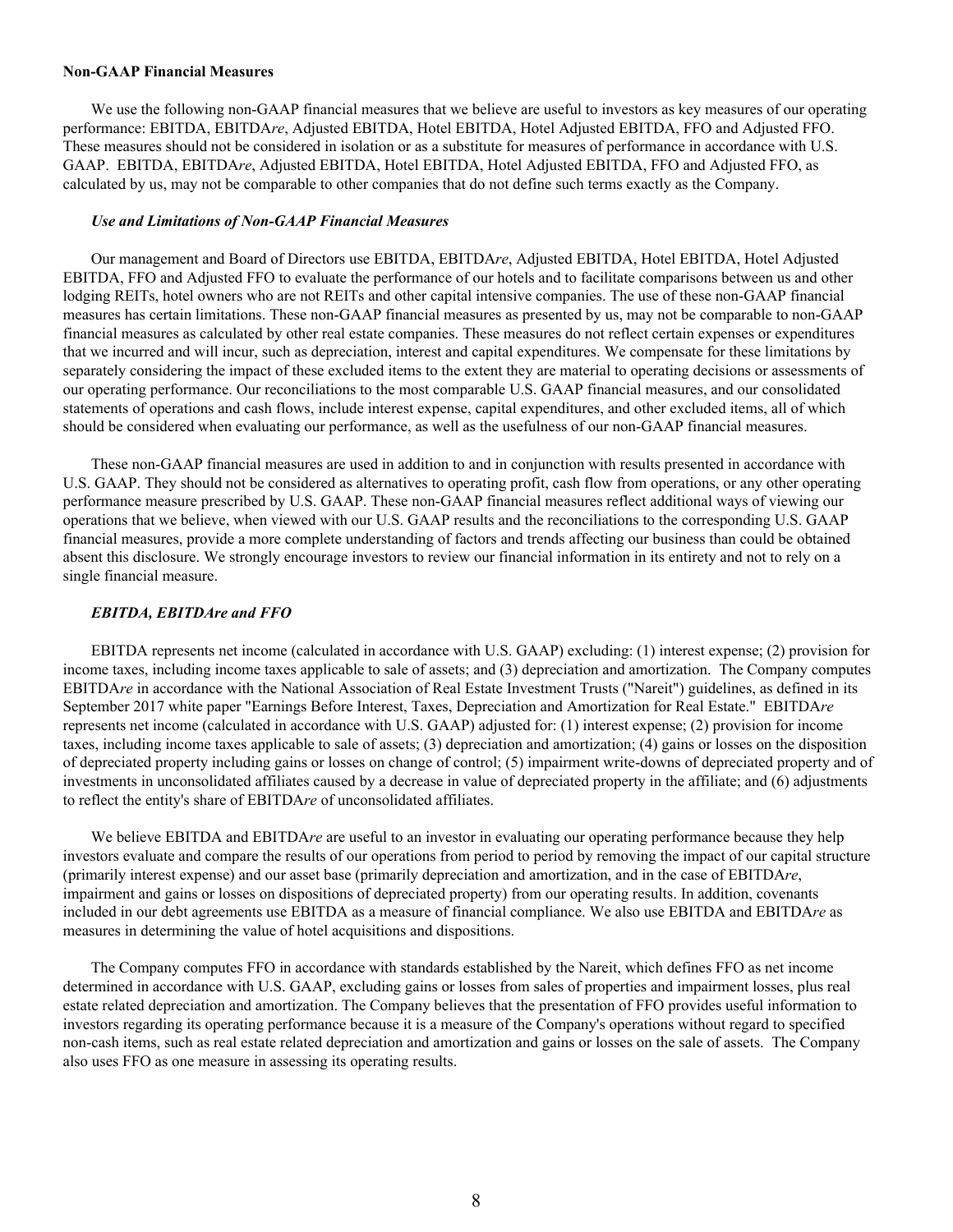#### *Hotel EBITDA*

Hotel EBITDA represents net income excluding: (1) interest expense, (2) income taxes, (3) depreciation and amortization, (4) corporate general and administrative expenses (shown as corporate expenses on the consolidated statements of operations), and (5) hotel acquisition costs. We believe that Hotel EBITDA provides our investors a useful financial measure to evaluate our hotel operating performance, excluding the impact of our capital structure (primarily interest), our asset base (primarily depreciation and amortization), and our corporate-level expenses (corporate expenses and hotel acquisition costs). With respect to Hotel EBITDA, we believe that excluding the effect of corporate-level expenses provides a more complete understanding of the operating results over which individual hotels and third-party management companies have direct control. We believe propertylevel results provide investors with supplemental information on the ongoing operational performance of our hotels and effectiveness of the third-party management companies operating our business on a property-level basis.

#### *Adjustments to EBITDAre, FFO and Hotel EBITDA*

We adjust EBITDA*re*, FFO and Hotel EBITDA when evaluating our performance because we believe that the exclusion of certain additional items described below provides useful supplemental information to investors regarding our ongoing operating performance and that the presentation of Adjusted EBITDA, Adjusted FFO and Hotel Adjusted EBITDA when combined with U.S. GAAP net income, EBITDA*re*, FFO and Hotel EBITDA, is beneficial to an investor's complete understanding of our consolidated and property-level operating performance. Hotel Adjusted EBITDA margins are calculated as Hotel Adjusted EBITDA divided by total hotel revenues. We adjust EBITDA*re*, FFO and Hotel EBITDA for the following items:

- *Non-Cash Lease Expense and Other Amortization*: We exclude the non-cash expense incurred from the straight line recognition of expense from our ground leases and other contractual obligations and the non-cash amortization of our favorable and unfavorable contracts, originally recorded in conjunction with certain hotel acquisitions. We exclude these non-cash items because they do not reflect the actual cash amounts due to the respective lessors and service providers in the current period and they are of lesser significance in evaluating our actual performance for that period.
- *Cumulative Effect of a Change in Accounting Principle*: The Financial Accounting Standards Board promulgates new accounting standards that require or permit the consolidated statement of operations to reflect the cumulative effect of a change in accounting principle. We exclude the effect of these adjustments, which include the accounting impact from prior periods, because they do not reflect the Company's actual underlying performance for the current period.
- *Gains or Losses from Early Extinguishment of Debt*: We exclude the effect of gains or losses recorded on the early extinguishment of debt because these gains or losses result from transaction activity related to the Company's capital structure that we believe are not indicative of the ongoing operating performance of the Company or our hotels.
- *Hotel Acquisition Costs*: We exclude hotel acquisition costs expensed during the period because we believe these transaction costs are not reflective of the ongoing performance of the Company or our hotels.
- *Severance Costs*: We exclude corporate severance costs, or reversals thereof, incurred with the termination of corporate-level employees and severance costs incurred at our hotels related to lease terminations or structured severance programs because we believe these costs do not reflect the ongoing performance of the Company or our hotels.
- *Hotel Manager Transition Items*: We exclude the transition items associated with a change in hotel manager because we believe these items do not reflect the ongoing performance of the Company or our hotels.
- *Other Items*: From time to time we incur costs or realize gains that we consider outside the ordinary course of business and that we do not believe reflect the ongoing performance of the Company or our hotels. Such items may include, but are not limited to, the following: pre-opening costs incurred with newly developed hotels; lease preparation costs incurred to prepare vacant space for marketing; management or franchise contract termination fees; gains or losses from legal settlements; costs incurred related to natural disasters; and gains on property insurance claim settlements, other than income related to business interruption insurance.

In addition, to derive Adjusted FFO we exclude any fair value adjustments to interest rate swaps. We exclude these non-cash amounts because they do not reflect the underlying performance of the Company.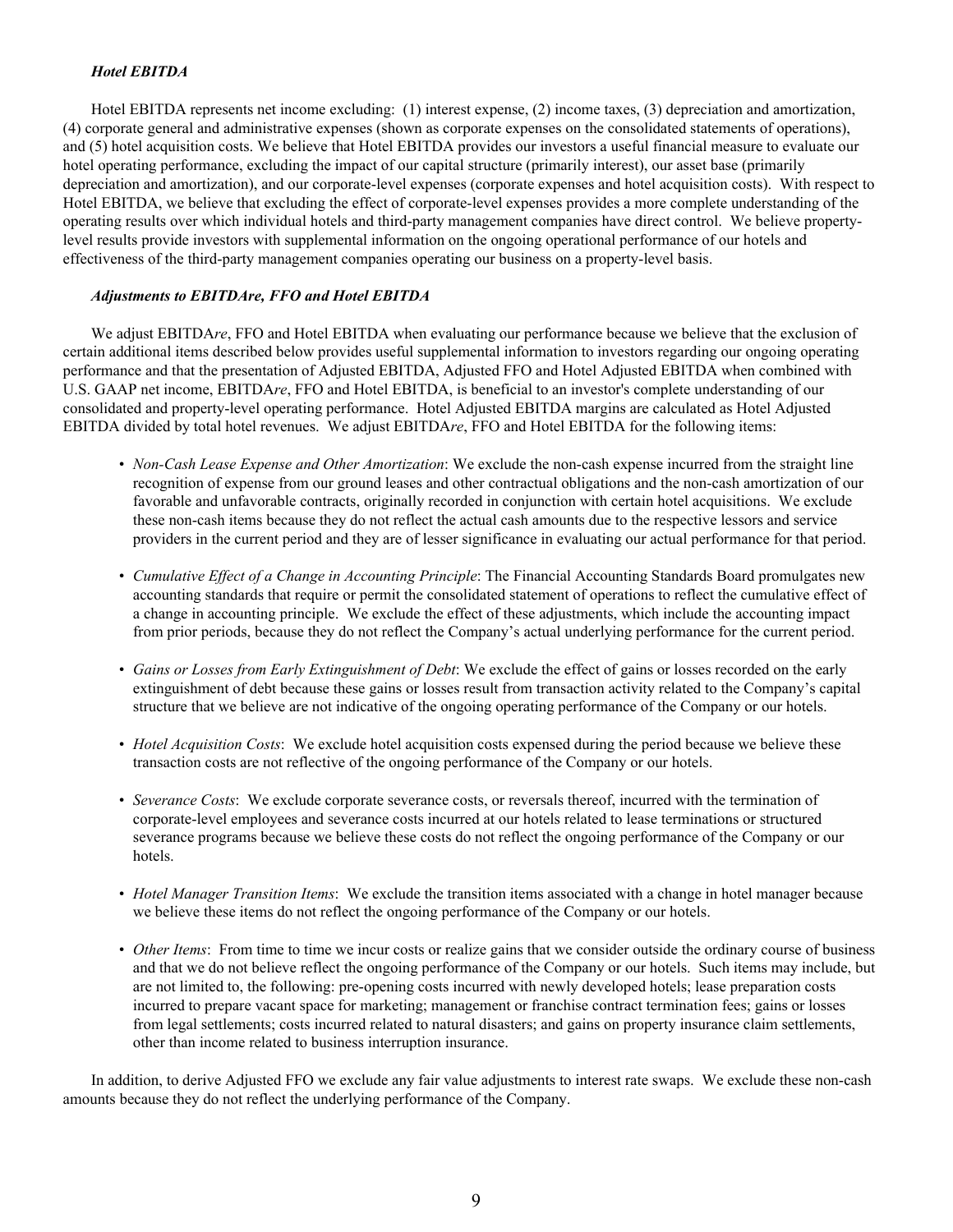#### **Reconciliations of Non-GAAP Measures**

#### *EBITDA, EBITDAre and Adjusted EBITDA*

The following tables are reconciliations of our GAAP net income to EBITDA, EBITDAre and Adjusted EBITDA (in thousands):

|                                                                                    | <b>Three Months Ended March 31,</b> |                 |  |               |  |         |  |  |  |
|------------------------------------------------------------------------------------|-------------------------------------|-----------------|--|---------------|--|---------|--|--|--|
|                                                                                    |                                     | 2021            |  | 2020          |  | 2019    |  |  |  |
| Net (loss) income                                                                  | \$.                                 | $(171, 567)$ \$ |  | $(34,692)$ \$ |  | 8,980   |  |  |  |
| Interest expense                                                                   |                                     | 8,484           |  | 21,218        |  | 11,662  |  |  |  |
| Income tax expense (benefit)                                                       |                                     | 1,613           |  | (6, 443)      |  | (3,849) |  |  |  |
| Real estate related depreciation and amortization                                  |                                     | 26,962          |  | 30,100        |  | 28,996  |  |  |  |
| <b>EBITDA</b>                                                                      |                                     | (134,508)       |  | 10,183        |  | 45,789  |  |  |  |
| Impairment losses                                                                  |                                     | 122,552         |  |               |  |         |  |  |  |
| <b>EBITDAre</b>                                                                    |                                     | (11,956)        |  | 10,183        |  | 45,789  |  |  |  |
| Non-cash lease expense and other amortization                                      |                                     | 1,672           |  | 1,750         |  | 1,715   |  |  |  |
| Professional fees and pre-opening costs related to Frenchman's Reef <sup>(1)</sup> |                                     | 575             |  | (297)         |  | 1,367   |  |  |  |
| Hotel manager transition items                                                     |                                     | 128             |  | 227           |  | 297     |  |  |  |
| Severance costs $^{(2)}$                                                           |                                     | 10              |  |               |  |         |  |  |  |
| <b>Adjusted EBITDA</b>                                                             |                                     | (9,571)         |  | 11,863        |  | 49,168  |  |  |  |

<sup>(1)</sup> Represents pre-opening costs related to the re-opening of Frenchman's Reef & Morning Star Marriott Beach Resort, as well as legal and professional fees and other costs incurred at Frenchman's Reef & Morning Star Marriott Beach Resort as a result of Hurricane Irma that are not covered by insurance.

 $^{(2)}$  Three months ended March 31, 2021 consists of severance costs incurred with the elimination of positions at our hotels, which are classified within other hotel expenses on the consolidated statement of operations.

#### *Hotel EBITDA and Hotel Adjusted EBITDA*

The following table is a reconciliation of our GAAP net income to Hotel EBITDA and Hotel Adjusted EBITDA (in thousands):

|                                                                                    | <b>Three Months Ended March 31,</b> |                 |  |               |   |         |  |  |
|------------------------------------------------------------------------------------|-------------------------------------|-----------------|--|---------------|---|---------|--|--|
|                                                                                    |                                     | 2021            |  | 2020          |   | 2019    |  |  |
| Net (loss) income                                                                  |                                     | $(171, 567)$ \$ |  | $(34,692)$ \$ |   | 8,980   |  |  |
| Interest expense                                                                   |                                     | 8,484           |  | 21,218        |   | 11,662  |  |  |
| Income tax expense (benefit)                                                       |                                     | 1,613           |  | (6, 443)      |   | (3,849) |  |  |
| Real estate related depreciation and amortization                                  |                                     | 26,962          |  | 30,100        |   | 28,996  |  |  |
| <b>EBITDA</b>                                                                      |                                     | (134, 508)      |  | 10,183        |   | 45,789  |  |  |
| Corporate expenses                                                                 |                                     | 7,159           |  | 5,557         |   | 7,064   |  |  |
| Interest and other (income) expense, net                                           |                                     | (156)           |  | 399           |   | (303)   |  |  |
| Professional fees and pre-opening costs related to Frenchman's Reef <sup>(1)</sup> |                                     | 575             |  | (297)         |   | 1,367   |  |  |
| Impairment losses                                                                  |                                     | 122,552         |  |               |   |         |  |  |
| <b>Hotel EBITDA</b>                                                                |                                     | (4,378)         |  | 15,842        |   | 53,917  |  |  |
| Non-cash lease expense and other amortization                                      |                                     | 1,672           |  | 1,750         |   | 1,715   |  |  |
| Hotel manager transition items                                                     |                                     | 128             |  | 227           |   | 297     |  |  |
| Severance costs $^{(2)}$                                                           |                                     | 10              |  |               |   |         |  |  |
| <b>Hotel Adjusted EBITDA</b>                                                       | \$                                  | (2, 568)        |  | 17,819        | S | 55,929  |  |  |

<sup>(1)</sup> Represents pre-opening costs related to the re-opening of Frenchman's Reef & Morning Star Marriott Beach Resort, as well as legal and professional fees and other costs incurred at Frenchman's Reef & Morning Star Marriott Beach Resort as a result of Hurricane Irma that are not covered by insurance.

 $^{(2)}$  Three months ended March 31, 2021 consists of severance costs incurred with the elimination of positions at our hotels, which are classified within other hotel expenses on the consolidated statement of operations.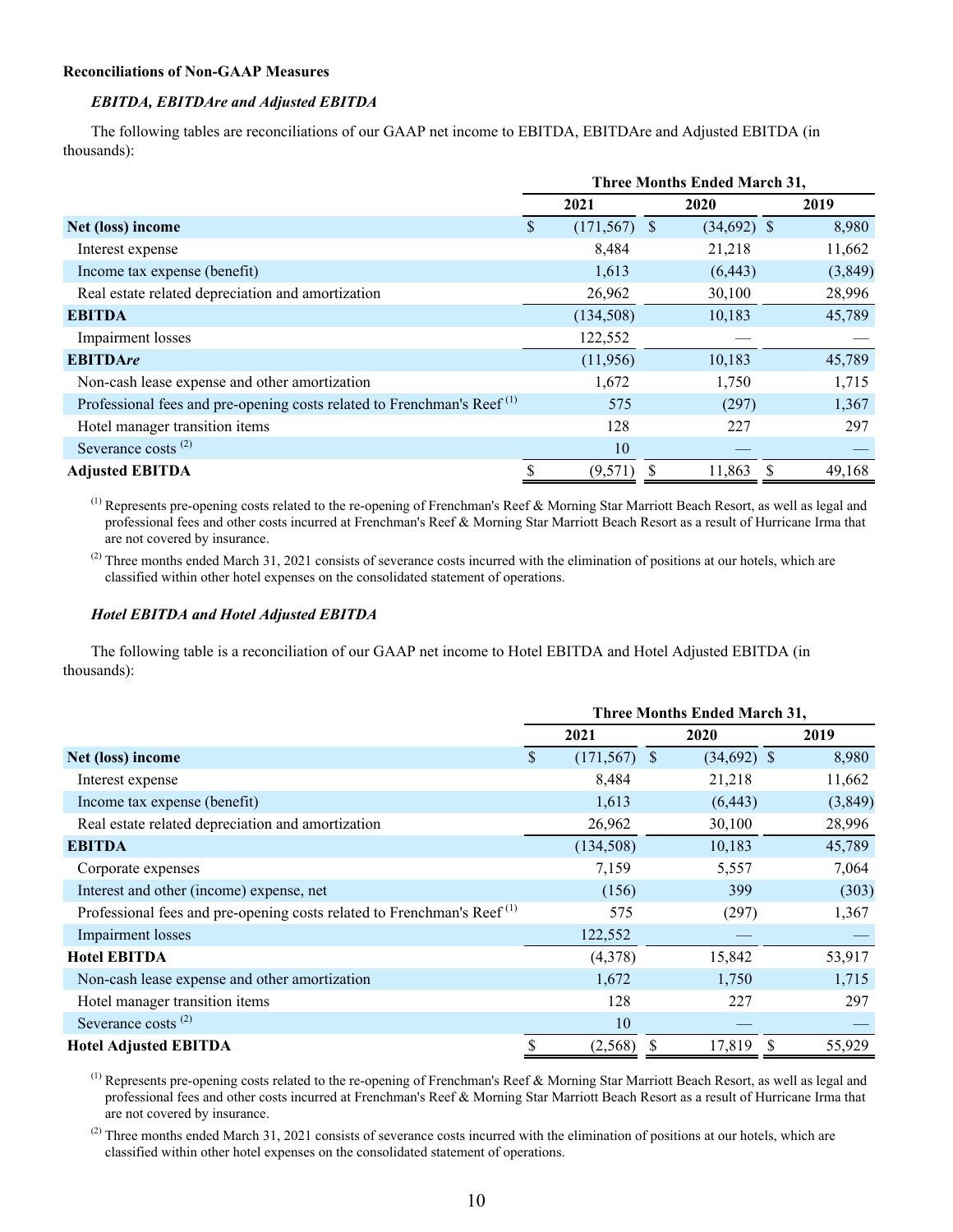### *FFO and Adjusted FFO*

The following tables are reconciliations of our GAAP net income to FFO and Adjusted FFO (in thousands):

|                                                                                    | <b>Three Months Ended March 31,</b> |                 |      |               |   |        |  |  |  |
|------------------------------------------------------------------------------------|-------------------------------------|-----------------|------|---------------|---|--------|--|--|--|
|                                                                                    |                                     | 2021            | 2020 |               |   | 2019   |  |  |  |
| Net (loss) income                                                                  |                                     | $(171, 567)$ \$ |      | $(34,692)$ \$ |   | 8,980  |  |  |  |
| Real estate related depreciation and amortization                                  |                                     | 26,962          |      | 30,100        |   | 28,996 |  |  |  |
| Impairment losses                                                                  |                                     | 122,552         |      |               |   |        |  |  |  |
| <b>FFO</b>                                                                         |                                     | (22,053)        |      | (4,592)       |   | 37,976 |  |  |  |
| Distribution to preferred stockholders                                             |                                     | (2, 454)        |      |               |   |        |  |  |  |
| FFO available to common stock and unit holders                                     |                                     | (24, 507)       |      | (4,592)       |   | 37,976 |  |  |  |
| Non-cash lease expense and other amortization                                      |                                     | 1,672           |      | 1,750         |   | 1,715  |  |  |  |
| Professional fees and pre-opening costs related to Frenchman's Reef <sup>(1)</sup> |                                     | 575             |      | (297)         |   | 1,367  |  |  |  |
| Hotel manager transition items                                                     |                                     | 128             |      | 227           |   | 297    |  |  |  |
| Severance costs $^{(2)}$                                                           |                                     | 10              |      |               |   |        |  |  |  |
| Fair value adjustments to interest rate swaps                                      |                                     | (2,731)         |      | 11,312        |   | 572    |  |  |  |
| Adjusted FFO available to common stock and unit holders                            |                                     | (24, 853)       |      | 8,400         |   | 41,927 |  |  |  |
| Adjusted FFO available to common stock and unit holders, per<br>diluted share      |                                     | (0.12)          | S    | 0.04          | S | 0.21   |  |  |  |

(1) Represents pre-opening costs related to the re-opening of Frenchman's Reef & Morning Star Marriott Beach Resort, as well as legal and professional fees and other costs incurred at Frenchman's Reef & Morning Star Marriott Beach Resort as a result of Hurricane Irma that are not covered by insurance.

<sup>(2)</sup> Three months ended March 31, 2021 consists of severance costs incurred with the elimination of positions at our hotels, which are classified within other hotel expenses on the consolidated statement of operations.

#### **Reconciliation of Comparable Operating Results**

The following presents the revenues, Hotel Adjusted EBITDA and Hotel Adjusted EBITDA Margin together with comparable prior year results, which excludes the results for Frenchman's Reef & Morning Star Marriott Beach Resort (in thousands):

|                                                                                            | <b>Three Months Ended March 31,</b> |            |      |            |    |         |  |  |  |
|--------------------------------------------------------------------------------------------|-------------------------------------|------------|------|------------|----|---------|--|--|--|
|                                                                                            |                                     | 2021       | 2020 |            |    | 2019    |  |  |  |
| <b>Revenues</b>                                                                            | \$                                  | 72,937     | \$   | 169,995    | S  | 202,375 |  |  |  |
| Hotel revenues from Frenchman's Reef & Morning Star Marriott Beach Resort                  |                                     |            |      |            |    |         |  |  |  |
| <b>Comparable Revenues</b>                                                                 |                                     | 72,937     | S.   | 169.995    |    | 202,375 |  |  |  |
|                                                                                            |                                     |            |      |            |    |         |  |  |  |
| <b>Hotel Adjusted EBITDA</b>                                                               | \$                                  | (2,568)    | \$   | 17,819     | \$ | 55,929  |  |  |  |
| Hotel Adjusted EBITDA from Frenchman's Reef & Morning Star Marriott<br><b>Beach Resort</b> |                                     |            |      |            |    | (8,822) |  |  |  |
| <b>Comparable Hotel Adjusted EBITDA</b>                                                    |                                     | (2,568)    |      | 17,819     |    | 47,107  |  |  |  |
|                                                                                            |                                     |            |      |            |    |         |  |  |  |
| <b>Hotel Adjusted EBITDA Margin</b>                                                        |                                     | $(3.52)\%$ |      | $10.48 \%$ |    | 27.64 % |  |  |  |
| Comparable Hotel Adjusted EBITDA Margin                                                    |                                     | $(3.52)\%$ |      | 10.48 %    |    | 23.28 % |  |  |  |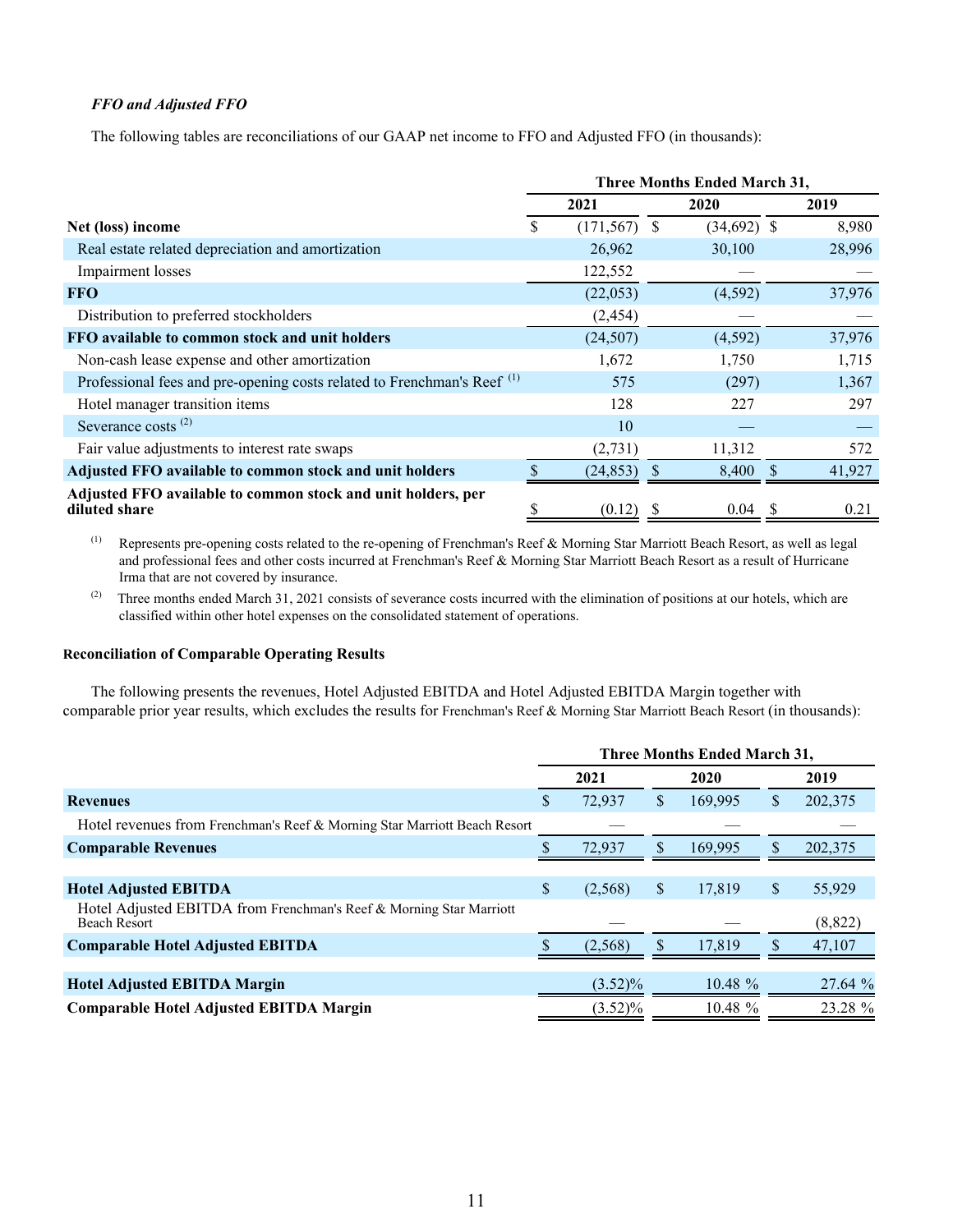## **Market Capitalization as of March 31, 2021 (in thousands)**

#### **Enterprise Value**

| Common equity capitalization (at March 31, 2021 closing price of \$10.30/share) | 2,197,581 |
|---------------------------------------------------------------------------------|-----------|
| Consolidated debt (face amount)                                                 | 1,093,906 |
| Cash and cash equivalents                                                       | (99, 827) |
| Total enterprise value                                                          | 3,191,660 |
| <b>Share Reconciliation</b>                                                     |           |
|                                                                                 |           |
| Common shares outstanding                                                       | 210,244   |
| Unvested restricted stock held by management and employees                      | 1,436     |
| Share grants under deferred compensation plan                                   | 1,678     |
| Combined shares outstanding                                                     | 213,358   |

## **Debt Summary as of March 31, 2021 (dollars in thousands)**

| Loan                                                                     | <b>Interest Rate as of</b><br><b>March 31, 2021</b> | <b>Term</b> | Outstanding<br>Principal | <b>Maturity</b>             |
|--------------------------------------------------------------------------|-----------------------------------------------------|-------------|--------------------------|-----------------------------|
| Salt Lake City Marriott Downtown at City Creek                           | LIBOR + 3.25 <sup>(1)</sup>                         | Variable    | 46,800                   | January 2022 <sup>(2)</sup> |
| Westin Washington D.C. City Center                                       | 3.99%                                               | Fixed       | 57,691                   | January 2023                |
| The Lodge at Sonoma Renaissance Resort & Spa                             | 3.96%                                               | Fixed       | 26,144                   | April 2023                  |
| Westin San Diego Downtown                                                | 3.94%                                               | Fixed       | 59,844                   | April 2023                  |
| Courtyard New York Manhattan / Midtown East                              | 4.40%                                               | Fixed       | 79,117                   | August 2024                 |
| Worthington Renaissance Fort Worth Hotel                                 | 3.66%                                               | Fixed       | 78,770                   | May 2025                    |
| <b>JW Marriott Denver Cherry Creek</b>                                   | 4.33%                                               | Fixed       | 59,732                   | <b>July 2025</b>            |
| <b>Westin Boston Waterfront</b>                                          | 4.36%                                               | Fixed       | 185,808                  | November 2025               |
| Unamortized debt issuance costs                                          |                                                     |             | (2,362)                  |                             |
| Total mortgage and other debt, net of unamortized<br>debt issuance costs |                                                     |             | 591,544                  |                             |
| Unsecured term loan                                                      | LIBOR + 2.40% $^{(3)}$                              | Variable    | 350,000                  | <b>July 2024</b>            |
| Unsecured term loan                                                      | LIBOR + 2.40% <sup>(4)</sup>                        | Fixed       | 50,000                   | October 2023                |
| Unamortized debt issuance costs                                          |                                                     |             | (1,874)                  |                             |
| Unsecured term loans, net of unamortized debt<br>issuance costs          |                                                     |             | 398,126                  |                             |
| Senior unsecured credit facility                                         | LIBOR + 2.55% $^{(5)}$                              | Variable    | 100,000                  | July 2023 <sup>(6)</sup>    |
| Total debt, net of unamortized debt issuance costs                       |                                                     |             | 1,089,670                |                             |
| Weighted-average interest rate of fixed rate debt                        | 4.25 $%$                                            |             |                          |                             |
| Total weighted-average interest rate                                     | 3.87 %                                              |             |                          |                             |

(1) LIBOR is subject to a floor of 1.0%.<br>(2) The loan may be extended for an add

(2) The loan may be extended for an additional year upon satisfaction of certain conditions.<br>
(3) The Company entered into an interest rate swap agreement in July 2019 to fix I IBOR at

The Company entered into an interest rate swap agreement in July 2019 to fix LIBOR at 1.70% for \$175 million of the term loan through July 2024. LIBOR is subject to a floor of 0.25%.

(4) The Company entered into an interest rate swap agreement in January 2019 to fix LIBOR at 2.41% through October 2023.<br>(5) I IBOR is subject to a floor of 0.25%

(5) LIBOR is subject to a floor of 0.25%.<br>(6) May be extended for an additional year.

May be extended for an additional year upon the payment of applicable fees and the satisfaction of certain customary conditions.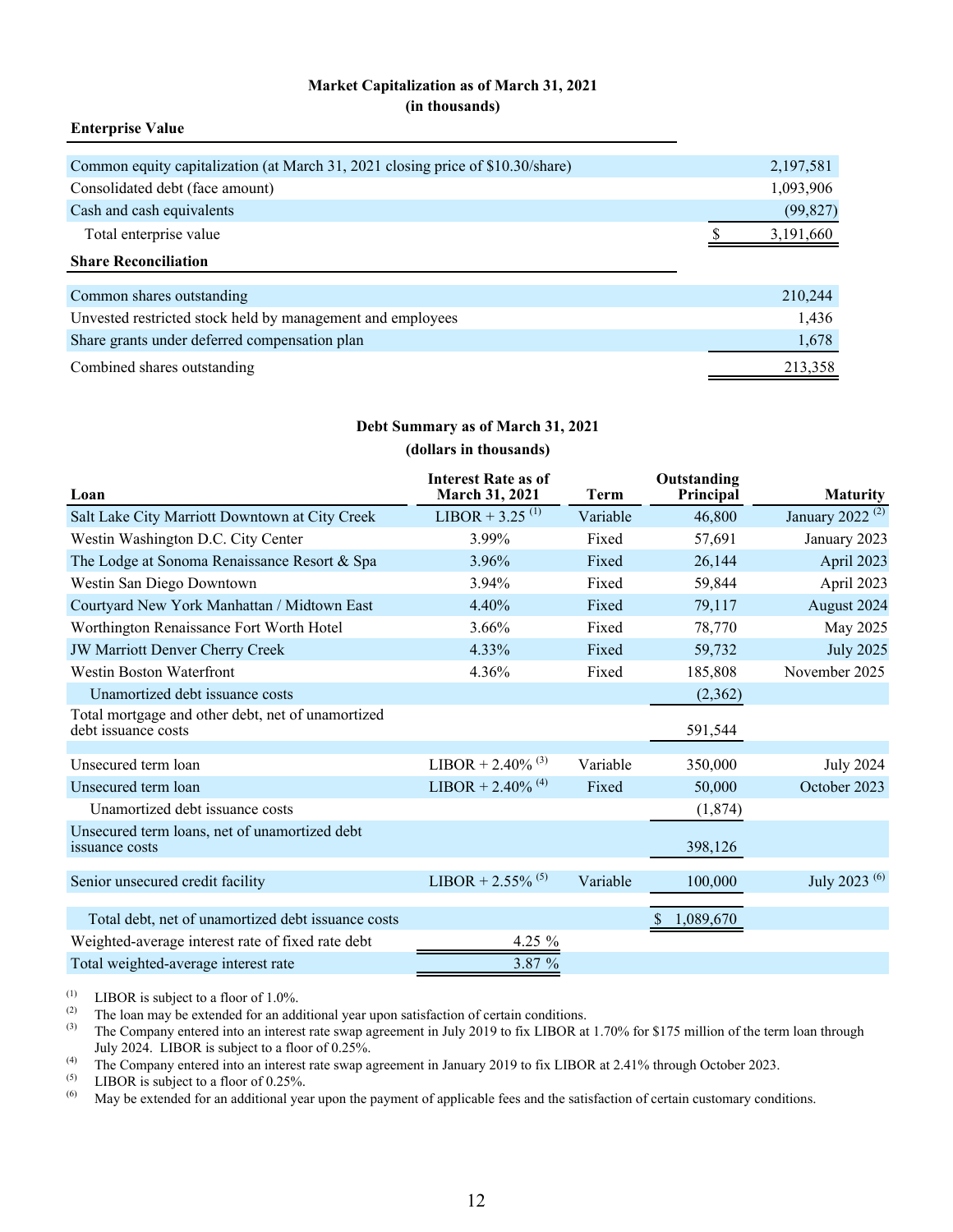|                                                          |                           |                        |                        |              | <b>Operating Statistics - January</b> |                        |               |              |                 |                 |              |
|----------------------------------------------------------|---------------------------|------------------------|------------------------|--------------|---------------------------------------|------------------------|---------------|--------------|-----------------|-----------------|--------------|
|                                                          |                           |                        | <b>ADR</b>             |              |                                       | Occupancy              |               |              |                 |                 |              |
|                                                          | <b>Number</b><br>of Rooms | <b>January</b><br>2021 | <b>January</b><br>2020 | $B/(W)$ 2020 | January<br>2021                       | <b>January</b><br>2020 | $B/(W)$ 2020  |              | January<br>2021 | January<br>2020 | $B/(W)$ 2020 |
| Atlanta Marriott Alpharetta                              | 318 S                     | 94.34 \$               | 184.73                 | $(48.9)\%$   | 11.1%                                 | 59.2 %                 | $(48.1)\%$ \$ |              | $10.48$ \$      | 109.32          | $(90.4)\%$   |
| Barbary Beach House Key West                             | 184 \$                    | 283.14 \$              | 289.25                 | $(2.1)\%$    | 65.4 %                                | 94.4 %                 | $(29.0)\%$ \$ |              | 185.05 \$       | 273.12          | $(32.2)\%$   |
| <b>Bethesda Marriott Suites</b>                          | 272 \$                    | 109.22 \$              | 159.23                 | $(31.4)\%$   | 22.9 %                                | 54.1 %                 | $(31.2)\%$ \$ |              | $25.01$ \$      | 86.18           | $(71.0)\%$   |
| Cavallo Point, The Lodge at the Golden Gate              | 142 \$                    | 491.29 \$              | 490.01                 | $0.3\%$      | 7.3 %                                 | 56.0 %                 | $(48.7)\%$ \$ |              | 35.83 \$        | 274.28          | $(86.9)\%$   |
| Courtyard Denver Downtown                                | 177 \$                    | 89.75 \$               | 173.06                 | $(48.1)\%$   | 27.1 %                                | 57.1 %                 | $(30.0)\%$ \$ |              | 24.29 \$        | 98.88           | $(75.4)\%$   |
| Courtyard New York Manhattan/Midtown East                | 321 \$                    | $120.60$ \$            | 166.07                 | $(27.4)\%$   | 36.7 %                                | 93.4 %                 | $(56.7)\%$ \$ |              | 44.24 \$        | 155.06          | $(71.5)\%$   |
| Havana Cabana Key West                                   | 106S                      | 201.27 \$              | 260.62                 | $(22.8)\%$   | 78.2 %                                | 96.5 %                 | $(18.3)\%$ \$ |              | 157.41 \$       | 251.42          | $(37.4)\%$   |
| Hilton Boston Downtown/Faneuil Hall                      | 403 \$                    | 94.52 \$               | 185.23                 | $(49.0)\%$   | 14.1 $%$                              | 77.3 %                 | $(63.2)\%$ \$ |              | 13.32 \$        | 143.11          | $(90.7)\%$   |
| Hilton Burlington Lake Champlain                         | 258 \$                    | 109.44 \$              | 129.75                 | $(15.7)\%$   | 22.5 %                                | 51.7 %                 | $(29.2)\%$ \$ |              | 24.63 \$        | 67.11           | $(63.3)\%$   |
| Hotel Emblem San Francisco                               | 96 \$                     | 111.81 \$              | 291.71                 | $(61.7)\%$   | 7.6 %                                 | 83.3 %                 | $(75.7)\%$ \$ |              | 8.53 \$         | 242.99          | $(96.5)\%$   |
| Hotel Palomar Phoenix                                    | 242 \$                    | 129.11S                | 217.34                 | $(40.6)\%$   | 35.8 %                                | 81.0 %                 | $(45.2)\%$ \$ |              | 46.16 \$        | 176.11          | $(73.8)\%$   |
| JW Marriott Denver Cherry Creek                          | 199 \$                    | 192.34 \$              | 227.64                 | $(15.5)\%$   | 28.4 %                                | 70.6 %                 | $(42.2)\%$ \$ |              | 54.62 \$        | 160.63          | $(66.0)\%$   |
| Kimpton Shorebreak Resort                                | 157S                      | 202.78 \$              | 220.07                 | $(7.9)\%$    | 28.5 %                                | 68.8 %                 | $(40.3)\%$ \$ |              | 57.71 \$        | 151.48          | $(61.9)\%$   |
| L'Auberge de Sedona                                      | 88 \$                     | 548.88 \$              | 482.16                 | 13.8 %       | 74.0 %                                | 73.3 %                 | $0.7 \%$ \$   |              | 406.43 \$       | 353.31          | 15.0 %       |
| Orchards Inn Sedona                                      | 70 \$                     | 205.51 \$              | 184.25                 | 11.5 $%$     | 44.4 %                                | 51.4 %                 | $(7.0)\%$ \$  |              | $91.20$ \$      | 94.76           | $(3.8)\%$    |
| Renaissance Charleston Historic District Hotel           | 167 \$                    | 181.27 \$              | 193.92                 | $(6.5)\%$    | 41.2 %                                | 79.3 %                 | $(38.1)\%$ \$ |              | 74.69 \$        | 153.75          | $(51.4)\%$   |
| Salt Lake City Marriott Downtown at City Creek           | 510 \$                    | 103.05 \$              | 167.91                 | $(38.6)\%$   | 24.1 %                                | 60.4 %                 | $(36.3)\%$ \$ |              | 24.88 \$        | 101.36          | $(75.5)\%$   |
| The Gwen Hotel                                           | 311 \$                    | 169.99 \$              | 175.24                 | $(3.0)\%$    | 16.0 $%$                              | 73.8 %                 | $(57.8)\%$ \$ |              | 27.22 \$        | 129.27          | $(78.9)\%$   |
| The Landing Lake Tahoe Resort & Spa                      | 82 \$                     | 320.32 \$              | 292.96                 | 9.3 %        | 39.3 %                                | 55.9 %                 | $(16.6)\%$ \$ |              | $126.01$ \$     | 163.88          | $(23.1)\%$   |
| The Lodge at Sonoma Renaissance Resort & Spa             | 182 \$                    | $176.35$ \$            | 213.43                 | $(17.4)\%$   | $7.5 \%$                              | 62.3 %                 | $(54.8)\%$ \$ |              | 13.22 \$        | 132.93          | $(90.1)\%$   |
| Vail Marriott Mountain Resort                            | 344 \$                    | 306.74 \$              | 449.47                 | $(31.8)\%$   | 60.7 %                                | 71.5 %                 | $(10.8)\%$ \$ |              | 186.31 \$       | 321.55          | $(42.1)\%$   |
| <b>Westin Boston Waterfront</b>                          | 793 \$                    | 121.39 \$              | 185.32                 | $(34.5)\%$   | 10.7 %                                | 73.2 %                 | $(62.5)\%$ \$ |              | $12.94$ \$      | 135.65          | $(90.5)\%$   |
| Westin Fort Lauderdale Beach Resort                      | 433 \$                    | 203.66 \$              | 268.31                 | $(24.1)\%$   | 49.2 %                                | 95.1 %                 | $(45.9)\%$ \$ |              | $100.18$ \$     | 255.20          | $(60.7)\%$   |
| Westin San Diego Downtown                                | 436 \$                    | 154.43 \$              | 178.93                 | $(13.7)\%$   | 14.5 %                                | 74.8 %                 | $(60.3)\%$ \$ |              | 22.34 \$        | 133.81          | $(83.3)\%$   |
| Westin Washington D.C. City Center                       | 410 \$                    | 180.91 \$              | 169.08                 | 7.0 %        | 11.7 %                                | 74.9 %                 | $(63.2)\%$ \$ |              | 21.25 \$        | 126.72          | $(83.2)\%$   |
| Worthington Renaissance Fort Worth Hotel                 | 504 \$                    | 120.27 \$              | 197.45                 | $(39.1)\%$   | 25.3 %                                | $70.6~\%$              | $(45.3)\%$ \$ |              | 30.40 \$        | 139.37          | $(78.2)\%$   |
| <b>Total Open for Entire Period - 26 Hotels</b>          | $7,205$ \$                | 192.17 \$              | 218.51                 | $(12.1)\%$   | 26.6 %                                | 72.4 %                 | $(45.8)\%$ \$ |              | 51.09 \$        | 158.25          | $(67.7)\%$   |
| <b>Total Closed for All or Part of Period - 4 Hotels</b> | 2,396 \$                  | 150.67 \$              | 165.12                 | $(8.8)\%$    | $0.3\%$                               | 65.9 %                 | $(65.6)\%$    | - \$         | 0.50 S          | 108.79          | $(99.5)\%$   |
| <b>Resorts - 12 Hotels</b>                               | $2,213$ \$                | 259.26 \$              | 290.93                 | $(10.9)\%$   | 42.9 %                                | 74.4 %                 | $(31.5)\%$    | $\mathbf{s}$ | 111.19S         | 216.52          | $(48.6)\%$   |
| <b>Portfolio Total</b>                                   | $9,601$ \$                | 192.00 S               | 206.11                 | $(6.8)\%$    | 20.0%                                 | 70.8 %                 | $(50.8)\%$    | - \$         | 38.47 \$        | 145.90          | $(73.6)\%$   |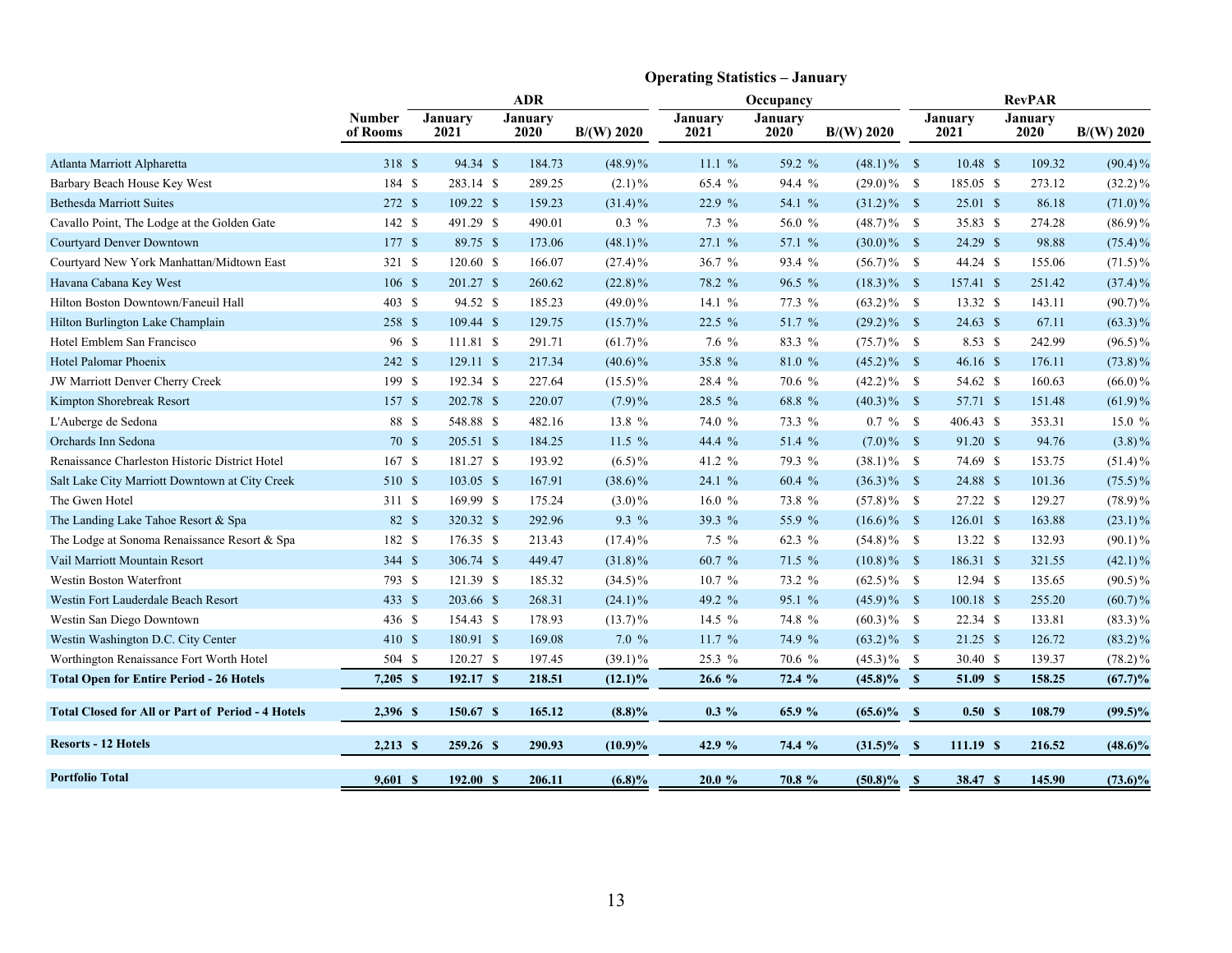|                                                          | <b>Operating Statistics - January</b> |                 |                        |              |                 |                        |               |          |                        |                        |              |  |
|----------------------------------------------------------|---------------------------------------|-----------------|------------------------|--------------|-----------------|------------------------|---------------|----------|------------------------|------------------------|--------------|--|
|                                                          |                                       |                 | <b>ADR</b>             |              |                 | Occupancy              |               |          |                        | <b>RevPAR</b>          |              |  |
|                                                          | <b>Number</b><br>of Rooms             | January<br>2021 | <b>January</b><br>2019 | $B/(W)$ 2019 | January<br>2021 | <b>January</b><br>2019 | $B/(W)$ 2019  |          | <b>January</b><br>2021 | <b>January</b><br>2019 | $B/(W)$ 2019 |  |
| Atlanta Marriott Alpharetta                              | 318 \$                                | 94.34 \$        | 186.52                 | $(49.4)\%$   | 11.1%           | 65.0 %                 | $(53.9)\%$ \$ |          | $10.48$ \$             | 121.17                 | $(91.4)\%$   |  |
| Barbary Beach House Key West                             | 184 \$                                | 283.14 \$       | 261.30                 | 8.4 %        | 65.4 %          | 89.8 %                 | $(24.4)\%$ \$ |          | 185.05 \$              | 234.73                 | $(21.2)\%$   |  |
| <b>Bethesda Marriott Suites</b>                          | 272 \$                                | 109.22 \$       | 157.45                 | $(30.6)\%$   | 22.9 %          | 62.7 %                 | $(39.8)\%$ \$ |          | 25.01 \$               | 98.78                  | $(74.7)\%$   |  |
| Cavallo Point, The Lodge at the Golden Gate              | 142 \$                                | 491.29 \$       | 437.88                 | $12.2 \%$    | $7.3\%$         | 54.6 %                 | $(47.3)\%$ \$ |          | 35.83 \$               | 239.14                 | $(85.0)\%$   |  |
| Courtyard Denver Downtown                                | 177 \$                                | 89.75 \$        | 176.48                 | $(49.1)\%$   | 27.1 %          | 67.2 %                 | $(40.1)\%$ \$ |          | 24.29 \$               | 118.69                 | $(79.5)\%$   |  |
| Courtyard New York Manhattan/Midtown East                | 321 \$                                | $120.60$ \$     | 171.57                 | $(29.7)\%$   | 36.7 %          | 94.2 %                 | $(57.5)\%$ \$ |          | 44.24 \$               | 161.63                 | $(72.6)\%$   |  |
| Havana Cabana Key West                                   | 106S                                  | 201.27 \$       | 204.88                 | $(1.8)\%$    | 78.2 %          | 92.3 %                 | $(14.1)\%$ \$ |          | 157.41 \$              | 189.11                 | $(16.8)\%$   |  |
| Hilton Boston Downtown/Faneuil Hall                      | 403S                                  | 94.52 \$        | 170.13                 | $(44.4)$ %   | 14.1 $%$        | 72.1 %                 | $(58.0)\%$ \$ |          | 13.32 S                | 122.67                 | $(89.1)\%$   |  |
| Hilton Burlington Lake Champlain                         | 258 \$                                | 109.44 \$       | 122.97                 | $(11.0)\%$   | 22.5 %          | 58.0 %                 | $(35.5)\%$ \$ |          | 24.63 \$               | 71.32                  | $(65.5)\%$   |  |
| Hotel Emblem San Francisco                               | 96 \$                                 | 111.81 \$       | 230.11                 | $(51.4)\%$   | 7.6 %           | 27.8 %                 | $(20.2)\%$ \$ |          | 8.53 \$                | 63.98                  | $(86.7)\%$   |  |
| Hotel Palomar Phoenix                                    | 242S                                  | $129.11$ \$     | 212.86                 | $(39.3)\%$   | 35.8 %          | 82.5 %                 | $(46.7)\%$ \$ |          | 46.16 \$               | 175.57                 | $(73.7)\%$   |  |
| JW Marriott Denver Cherry Creek                          | 199 \$                                | 192.34 \$       | 247.97                 | $(22.4)\%$   | 28.4 %          | 42.2 %                 | $(13.8)\%$ \$ |          | 54.62 \$               | 104.60                 | $(47.8)\%$   |  |
| Kimpton Shorebreak Resort                                | 157S                                  | 202.78 \$       | 227.43                 | $(10.8)\%$   | 28.5 %          | 65.9 %                 | $(37.4)\%$ \$ |          | 57.71 \$               | 149.95                 | $(61.5)\%$   |  |
| L'Auberge de Sedona                                      | 88 \$                                 | 548.88 \$       | 442.31                 | 24.1 %       | 74.0 %          | 74.3 %                 | $(0.3)\%$ \$  |          | 406.43 \$              | 328.65                 | 23.7 %       |  |
| Orchards Inn Sedona                                      | 70 \$                                 | 205.51 \$       | 207.55                 | $(1.0)\%$    | 44.4 %          | 55.2 %                 | $(10.8)\%$ \$ |          | $91.20$ \$             | 114.49                 | $(20.3)\%$   |  |
| Renaissance Charleston Historic District Hotel           | 167 \$                                | 181.27 \$       | 182.21                 | $(0.5)\%$    | 41.2 %          | 75.1 %                 | $(33.9)\%$ \$ |          | 74.69 \$               | 136.92                 | $(45.4)\%$   |  |
| Salt Lake City Marriott Downtown at City Creek           | 510 \$                                | 103.05 \$       | 170.07                 | $(39.4)\%$   | 24.1 %          | 56.2 %                 | $(32.1)\%$ \$ |          | 24.88 \$               | 95.52                  | $(74.0)\%$   |  |
| The Gwen Hotel                                           | 311 \$                                | 169.99 \$       | 174.09                 | $(2.4)\%$    | 16.0 $%$        | 60.6 $%$               | $(44.6)\%$ \$ |          | 27.22 \$               | 105.55                 | $(74.2)\%$   |  |
| The Landing Lake Tahoe Resort & Spa                      | 82 \$                                 | 320.32 \$       | 285.63                 | 12.1 $%$     | 39.3 %          | 55.8 %                 | $(16.5)\%$ \$ |          | $126.01$ \$            | 159.27                 | $(20.9)\%$   |  |
| The Lodge at Sonoma Renaissance Resort & Spa             | 182 \$                                | $176.35$ \$     | 210.54                 | $(16.2)\%$   | $7.5 \%$        | 55.3 %                 | $(47.8)\%$ \$ |          | $13.22$ \$             | 116.39                 | $(88.6)\%$   |  |
| Vail Marriott Mountain Resort                            | 344 \$                                | 306.74 \$       | 406.09                 | $(24.5)\%$   | 60.7 %          | 72.8 %                 | $(12.1)\%$ \$ |          | 186.31 \$              | 295.69                 | $(37.0)\%$   |  |
| <b>Westin Boston Waterfront</b>                          | 793 \$                                | 121.39 \$       | 178.34                 | $(31.9)\%$   | 10.7 %          | 49.5 %                 | $(38.8)\%$ \$ |          | $12.94$ \$             | 88.29                  | $(85.3)\%$   |  |
| Westin Fort Lauderdale Beach Resort                      | 433 $$$                               | 203.66 \$       | 238.76                 | $(14.7)\%$   | 49.2 %          | 90.4 %                 | $(41.2)\%$ \$ |          | $100.18$ \$            | 215.74                 | $(53.6)\%$   |  |
| Westin San Diego Downtown                                | 436 \$                                | 154.43 \$       | 181.97                 | $(15.1)\%$   | 14.5 %          | 70.1 %                 | $(55.6)\%$ \$ |          | 22.34 \$               | 127.59                 | $(82.5)\%$   |  |
| Westin Washington D.C. City Center                       | 410 \$                                | 180.91 \$       | 168.52                 | 7.4 %        | 11.7 %          | 59.3 %                 | $(47.6)\%$ \$ |          | 21.25 \$               | 99.96                  | $(78.7)\%$   |  |
| Worthington Renaissance Fort Worth Hotel                 | 504 \$                                | 120.27 \$       | 186.92                 | $(35.7)\%$   | 25.3 %          | 73.9 %                 | $(48.6)\%$ \$ |          | 30.40 \$               | 138.22                 | $(78.0)\%$   |  |
| <b>Total Open for Entire Period - 26 Hotels</b>          | $7,205$ \$                            | 192.17 \$       | 208.97                 | $(8.0)\%$    | 26.6 %          | 66.6 %                 | $(40.0)\%$ \$ |          | 51.09 \$               | 139.26                 | $(63.3)\%$   |  |
| <b>Total Closed for All or Part of Period - 4 Hotels</b> | 2,396 \$                              | 150.67 \$       | 159.30                 | $(5.4)\%$    | $0.3\%$         | 59.3 %                 | $(59.0)\%$    | <b>S</b> | 0.50S                  | 94.43                  | $(99.5)\%$   |  |
| <b>Resorts - 12 Hotels</b>                               | $2,213$ \$                            | 259.26 \$       | 265.81                 | $(2.5)\%$    | 42.9 %          | 72.9 %                 | $(30.0)\%$    | - \$     | 111.19S                | 193.65                 | $(42.6)\%$   |  |
| <b>Portfolio Total</b>                                   | $9,601$ \$                            | 192.00 S        | 197.62                 | $(2.8)\%$    | 20.0%           | 64.8 %                 | $(44.8)\%$    | - \$     | 38.47 \$               | 128.06                 | $(70.0)\%$   |  |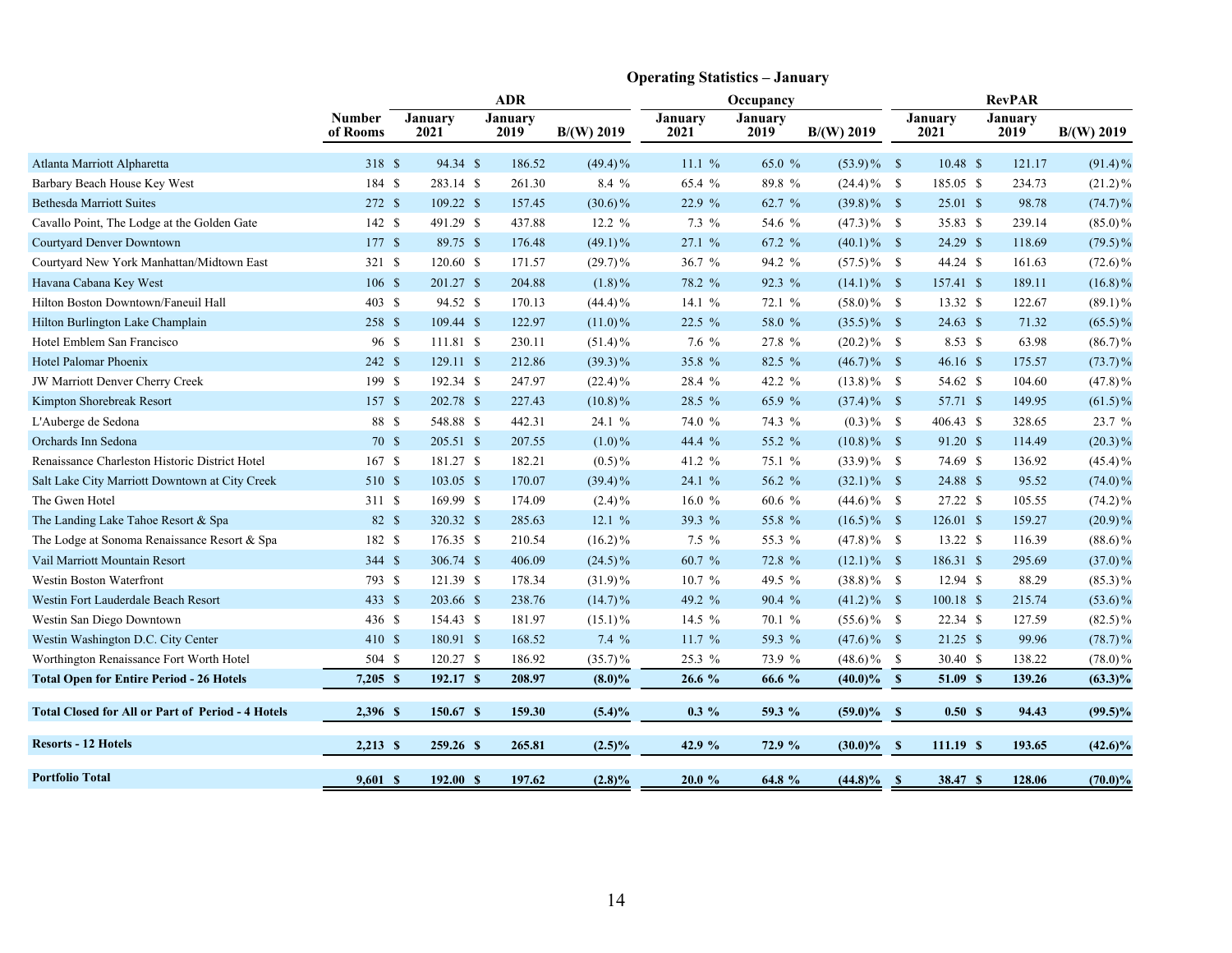|                                                  | <b>Operating Statistics - February</b> |                  |                  |              |                  |                  |               |              |                  |                  |              |  |  |
|--------------------------------------------------|----------------------------------------|------------------|------------------|--------------|------------------|------------------|---------------|--------------|------------------|------------------|--------------|--|--|
|                                                  |                                        |                  | <b>ADR</b>       |              |                  | Occupancy        |               |              |                  | <b>RevPAR</b>    |              |  |  |
|                                                  | <b>Number</b><br>of Rooms              | February<br>2021 | February<br>2020 | $B/(W)$ 2020 | February<br>2021 | February<br>2020 | $B/(W)$ 2020  |              | February<br>2021 | February<br>2020 | $B/(W)$ 2020 |  |  |
| Atlanta Marriott Alpharetta                      | 318 \$                                 | 91.47 \$         | 168.87           | $(45.8)\%$   | 21.2 %           | 69.6 %           | $(48.4)\%$ \$ |              | $19.38$ \$       | 117.45           | $(83.5)\%$   |  |  |
| Barbary Beach House Key West                     | 184 \$                                 | 337.33 \$        | 356.05           | $(5.3)\%$    | 89.0 %           | 97.0 %           | $(8.0)\%$ \$  |              | 300.27 \$        | 345.44           | $(13.1)\%$   |  |  |
| <b>Bethesda Marriott Suites</b>                  | 272 \$                                 | 99.32 \$         | 167.90           | $(40.8)\%$   | 15.2 %           | 63.9 %           | $(48.7)\%$ \$ |              | $15.10$ \$       | 107.28           | $(85.9)\%$   |  |  |
| Cavallo Point, The Lodge at the Golden Gate      | 142S                                   | 566.79 \$        | 412.20           | 37.5 %       | 21.5 %           | 65.8 %           | $(44.3)\%$ \$ |              | 121.74 \$        | 271.26           | $(55.1)\%$   |  |  |
| Courtyard Denver Downtown                        | 177 \$                                 | 94.17 \$         | 161.97           | $(41.9)\%$   | 34.6 %           | 56.1 %           | $(21.5)\%$ \$ |              | 32.59 \$         | 90.91            | $(64.2)\%$   |  |  |
| Courtyard New York Manhattan/Midtown East        | 321 \$                                 | 125.93 \$        | 175.80           | $(28.4)\%$   | 77.1 %           | 93.1 %           | $(16.0)\%$ \$ |              | 97.11 \$         | 163.69           | $(40.7)\%$   |  |  |
| Havana Cabana Key West                           | 106S                                   | 265.75 \$        | 306.38           | $(13.3)\%$   | 96.0 %           | 95.3 %           | $0.7 \%$ \$   |              | 255.18 \$        | 291.83           | $(12.6)\%$   |  |  |
| Hilton Boston Downtown/Faneuil Hall              | 403 \$                                 | 92.90 \$         | 182.14           | $(49.0)\%$   | 22.2 %           | 91.0 %           | $(68.8)\%$ \$ |              | $20.63$ \$       | 165.80           | $(87.6)\%$   |  |  |
| Hilton Burlington Lake Champlain                 | 258 \$                                 | $110.20$ \$      | 142.47           | $(22.7)\%$   | 39.8 %           | 46.4 %           | $(6.6)\%$ \$  |              | 43.89 \$         | 66.07            | $(33.6)\%$   |  |  |
| Hotel Emblem San Francisco                       | 96 \$                                  | 129.57 \$        | 244.12           | $(46.9)\%$   | 13.5 %           | 89.6 %           | $(76.1)\%$ \$ |              | $17.55$ \$       | 218.69           | $(92.0)\%$   |  |  |
| Hotel Palomar Phoenix                            | 242 \$                                 | 149.26 \$        | 240.82           | $(38.0)\%$   | 47.2 %           | 93.0 %           | $(45.8)\%$ \$ |              | 70.51 \$         | 224.07           | $(68.5)\%$   |  |  |
| JW Marriott Denver Cherry Creek                  | 199 \$                                 | 200.25 \$        | 231.45           | $(13.5)\%$   | 45.4 %           | 72.8 %           | $(27.4)\%$ \$ |              | 90.96 \$         | 168.52           | $(46.0)\%$   |  |  |
| Kimpton Shorebreak Resort                        | 157S                                   | 227.67 \$        | 235.12           | $(3.2)\%$    | 42.7 %           | 81.9 %           | $(39.2)\%$ \$ |              | 97.26 \$         | 192.52           | $(49.5)\%$   |  |  |
| L'Auberge de Sedona                              | 88 \$                                  | 635.71 \$        | 576.02           | 10.4%        | 80.8 %           | 81.3 %           | $(0.5)\%$ \$  |              | 513.68 \$        | 468.58           | $9.6\%$      |  |  |
| Orchards Inn Sedona                              | 70 \$                                  | 210.70 \$        | 217.81           | $(3.3)\%$    | 60.2 %           | 73.6 %           | $(13.4)\%$ \$ |              | 126.85 \$        | 160.40           | $(20.9)\%$   |  |  |
| Renaissance Charleston Historic District Hotel   | 167S                                   | 199.75 \$        | 256.80           | $(22.2)\%$   | 54.1 %           | 83.3 %           | $(29.2)\%$ \$ |              | 108.08 \$        | 213.80           | $(49.4)\%$   |  |  |
| Salt Lake City Marriott Downtown at City Creek   | 510 \$                                 | $109.24$ \$      | 168.39           | $(35.1)\%$   | 29.9 %           | 72.9 %           | $(43.0)\%$ \$ |              | $32.65$ \$       | 122.76           | $(73.4)\%$   |  |  |
| The Gwen Hotel                                   | 311 \$                                 | 193.21 \$        | 209.08           | $(7.6)\%$    | 23.9 %           | 80.9 %           | $(57.0)\%$ \$ |              | 46.17 \$         | 169.09           | $(72.7)\%$   |  |  |
| The Landing Lake Tahoe Resort & Spa              | 82 \$                                  | 356.98 \$        | 289.77           | 23.2 %       | 60.1 %           | 60.4 %           | $(0.3)\%$ \$  |              | 214.56 \$        | 175.10           | 22.5%        |  |  |
| The Lodge at Sonoma Renaissance Resort & Spa     | 182 \$                                 | 216.18 \$        | 237.58           | $(9.0)\%$    | 30.6 $\%$        | 58.1 %           | $(27.5)\%$ \$ |              | 66.13 \$         | 137.92           | $(52.1)\%$   |  |  |
| Vail Marriott Mountain Resort                    | 344 \$                                 | 390.18 \$        | 505.81           | $(22.9)\%$   | 77.5 %           | 83.8 %           | $(6.3)\%$ \$  |              | 302.48 \$        | 423.62           | $(28.6)\%$   |  |  |
| <b>Westin Boston Waterfront</b>                  | 793 \$                                 | 116.34 \$        | 192.84           | $(39.7)\%$   | 15.4 %           | 73.5 %           | $(58.1)\%$ \$ |              | $17.95$ \$       | 141.65           | $(87.3)\%$   |  |  |
| Westin Fort Lauderdale Beach Resort              | 433 \$                                 | 250.08 \$        | 306.83           | $(18.5)\%$   | 54.7 %           | 97.7 %           | $(43.0)\%$ \$ |              | 136.88 \$        | 299.75           | $(54.3)\%$   |  |  |
| Westin San Diego Downtown                        | 436 \$                                 | 138.18 \$        | 193.81           | $(28.7)\%$   | 23.0 %           | 81.2 %           | $(58.2)\%$ \$ |              | 31.74 \$         | 157.37           | $(79.8)\%$   |  |  |
| Westin Washington D.C. City Center               | 410 \$                                 | 118.84 \$        | 195.36           | $(39.2)\%$   | $6.1 \%$         | 80.2 %           | $(74.1)\%$ \$ |              | $7.24$ \$        | 156.67           | $(95.4)\%$   |  |  |
| Worthington Renaissance Fort Worth Hotel         | 504 \$                                 | 132.64 \$        | 196.26           | $(32.4)\%$   | 29.7 %           | 74.2 %           | $(44.5)\%$ \$ |              | 39.44 \$         | 145.71           | $(72.9)\%$   |  |  |
| <b>Total Open for Entire Period - 26 Hotels</b>  | $7,205$ \$                             | 215.29 \$        | 235.93           | $(8.7)\%$    | 36.5 %           | 78.1 %           | $(41.6)\%$    | $\mathbf{s}$ | 78.50 \$         | 184.31           | $(57.4)\%$   |  |  |
| <b>Total Closed for Entire Period - 4 Hotels</b> | 2,396 \$                               | $-$ s            | 175.71           | $(100.0)\%$  | $-$ %            | 74.1 %           | $(74.1)\%$ \$ |              | $-$ s            | 130.28           | $(100.0)\%$  |  |  |
| <b>Resorts - 12 Hotels</b>                       | $2,213$ \$                             | 306.12 \$        | 333.50           | $(8.2)\%$    | 57.8 %           | 79.1 %           | $(21.3)\%$    | $\mathbf{s}$ | 176.80 \$        | 263.66           | $(32.9)\%$   |  |  |
| <b>Portfolio Total</b>                           | $9,601$ \$                             | 215.29 \$        | 221.48           | $(2.8)\%$    | 27.4%            | 77.1 %           | $(49.7)\%$    | - \$         | 58.91 \$         | 170.82           | $(65.5)\%$   |  |  |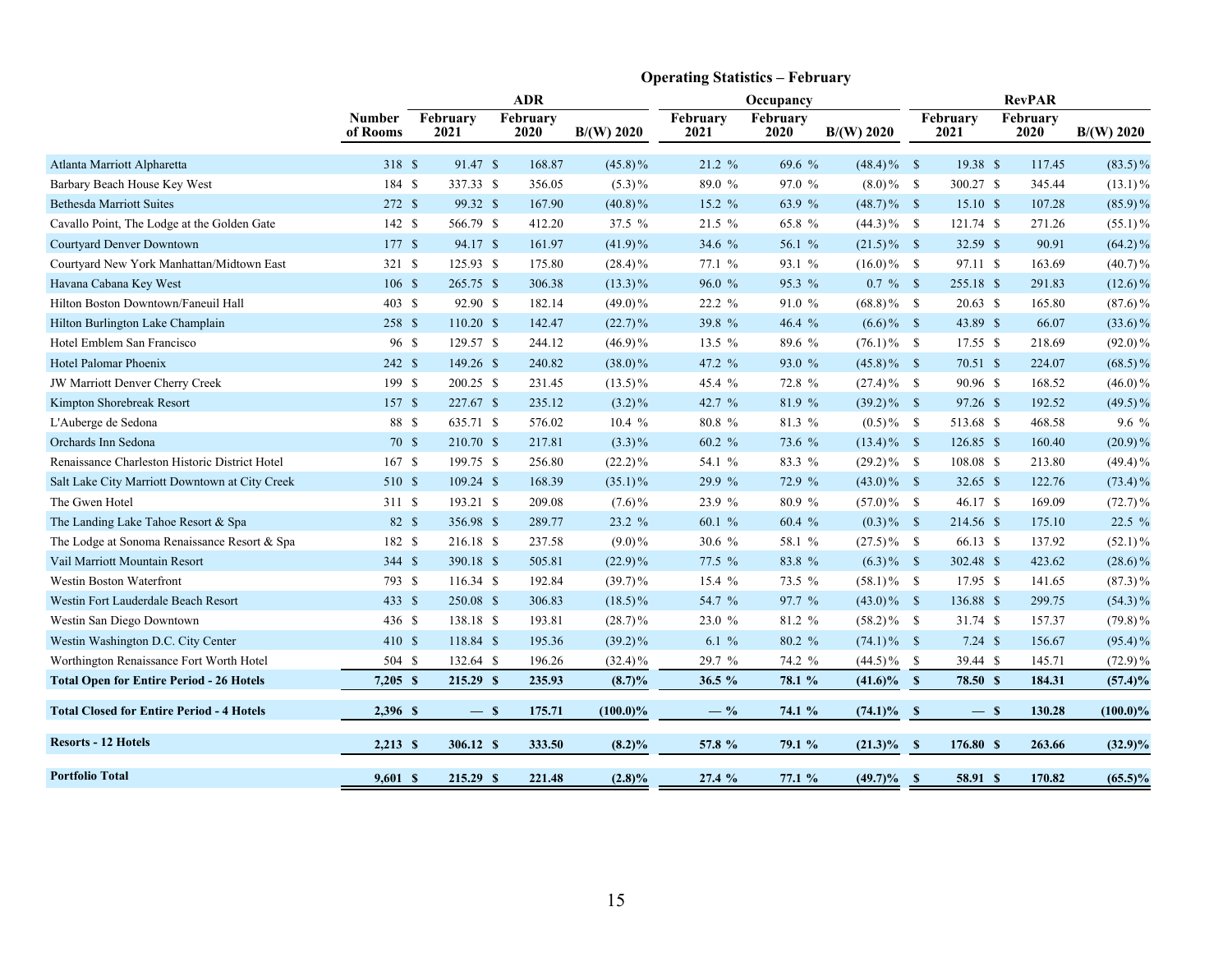|                                                  |                           | <b>Operating Statistics - February</b> |                  |                  |              |                  |                  |               |              |                  |                  |              |  |  |
|--------------------------------------------------|---------------------------|----------------------------------------|------------------|------------------|--------------|------------------|------------------|---------------|--------------|------------------|------------------|--------------|--|--|
|                                                  |                           |                                        |                  | <b>ADR</b>       |              |                  | Occupancy        |               |              |                  | <b>RevPAR</b>    |              |  |  |
|                                                  | <b>Number</b><br>of Rooms |                                        | February<br>2021 | February<br>2019 | $B/(W)$ 2019 | February<br>2021 | February<br>2019 | $B/(W)$ 2019  |              | February<br>2021 | February<br>2019 | $B/(W)$ 2019 |  |  |
|                                                  |                           |                                        |                  |                  |              |                  |                  |               |              |                  |                  |              |  |  |
| Atlanta Marriott Alpharetta                      | 318 \$                    |                                        | 91.47 \$         | 183.15           | $(50.1)\%$   | 21.2 %           | 71.3 %           | $(50.1)\%$ \$ |              | $19.38$ \$       | 130.67           | $(85.2)\%$   |  |  |
| Barbary Beach House Key West                     | 184 \$                    |                                        | 337.33 \$        | 318.33           | $6.0 \%$     | 89.0 %           | 98.4 %           | $(9.4)\%$ \$  |              | 300.27 \$        | 313.20           | $(4.1)\%$    |  |  |
| <b>Bethesda Marriott Suites</b>                  | 272 \$                    |                                        | 99.32 \$         | 161.61           | $(38.5)\%$   | 15.2 %           | 65.7 %           | $(50.5)\%$ \$ |              | $15.10$ \$       | 106.10           | $(85.8)\%$   |  |  |
| Cavallo Point, The Lodge at the Golden Gate      | 142S                      |                                        | 566.79 \$        | 419.28           | 35.2 %       | 21.5 %           | 71.5 %           | $(50.0)\%$ \$ |              | 121.74 \$        | 299.70           | $(59.4)\%$   |  |  |
| Courtyard Denver Downtown                        | 177 \$                    |                                        | 94.17 \$         | 166.50           | $(43.4)\%$   | 34.6 %           | 73.0 %           | $(38.4)\%$ \$ |              | 32.59 \$         | 121.61           | $(73.2)\%$   |  |  |
| Courtyard New York Manhattan/Midtown East        | 321 \$                    |                                        | 125.93 \$        | 166.89           | $(24.5)\%$   | 77.1 %           | 89.7 %           | $(12.6)\%$ \$ |              | 97.11 \$         | 149.73           | $(35.1)\%$   |  |  |
| Havana Cabana Key West                           | 106S                      |                                        | 265.75 \$        | 262.37           | 1.3 $%$      | 96.0 %           | 98.3 %           | $(2.3)\%$ \$  |              | 255.18 \$        | 257.87           | $(1.0)\%$    |  |  |
| Hilton Boston Downtown/Faneuil Hall              | 403 \$                    |                                        | 92.90 \$         | 167.22           | $(44.4)\%$   | 22.2 %           | 87.9 %           | $(65.7)\%$ \$ |              | $20.63$ \$       | 147.06           | $(86.0)\%$   |  |  |
| Hilton Burlington Lake Champlain                 | 258 \$                    |                                        | $110.20$ \$      | 135.36           | $(18.6)\%$   | 39.8 %           | 77.0 %           | $(37.2)\%$ \$ |              | 43.89 \$         | 104.22           | $(57.9)\%$   |  |  |
| Hotel Emblem San Francisco                       | 96 \$                     |                                        | 129.57 \$        | 261.09           | $(50.4)\%$   | 13.5 %           | 67.4 %           | $(53.9)\%$ \$ |              | $17.55$ \$       | 176.10           | $(90.0)\%$   |  |  |
| Hotel Palomar Phoenix                            | 242 \$                    |                                        | 149.26 \$        | 227.43           | $(34.4)\%$   | 47.2 %           | 88.7 %           | $(41.5)\%$ \$ |              | 70.51 \$         | 201.68           | $(65.0)\%$   |  |  |
| JW Marriott Denver Cherry Creek                  | 199 \$                    |                                        | 200.25 \$        | 242.08           | $(17.3)\%$   | 45.4 %           | 46.7 %           | $(1.3)\%$ \$  |              | 90.96 \$         | 113.06           | $(19.5)\%$   |  |  |
| Kimpton Shorebreak Resort                        | 157S                      |                                        | 227.67 \$        | 231.44           | $(1.6)\%$    | 42.7 %           | 78.1 %           | $(35.4)\%$ \$ |              | 97.26 \$         | 180.68           | $(46.2)\%$   |  |  |
| L'Auberge de Sedona                              | 88 \$                     |                                        | 635.71 \$        | 530.55           | 19.8 %       | 80.8 %           | 78.9 %           | $1.9 \%$ \$   |              | 513.68 \$        | 418.58           | 22.7 %       |  |  |
| Orchards Inn Sedona                              | 70 \$                     |                                        | 210.70 \$        | 217.09           | $(2.9)\%$    | 60.2 %           | 74.1 %           | $(13.9)\%$ \$ |              | 126.85 \$        | 160.82           | $(21.1)\%$   |  |  |
| Renaissance Charleston Historic District Hotel   | 167S                      |                                        | 199.75 \$        | 216.24           | $(7.6)\%$    | 54.1 %           | 87.5 %           | $(33.4)\%$ \$ |              | 108.08 \$        | 189.21           | $(42.9)\%$   |  |  |
| Salt Lake City Marriott Downtown at City Creek   | 510 \$                    |                                        | $109.24$ \$      | 167.98           | $(35.0)\%$   | 29.9 %           | 65.7 %           | $(35.8)\%$ \$ |              | $32.65$ \$       | 110.34           | $(70.4)\%$   |  |  |
| The Gwen Hotel                                   | 311 \$                    |                                        | 193.21 \$        | 186.35           | $3.7 \%$     | 23.9 %           | 74.2 %           | $(50.3)\%$ \$ |              | 46.17 \$         | 138.20           | $(66.6)\%$   |  |  |
| The Landing Lake Tahoe Resort & Spa              | 82 \$                     |                                        | 356.98 \$        | 284.21           | 25.6 %       | 60.1 %           | 52.1 %           | $8.0 \%$ \$   |              | 214.56 \$        | 148.17           | 44.8 %       |  |  |
| The Lodge at Sonoma Renaissance Resort & Spa     | 182 \$                    |                                        | 216.18 \$        | 231.69           | $(6.7)\%$    | 30.6 $\%$        | 66.6 %           | $(36.0)\%$ \$ |              | 66.13 \$         | 154.31           | $(57.1)\%$   |  |  |
| Vail Marriott Mountain Resort                    | 344 \$                    |                                        | 390.18 \$        | 512.31           | $(23.8)\%$   | 77.5 %           | 86.5 %           | $(9.0)\%$ \$  |              | 302.48 \$        | 443.22           | $(31.8)\%$   |  |  |
| <b>Westin Boston Waterfront</b>                  | 793 \$                    |                                        | 116.34 \$        | 188.47           | $(38.3)\%$   | 15.4 %           | 66.9 %           | $(51.5)\%$ \$ |              | $17.95$ \$       | 126.05           | $(85.8)\%$   |  |  |
| Westin Fort Lauderdale Beach Resort              | 433 $$$                   |                                        | 250.08 \$        | 269.82           | $(7.3)\%$    | 54.7 %           | 98.2 %           | $(43.5)\%$ \$ |              | 136.88 \$        | 265.05           | $(48.4)\%$   |  |  |
| Westin San Diego Downtown                        | 436 \$                    |                                        | 138.18 \$        | 201.62           | $(31.5)\%$   | 23.0 %           | 79.0 %           | $(56.0)\%$ \$ |              | 31.74 \$         | 159.34           | $(80.1)\%$   |  |  |
| Westin Washington D.C. City Center               | 410 \$                    |                                        | 118.84 \$        | 183.83           | $(35.4)\%$   | $6.1 \%$         | 81.3 %           | $(75.2)\%$ \$ |              | $7.24$ \$        | 149.39           | $(95.2)\%$   |  |  |
| Worthington Renaissance Fort Worth Hotel         | 504 \$                    |                                        | 132.64 \$        | 189.34           | $(29.9)\%$   | 29.7 %           | $82.8\,$ %       | $(53.1)\%$ \$ |              | 39.44 \$         | 156.86           | $(74.9)\%$   |  |  |
| <b>Total Open for Entire Period - 26 Hotels</b>  | $7,205$ \$                |                                        | 215.29 \$        | 225.99           | $(4.7)\%$    | 36.5 %           | 77.8 %           | $(41.3)\%$    | $\mathbf{s}$ | 78.50 \$         | 175.81           | $(55.3)\%$   |  |  |
| <b>Total Closed for Entire Period - 4 Hotels</b> | 2,396 \$                  |                                        | $-$ s            | 163.11           | $(100.0)\%$  | $-$ %            | 67.9 %           | $(67.9)\%$ \$ |              | $-$ s            | 110.73           | $(100.0)\%$  |  |  |
| <b>Resorts - 12 Hotels</b>                       | $2,213$ \$                |                                        | 306.12 \$        | 306.12           | $-$ %        | 57.8 %           | 84.2 %           | $(26.4)\%$    | $\mathbf s$  | 176.80 \$        | 257.82           | $(31.4)\%$   |  |  |
| <b>Portfolio Total</b>                           | $9,601$ \$                |                                        | 215.29 \$        | 211.84           | 1.6 $%$      | 27.4%            | 75.3 %           | $(47.9)\%$    | - \$         | 58.91 \$         | 159.55           | $(63.1)\%$   |  |  |
|                                                  |                           |                                        |                  |                  |              |                  |                  |               |              |                  |                  |              |  |  |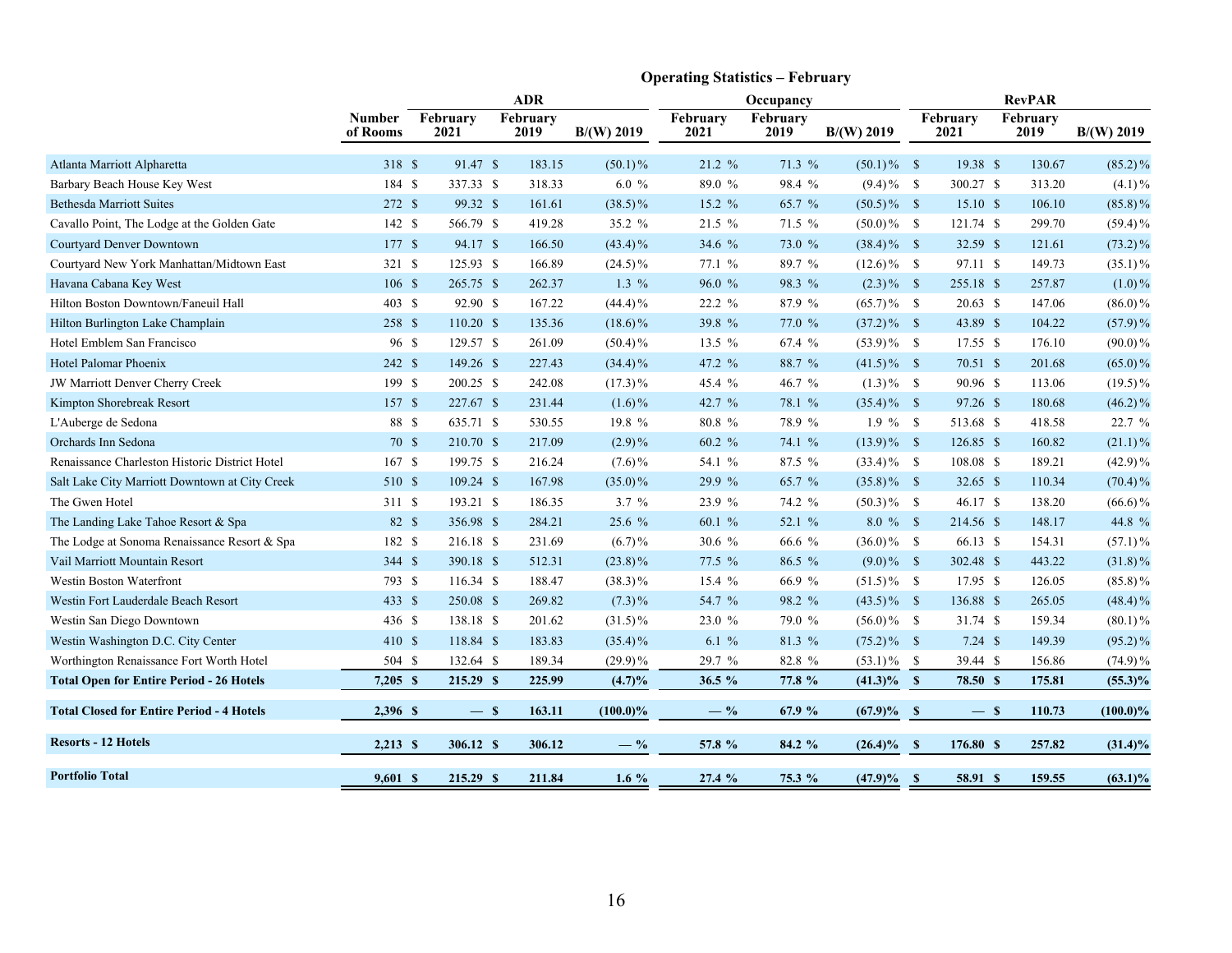|                                                  | <b>Operating Statistics - March</b> |             |                                           |            |        |                                  |               |                     |                                  |             |  |  |  |
|--------------------------------------------------|-------------------------------------|-------------|-------------------------------------------|------------|--------|----------------------------------|---------------|---------------------|----------------------------------|-------------|--|--|--|
|                                                  |                                     |             | <b>ADR</b>                                |            |        | Occupancy                        |               |                     | <b>RevPAR</b>                    |             |  |  |  |
|                                                  | <b>Number</b>                       |             | of Rooms March 2021 March 2020 B/(W) 2020 |            |        | March 2021 March 2020 B/(W) 2020 |               |                     | March 2021 March 2020 B/(W) 2020 |             |  |  |  |
| Atlanta Marriott Alpharetta                      | 318 \$                              | 95.91 \$    | 161.17                                    | $(40.5)\%$ | 36.2 % | 26.7 %                           | $9.5 \%$ \$   | 34.76 \$            | 43.08                            | $(19.3)\%$  |  |  |  |
| Barbary Beach House Key West                     | 184 \$                              | 398.85 \$   | 352.30                                    | 13.2 %     | 95.9 % | 55.0 %                           | 40.9 % \$     | 382.56 \$           | 193.63                           | 97.6 %      |  |  |  |
| <b>Bethesda Marriott Suites</b>                  | 272 \$                              | 105.74 \$   | 204.58                                    | $(48.3)\%$ | 16.9 % | 25.3 %                           | $(8.4)\%$ \$  | 17.92 \$            | 51.73                            | $(65.4)\%$  |  |  |  |
| Cavallo Point, The Lodge at the Golden Gate      | 142S                                | 548.33 \$   | 417.53                                    | 31.3 %     | 29.4 % | 18.7 %                           | $10.7 \%$ \$  | 161.44 \$           | 77.97                            | 107.1 %     |  |  |  |
| Courtyard Denver Downtown                        | 177 \$                              | 96.68 \$    | 180.37                                    | $(46.4)\%$ | 45.3 % | 26.5 %                           | 18.8 % \$     | 43.82 \$            | 47.86                            | $(8.4)\%$   |  |  |  |
| Courtyard New York Manhattan/Midtown East        | 321 \$                              | 128.77 \$   | 154.02                                    | $(16.4)\%$ | 88.1 % | 44.6 %                           | 43.5 % \$     | 113.49 \$           | 68.70                            | 65.2 %      |  |  |  |
| Havana Cabana Key West                           | 106 \$                              | 305.58 \$   | 300.99                                    | $1.5\%$    | 98.7 % | 51.6 %                           | 47.1 % \$     | 301.58 \$           | 155.44                           | 94.0 %      |  |  |  |
| Hilton Boston Downtown/Faneuil Hall              | 403 \$                              | 122.47 \$   | 236.94                                    | $(48.3)\%$ | 27.5 % | 30.3 %                           | $(2.8)\%$ \$  | 33.67 \$            | 71.82                            | $(53.1)\%$  |  |  |  |
| Hilton Burlington Lake Champlain                 | 258 \$                              | 123.03 \$   | 125.97                                    | $(2.3)\%$  | 36.6 % | 20.6 %                           | 16.0 $%$ \$   | 44.98 \$            | 26.00                            | 73.0 %      |  |  |  |
| Hotel Emblem San Francisco                       | 96 \$                               | 133.06 \$   | 192.15                                    | $(30.8)\%$ | 24.3 % | 29.9 %                           | $(5.6)\%$ \$  | 32.28 \$            | 57.40                            | $(43.8)\%$  |  |  |  |
| Hotel Palomar Phoenix                            | 242 \$                              | 157.32 \$   | 236.43                                    | $(33.5)\%$ | 66.0 % | 41.4 %                           | 24.6 % \$     | 103.91 \$           | 97.92                            | 6.1 $%$     |  |  |  |
| JW Marriott Denver Cherry Creek                  | 199 \$                              | 206.96 \$   | 240.05                                    | $(13.8)\%$ | 44.9 % | 26.9 %                           | 18.0 % \$     | 92.93 \$            | 64.55                            | 44.0 %      |  |  |  |
| Kimpton Shorebreak Resort                        | 157S                                | 244.57 \$   | 233.92                                    | 4.6 $%$    | 58.8 % | 32.9 %                           | $25.9 \%$ \$  | 143.87 \$           | 77.04                            | 86.7 %      |  |  |  |
| L'Auberge de Sedona                              | 88 \$                               | 926.39 \$   | 646.23                                    | 43.4 %     | 87.4 % | 38.4 %                           | 49.0 % \$     | 809.91 \$           | 248.02                           | 226.6 %     |  |  |  |
| Orchards Inn Sedona                              | 70 \$                               | 307.32 \$   | 246.69                                    | 24.6 %     | 81.9 % | 42.1 $%$                         | $39.8 \%$ \$  | 251.80 \$           | 103.79                           | 142.6 %     |  |  |  |
| Renaissance Charleston Historic District Hotel   | 167S                                | 243.21 \$   | 283.05                                    | $(14.1)\%$ | 74.9 % | 35.7 %                           | 39.2 % \$     | 182.23 \$           | 100.93                           | 80.6 %      |  |  |  |
| Salt Lake City Marriott Downtown at City Creek   | 510 \$                              | 110.78 \$   | 187.37                                    | $(40.9)\%$ | 37.4 % | 22.0%                            | $15.4 \%$ \$  | $41.44$ \$          | 41.24                            | $0.5 \%$    |  |  |  |
| The Gwen Hotel                                   | 311 \$                              | 200.56 \$   | 195.04                                    | 2.8 %      | 30.5 % | 29.6 %                           | $0.9 \%$ \$   | 61.24 \$            | 57.72                            | 6.1 $%$     |  |  |  |
| The Landing Lake Tahoe Resort & Spa              | 82 \$                               | 331.46 \$   | 237.09                                    | 39.8 %     | 50.1 % | 26.4%                            | 23.7 % \$     | $166.12 \text{ }$   | 62.49                            | 165.8 %     |  |  |  |
| The Lodge at Sonoma Renaissance Resort & Spa     | 182 \$                              | 222.66 \$   | 262.86                                    | $(15.3)\%$ | 45.2 % | 18.2 %                           | 27.0 % \$     | 100.72 \$           | 47.80                            | 110.7 %     |  |  |  |
| Vail Marriott Mountain Resort                    | 344 \$                              | $407.13$ \$ | 419.42                                    | $(2.9)\%$  | 83.0 % | 35.6 %                           | 47.4 % \$     | 338.11 \$           | 149.30                           | 126.5 %     |  |  |  |
| Westin Boston Waterfront                         | 793 \$                              | 120.95 \$   | 228.38                                    | $(47.0)\%$ | 18.9 % | 33.8 %                           | $(14.9)\%$ \$ | 22.83 \$            | 77.19                            | $(70.4)\%$  |  |  |  |
| Westin Fort Lauderdale Beach Resort              | 433S                                | 298.88 \$   | 235.40                                    | 27.0 %     | 63.8 % | 50.0 %                           | 13.8 % \$     | 190.58 \$           | 117.73                           | 61.9 %      |  |  |  |
| Westin San Diego Downtown                        | 436 \$                              | 137.35 \$   | 194.92                                    | $(29.5)\%$ | 28.5 % | 45.4 %                           | $(16.9)\%$ \$ | 39.17 \$            | 88.49                            | $(55.7)\%$  |  |  |  |
| Westin Washington D.C. City Center               | 410 \$                              | 129.54 \$   | 252.93                                    | $(48.8)\%$ | 8.2 %  | 27.0 %                           | $(18.8)\%$ \$ | $10.62 \text{ }$ \$ | 68.22                            | $(84.4)\%$  |  |  |  |
| Worthington Renaissance Fort Worth Hotel         | 504 \$                              | 146.79 \$   | 186.37                                    | $(21.2)\%$ | 49.1 % | 29.0 %                           | $20.1 \%$ \$  | 72.01 \$            | 53.98                            | 33.4 %      |  |  |  |
| <b>Total Open for Entire Period - 26 Hotels</b>  | $7,205$ \$                          | 232.94 \$   | 238.45                                    | $(2.3)\%$  | 44.5 % | 33.0 %                           | $11.5 \%$ \$  | $103.54$ \$         | 78.74                            | 31.5 %      |  |  |  |
| <b>Total Closed for Entire Period - 4 Hotels</b> | 2,396 \$                            | 51.67 \$    | 186.55                                    | $(72.3)\%$ | $-$ %  | 23.4 %                           | $(23.4)\%$ \$ |                     | 43.61<br>$-$ \$                  | $(100.0)\%$ |  |  |  |
| <b>Resorts - 12 Hotels</b>                       | $2,213$ \$                          | 350.43 \$   | 303.66                                    | 15.4 %     | 65.7 % | 36.3 %                           | $29.4 \%$ \$  | 230.27 S            | 110.30                           | 108.8 %     |  |  |  |
| <b>Portfolio Total</b>                           | 9,601 \$                            | 232.94 \$   | 228.56                                    | 1.9%       | 33.4 % | 30.6 %                           | $2.8 \%$ \$   | 77.70 S             | 69.97                            | 11.0 $%$    |  |  |  |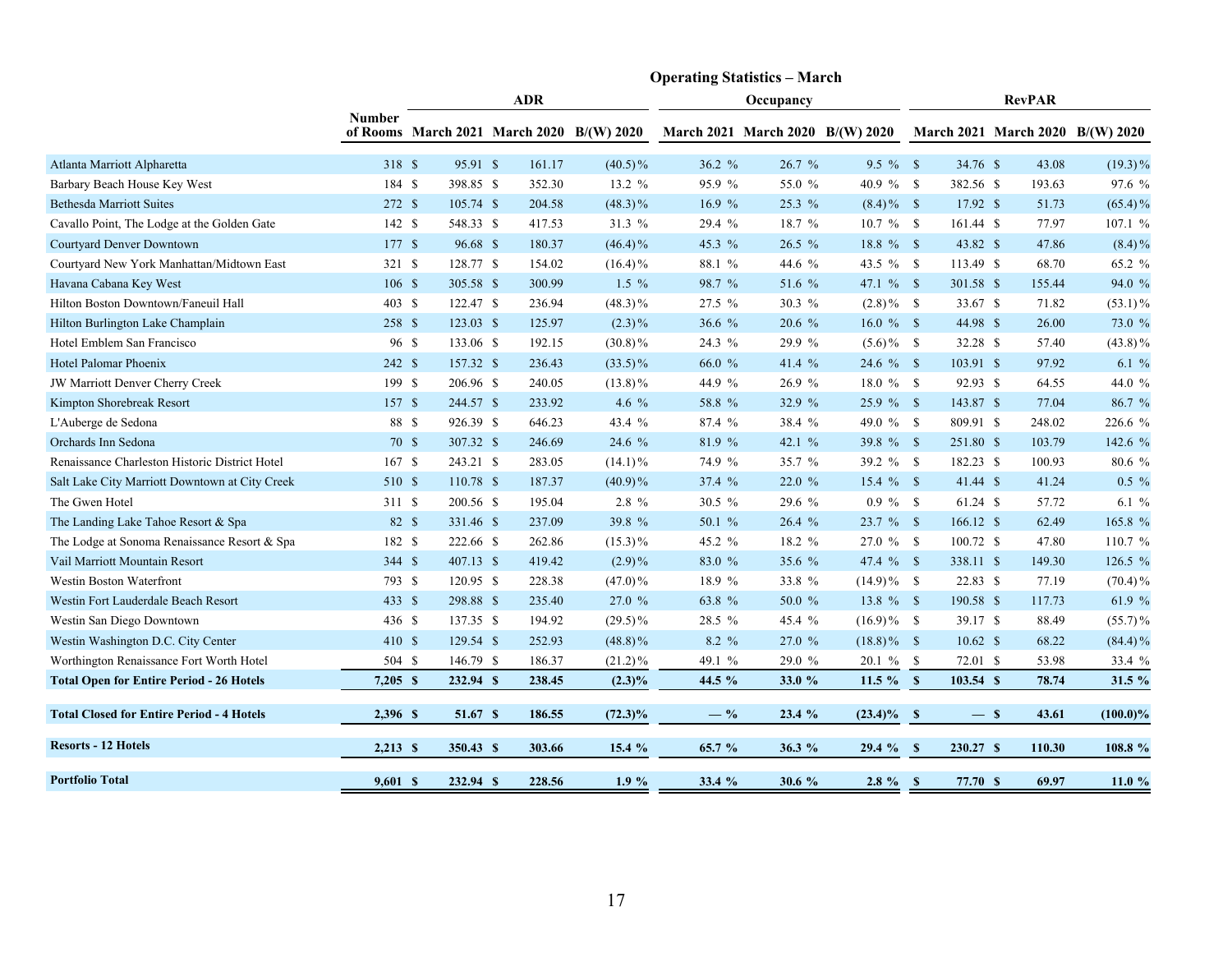|                                                  | <b>Operating Statistics - March</b> |  |           |                                           |            |           |                                  |               |  |                   |               |                                  |  |
|--------------------------------------------------|-------------------------------------|--|-----------|-------------------------------------------|------------|-----------|----------------------------------|---------------|--|-------------------|---------------|----------------------------------|--|
|                                                  |                                     |  |           | <b>ADR</b>                                |            |           | Occupancy                        |               |  |                   | <b>RevPAR</b> |                                  |  |
|                                                  | <b>Number</b>                       |  |           | of Rooms March 2021 March 2019 B/(W) 2019 |            |           | March 2021 March 2019 B/(W) 2019 |               |  |                   |               | March 2021 March 2019 B/(W) 2019 |  |
|                                                  |                                     |  |           |                                           |            |           |                                  |               |  |                   |               |                                  |  |
| Atlanta Marriott Alpharetta                      | 318 \$                              |  | 95.91 \$  | 164.40                                    | $(41.7)\%$ | 36.2 %    | 75.1 %                           | $(38.9)\%$ \$ |  | 34.76 \$          | 123.51        | $(71.9)\%$                       |  |
| Barbary Beach House Key West                     | 184 \$                              |  | 398.85 \$ | 348.62                                    | 14.4 %     | 95.9 %    | 94.4 %                           | $1.5 \%$ \$   |  | 382.56 \$         | 329.06        | 16.3 %                           |  |
| <b>Bethesda Marriott Suites</b>                  | 272 \$                              |  | 105.74 \$ | 195.21                                    | $(45.8)\%$ | 16.9 %    | 67.6 %                           | $(50.7)\%$ \$ |  | 17.92 S           | 131.89        | $(86.4)\%$                       |  |
| Cavallo Point, The Lodge at the Golden Gate      | 142 \$                              |  | 548.33 \$ | 456.06                                    | 20.2 %     | 29.4 %    | 64.8 %                           | $(35.4)\%$ \$ |  | $161.44$ \$       | 295.48        | $(45.4)\%$                       |  |
| Courtyard Denver Downtown                        | 177S                                |  | 96.68 \$  | 172.57                                    | $(44.0)\%$ | 45.3 %    | 79.6 %                           | $(34.3)\%$ \$ |  | 43.82 \$          | 137.28        | $(68.1)\%$                       |  |
| Courtyard New York Manhattan/Midtown East        | 321 \$                              |  | 128.77 \$ | 229.34                                    | $(43.9)\%$ | 88.1 %    | 91.9 %                           | $(3.8)\%$ \$  |  | 113.49 \$         | 210.74        | $(46.1)\%$                       |  |
| Havana Cabana Key West                           | 106 \$                              |  | 305.58 \$ | 295.56                                    | 3.4%       | 98.7 %    | 93.9 %                           | 4.8 $%$ \$    |  | 301.58 \$         | 277.48        | 8.7 %                            |  |
| Hilton Boston Downtown/Faneuil Hall              | $403 \quad S$                       |  | 122.47 \$ | 246.55                                    | $(50.3)\%$ | 27.5 %    | 91.0 %                           | $(63.5)\%$ \$ |  | 33.67 \$          | 224.25        | $(85.0)\%$                       |  |
| Hilton Burlington Lake Champlain                 | 258 \$                              |  | 123.03 \$ | 132.42                                    | $(7.1)\%$  | 36.6 %    | 77.6 %                           | $(41.0)\%$ \$ |  | 44.98 \$          | 102.76        | $(56.2)\%$                       |  |
| Hotel Emblem San Francisco                       | 96 \$                               |  | 133.06 \$ | 242.20                                    | $(45.1)\%$ | 24.3 %    | 78.0 %                           | $(53.7)\%$ \$ |  | 32.28 \$          | 188.98        | $(82.9)\%$                       |  |
| Hotel Palomar Phoenix                            | 242 \$                              |  | 157.32 \$ | 255.69                                    | $(38.5)\%$ | 66.0 %    | 93.6 %                           | $(27.6)\%$ \$ |  | 103.91 \$         | 239.33        | $(56.6)\%$                       |  |
| JW Marriott Denver Cherry Creek                  | 199 \$                              |  | 206.96 \$ | 234.19                                    | $(11.6)\%$ | 44.9 %    | 50.7 %                           | $(5.8)\%$ \$  |  | 92.93 \$          | 118.71        | $(21.7)\%$                       |  |
| Kimpton Shorebreak Resort                        | 157S                                |  | 244.57 \$ | 248.95                                    | $(1.8)\%$  | 58.8 %    | 82.1 %                           | $(23.3)\%$ \$ |  | 143.87 \$         | 204.29        | $(29.6)\%$                       |  |
| L'Auberge de Sedona                              | 88 \$                               |  | 926.39 \$ | 725.19                                    | 27.7 %     | 87.4 %    | 87.9 %                           | $(0.5)\%$ \$  |  | 809.91 \$         | 637.20        | 27.1 %                           |  |
| Orchards Inn Sedona                              | 70 \$                               |  | 307.32 \$ | 311.28                                    | $(1.3)\%$  | 81.9 %    | 92.4 %                           | $(10.5)\%$ \$ |  | 251.80 \$         | 287.75        | $(12.5)\%$                       |  |
| Renaissance Charleston Historic District Hotel   | 167S                                |  | 243.21 \$ | 300.78                                    | $(19.1)\%$ | 74.9 %    | 89.2 %                           | $(14.3)\%$ \$ |  | 182.23 \$         | 268.28        | $(32.1)\%$                       |  |
| Salt Lake City Marriott Downtown at City Creek   | 510 \$                              |  | 110.78 \$ | 183.11                                    | $(39.5)\%$ | 37.4 %    | 56.3 %                           | $(18.9)\%$ \$ |  | $41.44$ \$        | 103.06        | $(59.8)\%$                       |  |
| The Gwen Hotel                                   | 311 \$                              |  | 200.56 \$ | 203.03                                    | $(1.2)\%$  | 30.5 $\%$ | 76.8 %                           | $(46.3)\%$ \$ |  | 61.24 \$          | 155.90        | $(60.7)\%$                       |  |
| The Landing Lake Tahoe Resort & Spa              | 82 \$                               |  | 331.46 \$ | 257.28                                    | 28.8 %     | 50.1 %    | 51.1 %                           | $(1.0)\%$ \$  |  | $166.12 \text{ }$ | 131.39        | 26.4 %                           |  |
| The Lodge at Sonoma Renaissance Resort & Spa     | 182 \$                              |  | 222.66 \$ | 255.89                                    | $(13.0)\%$ | 45.2 %    | 63.0 %                           | $(17.8)\%$ \$ |  | 100.72 \$         | 161.24        | $(37.5)\%$                       |  |
| Vail Marriott Mountain Resort                    | 344 \$                              |  | 407.13 \$ | 405.23                                    | $0.5\%$    | 83.0 %    | 88.2 %                           | $(5.2)\%$ \$  |  | 338.11 \$         | 357.24        | $(5.4)\%$                        |  |
| <b>Westin Boston Waterfront</b>                  | 793 \$                              |  | 120.95 \$ | 227.40                                    | $(46.8)\%$ | 18.9 %    | 80.1 %                           | $(61.2)\%$ \$ |  | $22.83$ \$        | 182.22        | $(87.5)\%$                       |  |
| Westin Fort Lauderdale Beach Resort              | 433 \$                              |  | 298.88 \$ | 254.49                                    | 17.4 %     | 63.8 %    | 98.1 %                           | $(34.3)\%$ \$ |  | 190.58 \$         | 249.64        | $(23.7)\%$                       |  |
| Westin San Diego Downtown                        | 436 \$                              |  | 137.35 \$ | 186.42                                    | $(26.3)\%$ | 28.5 %    | 83.6 %                           | $(55.1)\%$ \$ |  | 39.17 \$          | 155.85        | $(74.9)\%$                       |  |
| Westin Washington D.C. City Center               | 410 \$                              |  | 129.54 \$ | 235.89                                    | $(45.1)\%$ | 8.2 %     | 92.3 %                           | $(84.1)\%$ \$ |  | $10.62$ \$        | 217.66        | $(95.1)\%$                       |  |
| Worthington Renaissance Fort Worth Hotel         | 504 \$                              |  | 146.79 \$ | 188.07                                    | $(21.9)\%$ | 49.1 %    | 81.8%                            | $(32.7)\%$ \$ |  | 72.01 \$          | 153.90        | $(53.2)\%$                       |  |
| <b>Total Open for Entire Period - 26 Hotels</b>  | $7,205$ \$                          |  | 232.94 \$ | 244.26                                    | $(4.6)\%$  | 44.5 %    | 80.7 %                           | $(36.2)\%$ \$ |  | $103.54$ \$       | 197.17        | $(47.5)\%$                       |  |
|                                                  |                                     |  |           |                                           |            |           |                                  |               |  |                   |               |                                  |  |
| <b>Total Closed for Entire Period - 4 Hotels</b> | 2,396 \$                            |  | 51.67 \$  | 207.81                                    | $(75.1)\%$ | $-$ %     | 76.1 %                           | $(76.1)\%$ \$ |  | $-$ \$            | 158.08        | $(100.0)\%$                      |  |
| <b>Resorts - 12 Hotels</b>                       | $2,213$ \$                          |  | 350.43 \$ | 311.68                                    | 12.4%      | 65.7 %    | 84.6 %                           | $(18.9)\%$ \$ |  | 230.27 \$         | 263.57        | $(12.6)\%$                       |  |
| <b>Portfolio Total</b>                           | 9,601 \$                            |  | 232.94 \$ | 235.55                                    | $(1.1)\%$  | 33.4 %    | 79.6 %                           | $(46.2)\%$ \$ |  | 77.70 S           | 187.40        | $(58.5)\%$                       |  |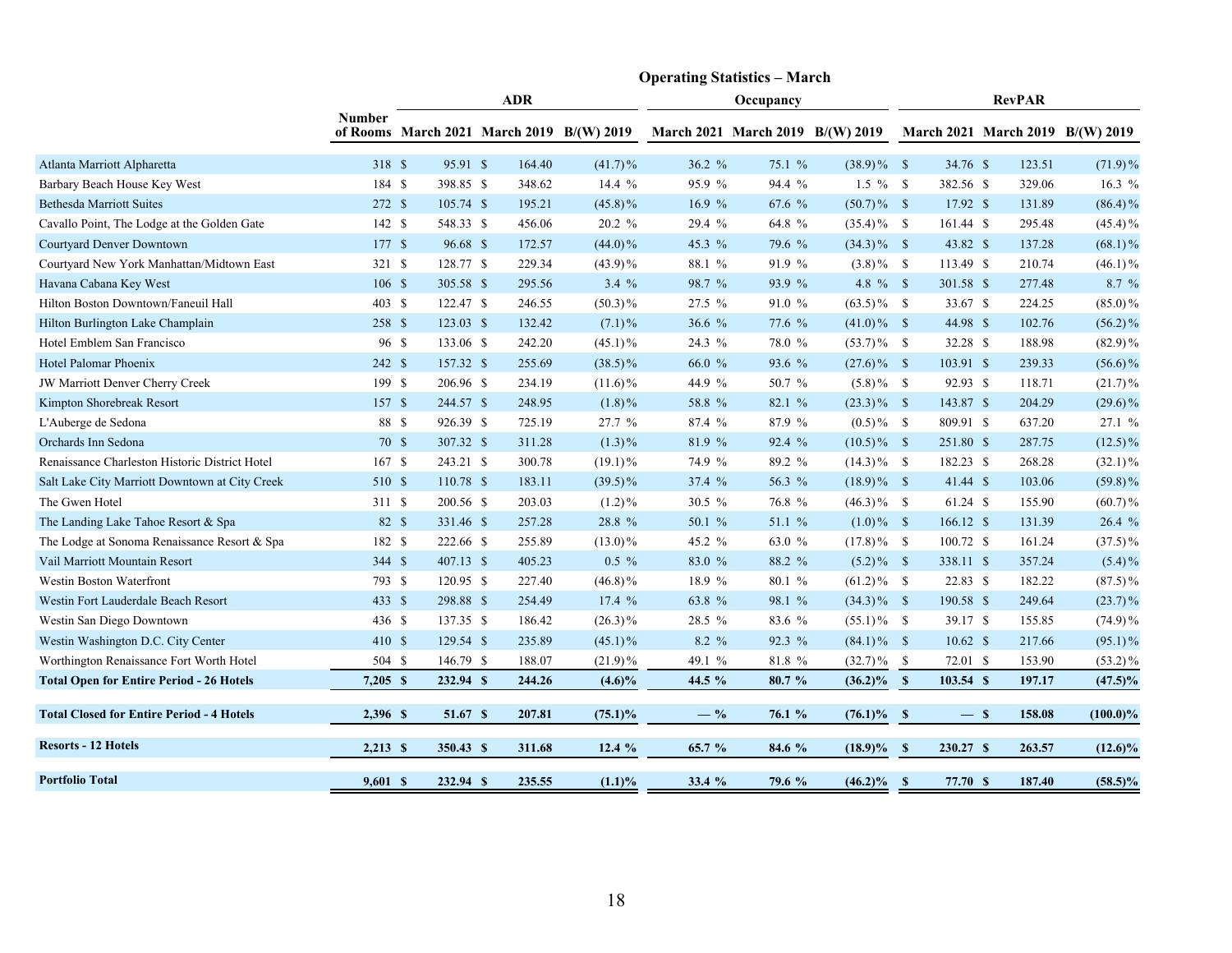|                                                          | <b>Operating Statistics - First Quarter</b> |                |            |              |              |                |               |              |                   |                |            |  |  |
|----------------------------------------------------------|---------------------------------------------|----------------|------------|--------------|--------------|----------------|---------------|--------------|-------------------|----------------|------------|--|--|
|                                                          |                                             |                | <b>ADR</b> |              |              | Occupancy      |               |              |                   | <b>RevPAR</b>  |            |  |  |
|                                                          | <b>Number</b><br>of Rooms                   | <b>1O 2021</b> | 1Q 2020    | $B/(W)$ 2020 | 1O 2021      | <b>1O 2020</b> | B/(W) 2020    |              | 1O 2021           | <b>1O 2020</b> | B/(W) 2020 |  |  |
| Atlanta Marriott Alpharetta                              | 318 \$                                      | 94.37 \$       | 173.72     | $(45.7)\%$   | 22.9 %       | 51.4 %         | $(28.5)\%$ \$ |              | $21.61 \text{ }$  | 89.35          | $(75.8)\%$ |  |  |
| Barbary Beach House Key West                             | 184 \$                                      | 347.09 \$      | 328.93     | 5.5 %        | 83.2 %       | 81.8 %         | 1.4 $%$ \$    |              | 288.93 \$         | 269.09         | 7.4 %      |  |  |
| <b>Bethesda Marriott Suites</b>                          | 272 \$                                      | 105.58 \$      | 171.19     | $(38.3)\%$   | 18.5 %       | 47.4 %         | $(28.9)\%$ \$ |              | 19.49 \$          | 81.17          | $(76.0)\%$ |  |  |
| Cavallo Point, The Lodge at the Golden Gate              | 142 \$                                      | 547.30 \$      | 444.90     | 23.0 %       | 19.3 %       | 46.4 %         | $(27.1)\%$ \$ |              | 105.82 \$         | 206.44         | $(48.7)\%$ |  |  |
| Courtyard Denver Downtown                                | 177S                                        | 94.11 \$       | 170.21     | $(44.7)\%$   | 35.7 %       | 46.4 %         | $(10.7)\%$ \$ |              | 33.60 \$          | 78.96          | $(57.4)\%$ |  |  |
| Courtyard New York Manhattan/Midtown East                | 321 \$                                      | $126.21$ \$    | 167.45     | $(24.6)\%$   | 67.0 %       | 76.7 %         | $(9.7)\%$ \$  |              | 84.54 \$          | 128.39         | $(34.2)\%$ |  |  |
| Havana Cabana Key West                                   | 106 \$                                      | 261.53 \$      | 286.60     | $(8.7)\%$    | 90.8 %       | 80.8 %         | $10.0 \%$ \$  |              | 237.49 \$         | 231.60         | $2.5\%$    |  |  |
| Hilton Boston Downtown/Faneuil Hall                      | 403 \$                                      | 106.46 \$      | 192.00     | $(44.6)\%$   | 21.2 %       | 65.7 %         | $(44.5)\%$ \$ |              | 22.60 \$          | 126.06         | $(82.1)\%$ |  |  |
| Hilton Burlington Lake Champlain                         | 258 \$                                      | 114.95 \$      | 133.84     | $(14.1)\%$   | 32.7 %       | 39.4 %         | $(6.7)\%$ \$  |              | 37.63 \$          | 52.78          | $(28.7)\%$ |  |  |
| Hotel Emblem San Francisco                               | 96 \$                                       | 128.42 \$      | 256.36     | $(49.9)\%$   | 15.2 %       | 67.1 %         | $(51.9)\%$ \$ |              | 19.52 \$          | 172.02         | $(88.7)\%$ |  |  |
| Hotel Palomar Phoenix                                    | 242 \$                                      | 147.96 \$      | 230.87     | $(35.9)\%$   | 49.8 %       | 71.4 %         | $(21.6)\%$ \$ |              | 73.63 \$          | 164.76         | $(55.3)\%$ |  |  |
| JW Marriott Denver Cherry Creek                          | 199 \$                                      | 200.92 \$      | 231.22     | $(13.1)\%$   | 39.4 %       | 56.4 %         | $(17.0)\%$ \$ |              | 79.12 \$          | 130.42         | $(39.3)\%$ |  |  |
| Kimpton Shorebreak Resort                                | 157 \$                                      | 229.94 \$      | 229.09     | $0.4\%$      | 43.4 %       | 60.8 %         | $(17.4)\%$ \$ |              | 99.69 \$          | 139.20         | $(28.4)\%$ |  |  |
| L'Auberge de Sedona                                      | 88 \$                                       | 716.68 \$      | 553.74     | 29.4 %       | 80.8 %       | 64.0 %         | 16.8 $%$ \$   |              | 578.77 \$         | 354.18         | 63.4 %     |  |  |
| Orchards Inn Sedona                                      | 70 \$                                       | 253.24 \$      | 214.66     | 18.0 %       | 62.2 %       | 55.3 %         | 6.9 $%$ \$    |              | 157.61 \$         | 118.75         | 32.7 %     |  |  |
| Renaissance Charleston Historic District Hotel           | 167 \$                                      | 214.87 \$      | 235.80     | $(8.9)\%$    | $56.8\,$ %   | 65.7 %         | $(8.9)\%$ \$  |              | $122.12 \text{ }$ | 154.89         | $(21.2)\%$ |  |  |
| Salt Lake City Marriott Downtown at City Creek           | 510 \$                                      | 108.20 \$      | 170.97     | $(36.7)\%$   | 30.5 %       | 51.3 %         | $(20.8)\%$ \$ |              | 33.00 \$          | 87.70          | $(62.4)\%$ |  |  |
| The Gwen Hotel                                           | 311 \$                                      | $191.04$ \$    | 192.82     | $(0.9)\%$    | 23.5 %       | 61.0 %         | $(37.5)\%$ \$ |              | 44.84 \$          | 117.59         | $(61.9)\%$ |  |  |
| The Landing Lake Tahoe Resort & Spa                      | 82 \$                                       | 338.05 \$      | 281.05     | 20.3 %       | 49.5 %       | 47.3 %         | $2.2 \%$ \$   |              | $167.37$ \$       | 132.92         | 25.9 %     |  |  |
| The Lodge at Sonoma Renaissance Resort & Spa             | 182 \$                                      | 216.11 \$      | 229.83     | $(6.0)\%$    | 27.7 %       | 45.9 %         | $(18.2)\%$ \$ |              | 59.82 \$          | 105.52         | $(43.3)\%$ |  |  |
| Vail Marriott Mountain Resort                            | 344 \$                                      | 373.06 \$      | 467.50     | $(20.2)\%$   | 73.6 %       | 63.2 %         | $10.4 \%$ \$  |              | 274.74 \$         | 295.40         | $(7.0)\%$  |  |  |
| Westin Boston Waterfront                                 | 793 \$                                      | 119.58 \$      | 196.54     | $(39.2)\%$   | 15.0 %       | 59.9 %         | $(44.9)\%$ \$ |              | 17.91 \$          | 117.65         | $(84.8)\%$ |  |  |
| Westin Fort Lauderdale Beach Resort                      | 433 \$                                      | 255.18 \$      | 276.24     | $(7.6)\%$    | 55.9 %       | 80.6 %         | $(24.7)\%$ \$ |              | 142.74 \$         | 222.56         | $(35.9)\%$ |  |  |
| Westin San Diego Downtown                                | 436 \$                                      | 141.50 \$      | 188.39     | $(24.9)\%$   | 22.0 %       | 66.8 %         | $(44.8)\%$ \$ |              | 31.06 \$          | 125.88         | $(75.3)\%$ |  |  |
| Westin Washington D.C. City Center                       | 410 \$                                      | 150.94 \$      | 193.00     | $(21.8)\%$   | $8.8\,$ $\%$ | 60.3 %         | $(51.5)\%$ \$ |              | 13.23 \$          | 116.33         | $(88.6)\%$ |  |  |
| Worthington Renaissance Fort Worth Hotel                 | 504 \$                                      | 136.41 \$      | 195.06     | $(30.1)\%$   | 34.9 %       | 57.6 %         | $(22.7)\%$    | $\mathbb{S}$ | 47.54 \$          | 112.30         | $(57.7)\%$ |  |  |
| <b>Total Open for Entire Period - 26 Hotels</b>          | $7,205$ \$                                  | 216.93 \$      | 229.33     | $(5.4)\%$    | 35.8 %       | $60.8 \%$      | $(25.0)\%$ \$ |              | 77.68 \$          | 139.47         | $(44.3)\%$ |  |  |
| <b>Total Closed for All or Part of Period - 4 Hotels</b> | 2,396 \$                                    | 148.58 \$      | 172.91     | $(14.1)\%$   | $0.1 \%$     | 54.0 %         | $(53.9)\%$ \$ |              | 0.17S             | 93.43          | $(99.8)\%$ |  |  |
| <b>Resorts - 12 Hotels</b>                               | $2,213$ \$                                  | 311.73 \$      | 310.48     | $0.4\%$      | 55.4 %       | 62.9 %         | $(7.5)\%$     | $\mathbf{s}$ | 172.62 \$         | 195.36         | $(11.6)\%$ |  |  |
| <b>Portfolio Total</b>                                   | $9,601$ \$                                  | 216.85 \$      | 216.46     | $0.2 \%$     | 26.9 %       | 59.1 %         | $(32.2)\%$    | <b>S</b>     | 58.34 \$          | 127.98         | $(54.4)\%$ |  |  |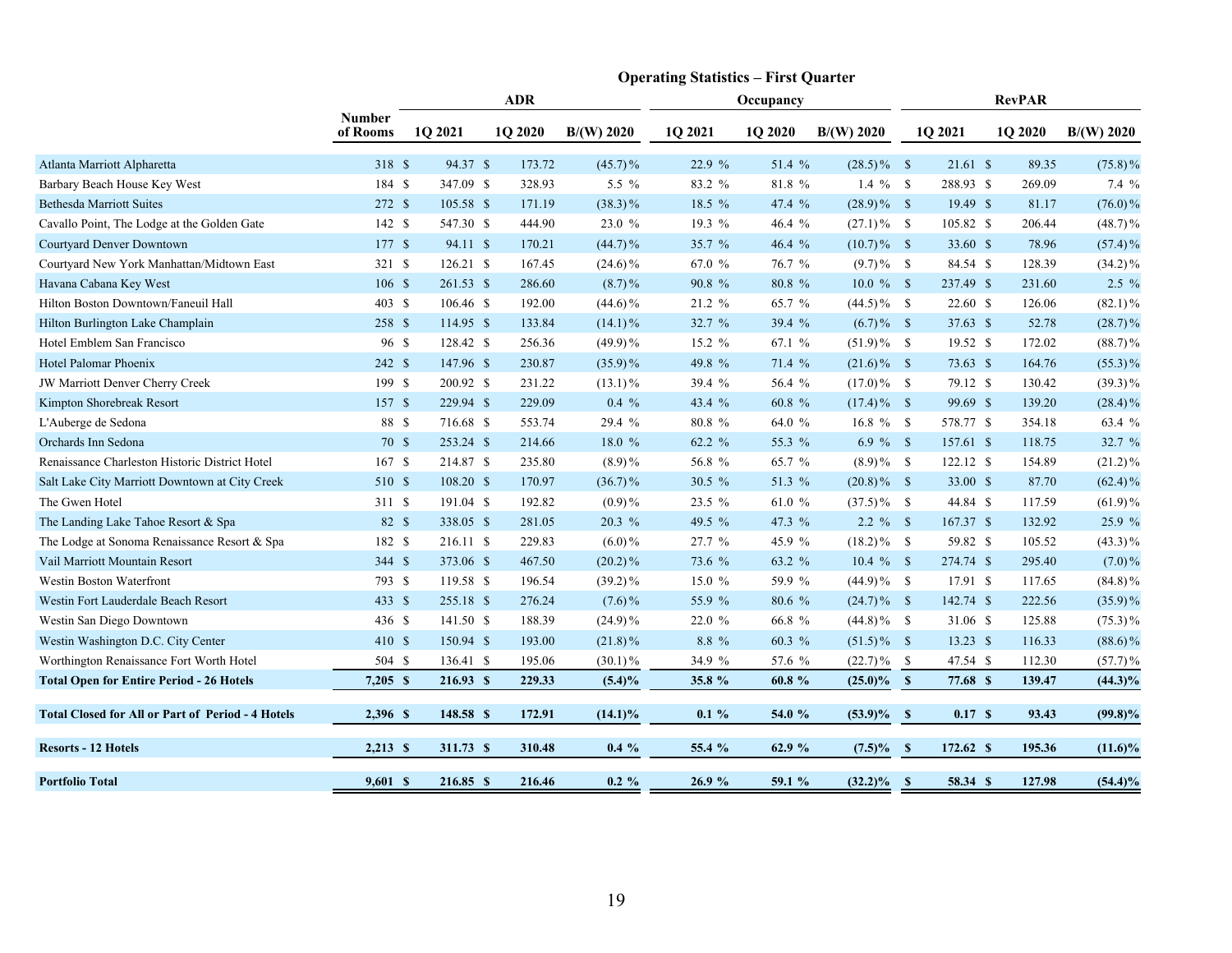|                                                          | <b>Operating Statistics - First Quarter</b> |             |         |              |          |                |               |              |                  |  |               |              |  |
|----------------------------------------------------------|---------------------------------------------|-------------|---------|--------------|----------|----------------|---------------|--------------|------------------|--|---------------|--------------|--|
|                                                          |                                             |             | ADR     |              |          | Occupancy      |               |              |                  |  | <b>RevPAR</b> |              |  |
|                                                          | Number<br>of Rooms                          | 1O 2021     | 1Q 2019 | $B/(W)$ 2019 | 1O 2021  | <b>1O 2019</b> | $B/(W)$ 2019  |              | 1O 2021          |  | 1Q 2019       | $B/(W)$ 2019 |  |
| Atlanta Marriott Alpharetta                              | 318 \$                                      | 94.37 \$    | 177.33  | $(46.8)\%$   | 22.9 %   | 70.5 %         | $(47.6)\%$ \$ |              | $21.61 \text{ }$ |  | 124.93        | $(82.7)\%$   |  |
| Barbary Beach House Key West                             | 184 \$                                      | 347.09 \$   | 310.04  | 12.0 %       | 83.2 %   | 94.1 %         | $(10.9)\%$ \$ |              | 288.93 \$        |  | 291.63        | $(0.9)\%$    |  |
| <b>Bethesda Marriott Suites</b>                          | 272 \$                                      | 105.58 \$   | 172.21  | $(38.7)\%$   | 18.5 %   | 65.3 %         | $(46.8)\%$ \$ |              | 19.49 \$         |  | 112.46        | $(82.7)\%$   |  |
| Cavallo Point, The Lodge at the Golden Gate              | 142 \$                                      | 547.30 \$   | 437.76  | $25.0\,$ %   | 19.3 %   | 63.4 %         | $(44.1)\%$ \$ |              | 105.82 \$        |  | 277.38        | $(61.9)\%$   |  |
| Courtyard Denver Downtown                                | 177S                                        | 94.11 \$    | 171.92  | $(45.3)\%$   | 35.7 %   | 73.3 %         | $(37.6)\%$ \$ |              | 33.60 \$         |  | 126.00        | $(73.3)\%$   |  |
| Courtyard New York Manhattan/Midtown East                | 321 \$                                      | $126.21$ \$ | 190.02  | $(33.6)\%$   | 67.0 %   | 92.0 %         | $(25.0)\%$ \$ |              | 84.54 \$         |  | 174.85        | $(51.6)\%$   |  |
| Havana Cabana Key West                                   | 106S                                        | 261.53 \$   | 254.41  | 2.8 %        | 90.8 %   | 94.7 %         | $(3.9)\%$ \$  |              | 237.49 \$        |  | 240.94        | $(1.4)\%$    |  |
| Hilton Boston Downtown/Faneuil Hall                      | 403 \$                                      | 106.46 \$   | 197.84  | $(46.2)\%$   | 21.2 %   | 83.5 %         | $(62.3)\%$ \$ |              | 22.60 \$         |  | 165.25        | $(86.3)\%$   |  |
| Hilton Burlington Lake Champlain                         | 258 \$                                      | 114.95 \$   | 130.74  | $(12.1)\%$   | 32.7 %   | 70.7 %         | $(38.0)\%$ \$ |              | 37.63 \$         |  | 92.39         | $(59.3)\%$   |  |
| Hotel Emblem San Francisco                               | 96 \$                                       | 128.42 \$   | 247.10  | $(48.0)\%$   | 15.2 %   | 57.5 %         | $(42.3)\%$ \$ |              | 19.52 \$         |  | 142.06        | $(86.3)\%$   |  |
| Hotel Palomar Phoenix                                    | 242 \$                                      | 147.96 \$   | 233.06  | $(36.5)\%$   | 49.8 %   | 88.2 %         | $(38.4)\%$ \$ |              | 73.63 \$         |  | 205.66        | $(64.2)\%$   |  |
| JW Marriott Denver Cherry Creek                          | 199 \$                                      | 200.92 \$   | 240.96  | $(16.6)\%$   | 39.4 %   | 46.5 %         | $(7.1)\%$ \$  |              | 79.12 \$         |  | 112.09        | $(29.4)\%$   |  |
| Kimpton Shorebreak Resort                                | 157 \$                                      | 229.94 \$   | 236.80  | $(2.9)\%$    | 43.4 %   | 75.3 %         | $(31.9)\%$ \$ |              | 99.69 \$         |  | 178.23        | $(44.1)\%$   |  |
| L'Auberge de Sedona                                      | 88 \$                                       | 716.68 \$   | 575.73  | 24.5 %       | 80.8 %   | 80.4 %         | $0.4 \%$ \$   |              | 578.77 \$        |  | 462.91        | 25.0 %       |  |
| Orchards Inn Sedona                                      | 70 \$                                       | 253.24 \$   | 255.22  | $(0.8)\%$    | 62.2 %   | 73.9 %         | $(11.7)\%$ \$ |              | 157.61 \$        |  | 188.58        | $(16.4)\%$   |  |
| Renaissance Charleston Historic District Hotel           | 167 \$                                      | 214.87 \$   | 236.72  | $(9.2)\%$    | 56.8 %   | 83.8 %         | $(27.0)\%$ \$ |              | $122.12$ \$      |  | 198.44        | $(38.5)\%$   |  |
| Salt Lake City Marriott Downtown at City Creek           | 510 \$                                      | 108.20 \$   | 173.62  | $(37.7)\%$   | 30.5 %   | 59.2 %         | $(28.7)\%$ \$ |              | 33.00 \$         |  | 102.73        | $(67.9)\%$   |  |
| The Gwen Hotel                                           | 311 \$                                      | 191.04 \$   | 188.98  | $1.1\%$      | 23.5 %   | 70.4 %         | $(46.9)\%$ \$ |              | 44.84 \$         |  | 133.05        | $(66.3)\%$   |  |
| The Landing Lake Tahoe Resort & Spa                      | 82 \$                                       | 338.05 \$   | 275.79  | 22.6 %       | 49.5 %   | 53.0 %         | $(3.5)\%$ \$  |              | 167.37 S         |  | 146.21        | 14.5 %       |  |
| The Lodge at Sonoma Renaissance Resort & Spa             | 182 \$                                      | 216.11 \$   | 233.68  | $(7.5)\%$    | 27.7 %   | 61.5 %         | $(33.8)\%$ \$ |              | 59.82 \$         |  | 143.63        | $(58.4)\%$   |  |
| Vail Marriott Mountain Resort                            | 344 \$                                      | 373.06 \$   | 440.49  | $(15.3)\%$   | 73.6 %   | 82.4 %         | $(8.8)\%$ \$  |              | 274.74 \$        |  | 362.79        | $(24.3)\%$   |  |
| Westin Boston Waterfront                                 | 793 \$                                      | 119.58 \$   | 202.24  | $(40.9)\%$   | 15.0 %   | 65.5 %         | $(50.5)\%$ \$ |              | 17.91 \$         |  | 132.39        | $(86.5)\%$   |  |
| Westin Fort Lauderdale Beach Resort                      | 433 \$                                      | 255.18 \$   | 254.27  | $0.4\%$      | 55.9 %   | 95.5 %         | $(39.6)\%$ \$ |              | 142.74 \$        |  | 242.76        | $(41.2)\%$   |  |
| Westin San Diego Downtown                                | 436 \$                                      | 141.50 \$   | 189.85  | $(25.5)\%$   | 22.0 %   | 77.5 %         | $(55.5)\%$ \$ |              | 31.06 \$         |  | 147.20        | $(78.9)\%$   |  |
| Westin Washington D.C. City Center                       | 410 \$                                      | 150.94 \$   | 201.14  | $(25.0)\%$   | $8.8\%$  | 77.5 %         | $(68.7)\%$ \$ |              | 13.23 \$         |  | 155.88        | $(91.5)\%$   |  |
| Worthington Renaissance Fort Worth Hotel                 | 504 \$                                      | 136.41 \$   | 188.12  | $(27.5)\%$   | 34.9 %   | 79.4 %         | $(44.5)\%$    | $\mathbb{S}$ | 47.54 \$         |  | 149.42        | $(68.2)\%$   |  |
| <b>Total Open for Entire Period - 26 Hotels</b>          | $7,205$ \$                                  | 216.93 \$   | 227.55  | $(4.7)\%$    | 35.8 %   | 75.0 %         | $(39.2)\%$    | $\mathbf{s}$ | 77.68 \$         |  | 170.58        | $(54.5)\%$   |  |
| <b>Total Closed for All or Part of Period - 4 Hotels</b> | 2,396 \$                                    | 148.58 \$   | 179.25  | $(17.1)\%$   | $0.1 \%$ | 67.7%          | $(67.6)\%$    | - \$         | 0.17S            |  | 121.42        | $(99.9)\%$   |  |
| <b>Resorts - 12 Hotels</b>                               | $2,213$ \$                                  | 311.73 \$   | 295.55  | 5.5 %        | 55.4 %   | 80.4 %         | $(25.0)\%$    | <b>S</b>     | 172.62 \$        |  | 237.70        | $(27.4)\%$   |  |
| <b>Portfolio Total</b>                                   | 9,601 \$                                    | 216.85 \$   | 216.38  | $0.2 \%$     | 26.9 %   | 73.2 %         | $(46.3)\%$    | - \$         | 58.34 \$         |  | 158.30        | $(63.1)\%$   |  |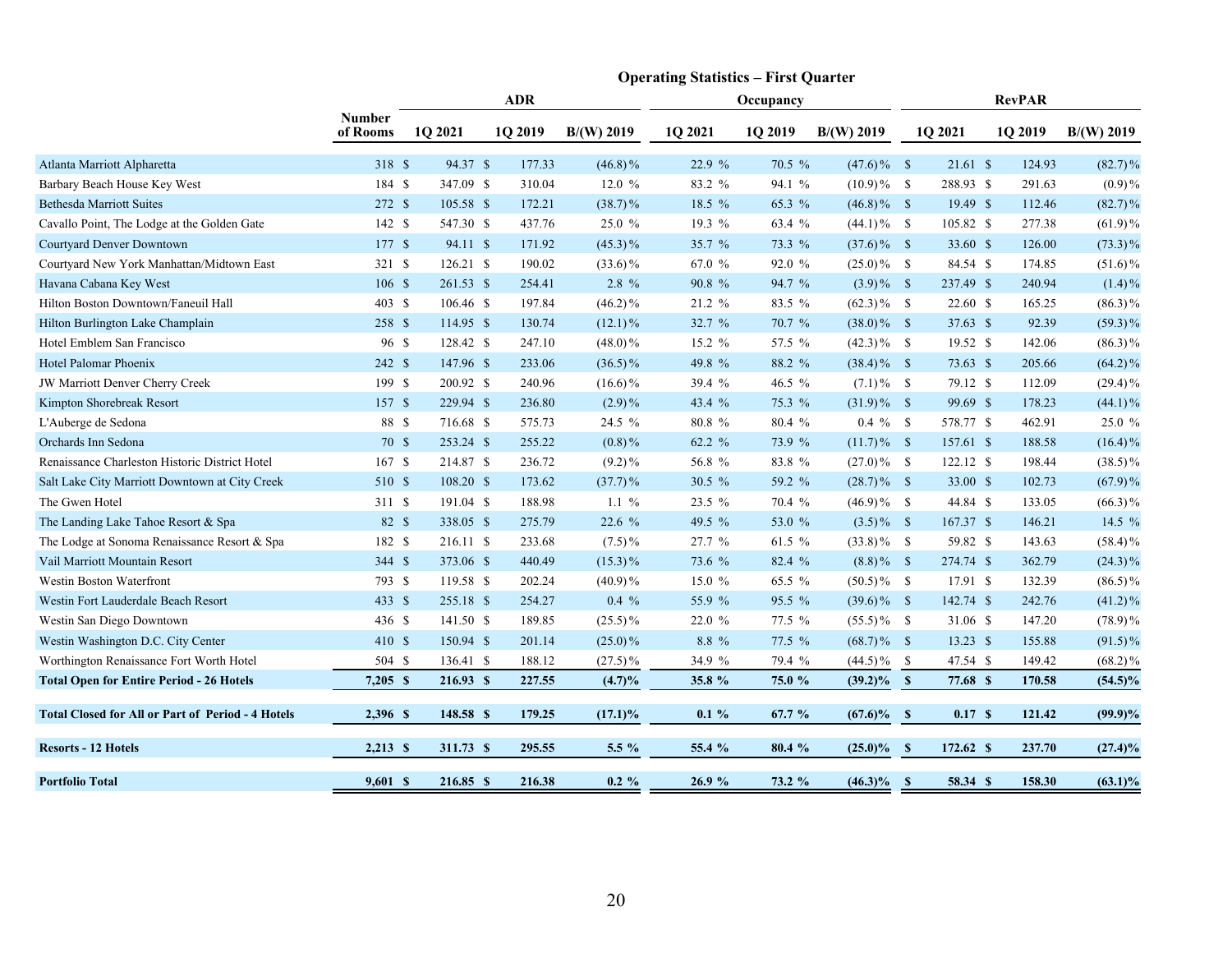### **Hotel Adjusted EBITDA Reconciliation**

|                                                       |                          |                           |                       |                           |                        | <b>First Quarter 2021</b> |                                |                           |                            |                                        |
|-------------------------------------------------------|--------------------------|---------------------------|-----------------------|---------------------------|------------------------|---------------------------|--------------------------------|---------------------------|----------------------------|----------------------------------------|
|                                                       |                          |                           |                       |                           |                        | Plus:                     | Plus:                          |                           | Plus:                      | Equals:                                |
|                                                       | Days of<br>Operation     |                           | <b>Total Revenues</b> |                           | Net Income /<br>(Loss) | <b>Depreciation</b>       | <b>Interest Expense</b>        |                           | Adjustments <sup>(1)</sup> | <b>Hotel Adjusted</b><br><b>EBITDA</b> |
| Atlanta Marriott Alpharetta                           | 90                       | \$                        | 762                   | $\sqrt{\frac{2}{5}}$      | $(652)$ \$             | 348S                      |                                | -S                        | -S                         | (304)                                  |
| Barbary Beach House Key West                          | 90                       | \$                        | 6,035                 | \$                        | 2,533 \$               | 711 \$                    |                                |                           | <sup>S</sup>               | 3,244                                  |
| <b>Bethesda Marriott Suites</b>                       | 90                       | \$                        | 554                   | \$                        | $(2,655)$ \$           | 523                       | -\$                            | <sup>8</sup>              | $1,501$ \$                 | (631)                                  |
| Cavallo Point, The Lodge at the Golden Gate           | 90                       | \$                        | 2,878                 | \$                        | $(1,731)$ \$           | 1,838                     | -\$                            | S                         | 94<br>-\$                  | 201                                    |
| Chicago Marriott Downtown Magnificent Mile            | $\overline{2}$           | $\mathsf{\$}$             | 114                   | \$                        | $(7,336)$ \$           | 4,106 \$                  | 43                             | -S                        | $(397)$ \$                 | (3,584)                                |
| Courtyard Denver Downtown                             | 90                       | \$                        | 692                   | \$                        | $(462)$ \$             | 383S                      |                                | $\boldsymbol{\mathsf{S}}$ | <sup>\$</sup>              | (79)                                   |
| Courtyard New York Manhattan/Fifth Avenue             | $\overline{\phantom{0}}$ | $\boldsymbol{\mathsf{S}}$ | 52                    | \$                        | $(1,657)$ \$           | 329                       | -\$                            | -S                        | 253<br>$\mathcal{S}$       | (1,075)                                |
| Courtyard New York Manhattan/Midtown East             | 90                       | \$                        | 2,465                 | \$                        | $(2,643)$ \$           | 485 \$                    | 924                            | -S                        | <sup>\$</sup>              | (1,234)                                |
| Frenchman's Reef & Morning Star Marriott Beach Resort | $\qquad \qquad -$        | \$                        |                       | $\$$                      | $-$ \$                 |                           | -S                             | -S                        | -S                         |                                        |
| Havana Cabana Key West                                | 90                       | $\overline{\mathbb{S}}$   | 3,118                 | \$                        | $1,178$ \$             | 266 \$                    |                                | <sup>\$</sup>             | <sup>S</sup>               | 1,444                                  |
| Hilton Boston Downtown/Faneuil Hall                   | 90                       | $\$$                      | 835                   | \$                        | $(2,819)$ \$           | $1,095$ \$                |                                | <sup>S</sup>              | <sup>S</sup>               | (1, 724)                               |
| Hilton Burlington Lake Champlain                      | 90                       | $\overline{\mathbb{S}}$   | 968                   | \$                        | $(895)$ \$             | 649 \$                    |                                | -S                        | <sup>S</sup>               | (246)                                  |
| Hilton Garden Inn New York/Times Square Central       |                          | \$                        | (1)                   | $\boldsymbol{\mathsf{S}}$ | $(2,252)$ \$           | 839 \$                    |                                | S                         | <sup>S</sup>               | (1, 413)                               |
| Hotel Emblem San Francisco                            | 90                       | \$                        | 208                   | \$                        | $(772)$ \$             | 308S                      |                                | S                         | <sup>\$</sup>              | (464)                                  |
| Hotel Palomar Phoenix                                 | 90                       | $\boldsymbol{\mathsf{S}}$ | 2,542                 | $\mathbb S$               | $(513)$ \$             | 679                       | -S                             | <sup>S</sup>              | 286<br><sup>S</sup>        | 452                                    |
| JW Marriott Denver Cherry Creek                       | 90                       | $\overline{\mathcal{S}}$  | 2,420                 | $\overline{\mathbb{S}}$   | $(1,510)$ \$           | 793                       | 657<br>-\$                     | -S                        | 5<br><sup>\$</sup>         | (55)                                   |
| Kimpton Shorebreak Resort                             | 90                       | $\$$                      | 2,098                 | \$                        | $(119)$ \$             | 410                       | -S                             | <sup>\$</sup>             | <sup>S</sup>               | 291                                    |
| L'Auberge de Sedona                                   | 90                       | \$                        | 6,478                 | \$                        | $1,755$ \$             | 543                       | - \$                           | <sup>\$</sup>             | $\mathcal{S}$              | 2,298                                  |
| Orchards Inn Sedona                                   | 90                       | $\mathbb{S}$              | 1,782                 | $\boldsymbol{\$}$         | 478 \$                 | 82                        | -\$                            | <sup>S</sup>              | 42<br><sup>S</sup>         | 602                                    |
| Renaissance Charleston Historic District Hotel        | 90                       | \$                        | 2,246                 | \$                        | 120S                   | 453                       | -S                             | -S                        | $\boldsymbol{\mathsf{S}}$  | 573                                    |
| Salt Lake City Marriott Downtown at City Creek        | 90                       | $\mathsf{\$}$             | 2,118                 | $\boldsymbol{\mathsf{S}}$ | $(1,064)$ \$           | 527                       | -S<br>517 \$                   |                           | -S                         | (20)                                   |
| The Gwen Hotel                                        | 90                       | \$                        | 1,937                 | \$                        | $(2,145)$ \$           | $1,095$ \$                |                                |                           | S                          | (1,050)                                |
| The Landing Lake Tahoe Resort & Spa                   | 90                       | $\mathsf{\$}$             | 1,609                 | \$                        | 193S                   | 416S                      |                                | -S                        | <sup>S</sup>               | 609                                    |
| The Lexington Hotel                                   |                          | \$                        | 42                    | \$                        | $(5,162)$ \$           | $1,925$ \$                | 6                              | <sup>\$</sup>             | 8<br><sup>\$</sup>         | (3,223)                                |
| The Lodge at Sonoma Renaissance Resort & Spa          | 90                       | $\$$                      | 1,434                 | $\boldsymbol{\mathsf{S}}$ | $(1,218)$ \$           | 545 \$                    | 265                            | -\$                       | <sup>S</sup>               | (408)                                  |
| Vail Marriott Mountain Resort                         | 90                       | \$                        | 11,275                | \$                        | 5,054 \$               | 901                       | -S<br>$\overline{\phantom{0}}$ | <sup>\$</sup>             | \$                         | 5,955                                  |
| <b>Westin Boston Waterfront</b>                       | 90                       | $\boldsymbol{\mathsf{S}}$ | 1,363                 | \$                        | $(7,997)$ \$           | 2,546 \$                  | 2,072                          | - \$                      | $(122)$ \$                 | (3,501)                                |
| Westin Fort Lauderdale Beach Resort                   | 90                       | \$                        | 11,073                | \$                        | $2,448$ \$             | $1,063$ \$                | $\overline{\phantom{a}}$       | $\boldsymbol{\mathsf{S}}$ | -S                         | 3,511                                  |
| Westin San Diego Downtown                             | 90                       | $\$$                      | 1,492                 | $\$$                      | $(2,217)$ \$           | 845 \$                    | 600                            | $\mathcal{S}$             | <sup>S</sup>               | (772)                                  |
| Westin Washington D.C. City Center                    | 90                       | \$                        | 556                   | \$                        | $(3,123)$ \$           | $1,147$ \$                | 616 \$                         |                           | \$                         | (1,360)                                |
| Worthington Renaissance Fort Worth Hotel              | 90                       | \$                        | 3,792                 | \$                        | $(2,462)$ \$           | $1,112$ \$                | 745 \$                         |                           | $2 \sqrt{s}$               | (603)                                  |
| Total                                                 |                          | \$                        | 72,937                | \$                        | $(37,645)$ \$          | 26,962 \$                 | $6,445$ \$                     |                           | $1,672$ \$                 | (2, 568)                               |

(1) Includes non-cash expenses incurred by the hotels due to the straight lining of the rent from ground lease obligations and the non-cash amortization favorable and unfavorable contract liabilities.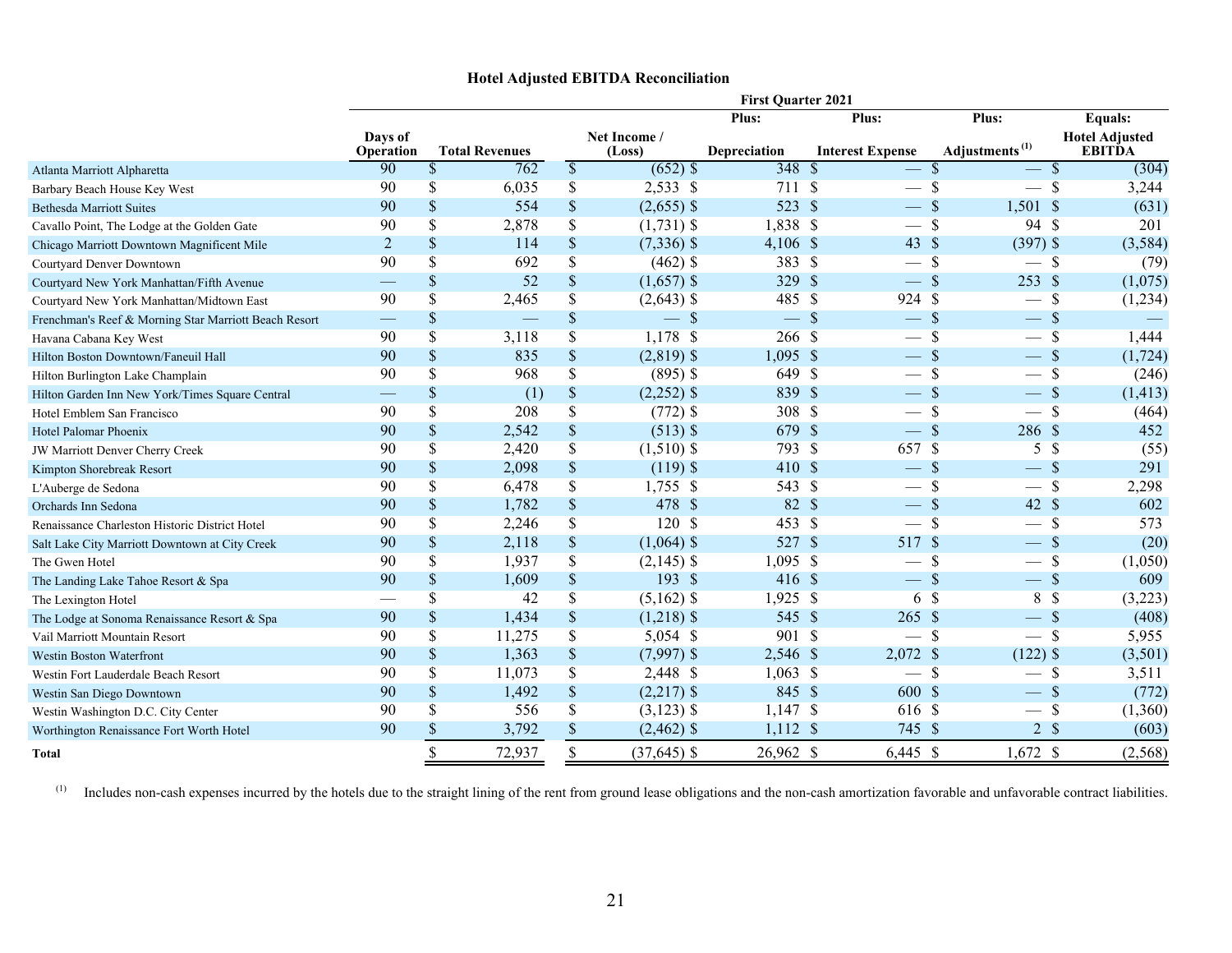|  | <b>Hotel Adjusted EBITDA Reconciliation</b> |
|--|---------------------------------------------|
|--|---------------------------------------------|

|                                                       | <b>First Ouarter 2020</b> |                           |                       |                           |                        |                     |               |                         |                           |                            |                                        |  |
|-------------------------------------------------------|---------------------------|---------------------------|-----------------------|---------------------------|------------------------|---------------------|---------------|-------------------------|---------------------------|----------------------------|----------------------------------------|--|
|                                                       |                           |                           |                       |                           |                        | Plus:               |               | Plus:                   |                           | Plus:                      | Equals:                                |  |
|                                                       | Days of<br>Operation      |                           | <b>Total Revenues</b> |                           | Net Income /<br>(Loss) | <b>Depreciation</b> |               | <b>Interest Expense</b> |                           | Adjustments <sup>(1)</sup> | <b>Hotel Adjusted</b><br><b>EBITDA</b> |  |
| Atlanta Marriott Alpharetta                           | 91                        | <sup>S</sup>              | 3,980                 | $\overline{\mathcal{S}}$  | 745S                   | 374                 | -S            |                         | <sup>\$</sup>             |                            | <sup>S</sup><br>1,119                  |  |
| Barbary Beach House Key West                          | 82                        | \$                        | 5,400                 | \$                        | $1,332$ \$             | 678 \$              |               |                         | <sup>\$</sup>             | $\overline{\phantom{0}}$   | <sup>S</sup><br>2,010                  |  |
| <b>Bethesda Marriott Suites</b>                       | 91                        | \$                        | 2,735                 | $\mathbb S$               | $(2,097)$ \$           | 529                 | - \$          |                         | <sup>S</sup>              | $1,514$ \$                 | (54)                                   |  |
| Cavallo Point, The Lodge at the Golden Gate           | 76                        | \$                        | 7,716                 | \$                        | $(1,067)$ \$           | $1,869$ \$          |               |                         | \$                        | 94S                        | 896                                    |  |
| Chicago Marriott Downtown Magnificent Mile            | 91                        | \$                        | 13,602                | $\sqrt{\ }$               | $(7,564)$ \$           | $4,224$ \$          |               | 53                      | -S                        | $(397)$ \$                 | (3,684)                                |  |
| Courtyard Denver Downtown                             | 79                        | \$                        | 1,468                 | \$                        | $(2)$ \$               | 343 \$              |               |                         | S                         |                            | 341<br>-\$                             |  |
| Courtyard New York Manhattan/Fifth Avenue             | 86                        | \$                        | 2,278                 | $\mathcal{S}$             | $(1,494)$ \$           | 451S                |               |                         | <sup>S</sup>              | 253S                       | (790)                                  |  |
| Courtyard New York Manhattan/Midtown East             | 91                        | \$                        | 3,982                 | \$                        | $(2,755)$ \$           | 721                 | -S            | 951 \$                  |                           |                            | (1,083)<br>-S                          |  |
| Frenchman's Reef & Morning Star Marriott Beach Resort | $\qquad \qquad$           | \$                        |                       | $\boldsymbol{\mathsf{S}}$ | $-$ \$                 |                     | $\mathcal{S}$ |                         | -S                        | $\overline{\phantom{0}}$   | -S                                     |  |
| Havana Cabana Key West                                | 82                        | \$                        | 2,717                 | \$                        | 877 \$                 | 253S                |               |                         | S                         |                            | \$<br>1,130                            |  |
| Hilton Boston Downtown/Faneuil Hall                   | 82                        | \$                        | 5,265                 | $\mathcal{S}$             | $(1,044)$ \$           | $1,227$ \$          |               |                         | <sup>3</sup>              |                            | 183<br><sup>S</sup>                    |  |
| Hilton Burlington Lake Champlain                      | 90                        | \$                        | 1,696                 | \$                        | $(824)$ \$             | 506 \$              |               |                         | <sup>\$</sup>             |                            | (318)<br>S                             |  |
| Hilton Garden Inn New York/Times Square Central       | 88                        | \$                        | 3,180                 | $\boldsymbol{\mathsf{S}}$ | $(1,928)$ \$           | 847                 | <sup>S</sup>  |                         | <sup>8</sup>              |                            | (1,081)<br>-S                          |  |
| Hotel Emblem San Francisco                            | 82                        | \$                        | 1,835                 | \$                        | 6 \$                   | 287                 | \$            |                         | $\boldsymbol{\mathsf{S}}$ |                            | 293<br><sup>\$</sup>                   |  |
| Hotel Palomar Phoenix                                 | 90                        | \$                        | 6,416                 | $\$$                      | $1,401$ \$             | 673                 | $\mathcal{S}$ | 38                      | -S                        | 293                        | 2,405<br>-S                            |  |
| JW Marriott Denver Cherry Creek                       | 81                        | \$                        | 3,405                 | \$                        | $(1,293)$ \$           | 807                 | $\mathcal{S}$ | 678                     | -\$                       | 6                          | $\mathcal{S}$<br>198                   |  |
| Kimpton Shorebreak Resort                             | 91                        | $\boldsymbol{\$}$         | 3,212                 | $\boldsymbol{\mathsf{S}}$ | 93 \$                  | 411S                |               |                         | -S                        | 27                         | $\mathcal{S}$<br>531                   |  |
| L'Auberge de Sedona                                   | 91                        | $\overline{\$}$           | 4,639                 | \$                        | $(606)$ \$             | 738 \$              |               |                         | <sup>\$</sup>             |                            | 132<br>-S                              |  |
| Orchards Inn Sedona                                   | 90                        | $\boldsymbol{\mathsf{S}}$ | 1,252                 | $\sqrt{\frac{2}{\pi}}$    | $(190)$ \$             | 217 \$              |               |                         | <sup>S</sup>              | $42 \text{ }$              | 69                                     |  |
| Renaissance Charleston Historic District Hotel        | 91                        | \$                        | 2,894                 | \$                        | 215 \$                 | 427                 | -S            |                         | <sup>\$</sup>             | $(32)$ \$                  | 610                                    |  |
| Salt Lake City Marriott Downtown at City Creek        | 91                        | \$                        | 6,725                 | $\boldsymbol{\mathsf{S}}$ | 992 \$                 | 559 \$              |               | 592                     | -S                        | $\overline{\phantom{0}}$   | 2,143<br>-S                            |  |
| The Gwen Hotel                                        | 90                        | \$                        | 4,687                 | \$                        | $(1,549)$ \$           | $1,113$ \$          |               |                         | S                         |                            | (436)<br>\$                            |  |
| The Landing Lake Tahoe Resort & Spa                   | 82                        | \$                        | 1,714                 | $\mathbb{S}$              | $(414)$ \$             | 410 \$              |               |                         | -S                        |                            | - \$<br>(4)                            |  |
| The Lexington Hotel                                   | 88                        | \$                        | 8,647                 | \$                        | $(7,331)$ \$           | $3,621$ \$          |               | 5                       | - \$                      | 8                          | $\boldsymbol{\mathsf{S}}$<br>(3,697)   |  |
| The Lodge at Sonoma Renaissance Resort & Spa          | 80                        | \$                        | 3,554                 | $\mathcal{S}$             | $(1,102)$ \$           | 453 \$              |               | 275                     | $\mathcal{S}$             |                            | (374)<br>-S                            |  |
| Vail Marriott Mountain Resort                         | 79                        | \$                        | 12,480                | \$                        | 3,903 \$               | 1,110S              |               |                         | <sup>\$</sup>             |                            | 5,013<br>-S                            |  |
| <b>Westin Boston Waterfront</b>                       | 84                        | \$                        | 16,130                | $\boldsymbol{\mathsf{S}}$ | $(3,781)$ \$           | $2,609$ \$          |               | 2,138                   | - \$                      | $(60)$ \$                  | 906                                    |  |
| Westin Fort Lauderdale Beach Resort                   | 91                        | \$                        | 16,787                | \$                        | $5,946$ \$             | $1,052$ \$          |               |                         | $\boldsymbol{\mathsf{S}}$ |                            | 6,998<br>-S                            |  |
| Westin San Diego Downtown                             | 91                        | \$                        | 7,600                 | $\mathbb{S}$              | 611 \$                 | $1,137$ \$          |               | 622                     | -\$                       |                            | 2,370<br>-S                            |  |
| Westin Washington D.C. City Center                    | 91                        | $\overline{\$}$           | 5,362                 | \$                        | $(1,573)$ \$           | $1,318$ \$          |               | 645 \$                  |                           |                            | 390<br>$\boldsymbol{\mathsf{S}}$       |  |
| Worthington Renaissance Fort Worth Hotel              | 91                        | \$                        | 8,637                 | $\boldsymbol{\mathsf{S}}$ | $(298)$ \$             | $1,136$ \$          |               | 769 \$                  |                           | $2 \text{ s}$              | 1,609                                  |  |
| <b>Total</b>                                          |                           | \$                        | 169,995               | \$                        | $(20,791)$ \$          | $30,100$ \$         |               | 6,766 \$                |                           | $1,750$ \$                 | 17,819                                 |  |

(1) Includes non-cash expenses incurred by the hotels due to the straight lining of the rent from ground lease obligations and the non-cash amortization favorable and unfavorable contract liabilities.